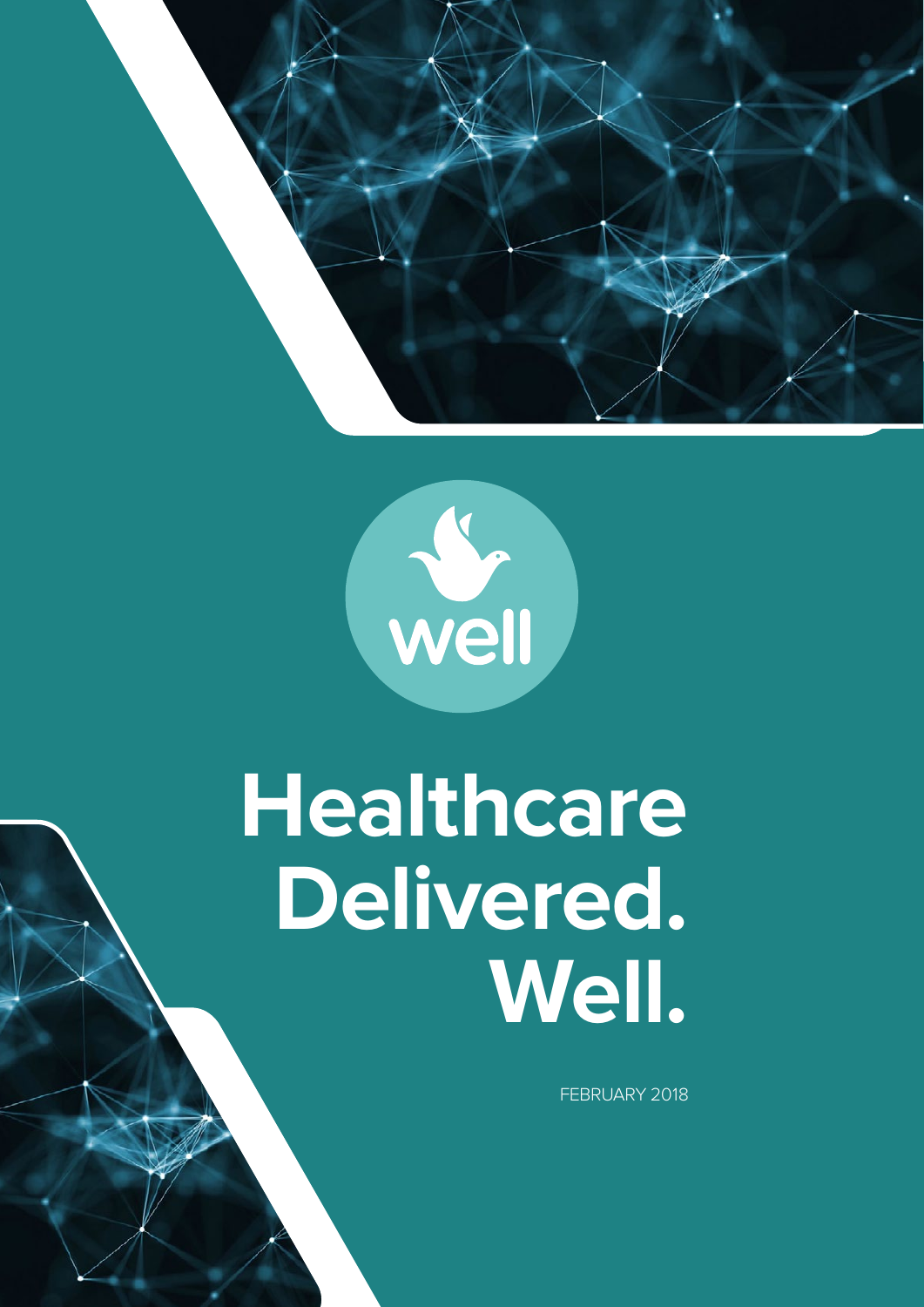# **Table of Contents**

| Executive Summary                                                                                                                                                                                                                    | 3  |
|--------------------------------------------------------------------------------------------------------------------------------------------------------------------------------------------------------------------------------------|----|
|                                                                                                                                                                                                                                      |    |
| WELL Platform Achievements                                                                                                                                                                                                           | 8  |
|                                                                                                                                                                                                                                      | 10 |
| Business Model <b>with the contract of the contract of the contract of the contract of the contract of the contract of the contract of the contract of the contract of the contract of the contract of the contract of the contr</b> | 16 |
| WELL Platform Benefits                                                                                                                                                                                                               | 17 |
| Market Opportunity                                                                                                                                                                                                                   | 22 |
|                                                                                                                                                                                                                                      | 26 |
| WELL Token Usage                                                                                                                                                                                                                     | 29 |
| Crowdsale Campaign 34                                                                                                                                                                                                                |    |
|                                                                                                                                                                                                                                      |    |
|                                                                                                                                                                                                                                      | 38 |
|                                                                                                                                                                                                                                      |    |
|                                                                                                                                                                                                                                      | 43 |
| Disclaimers & Risk Disclosures                                                                                                                                                                                                       | 44 |

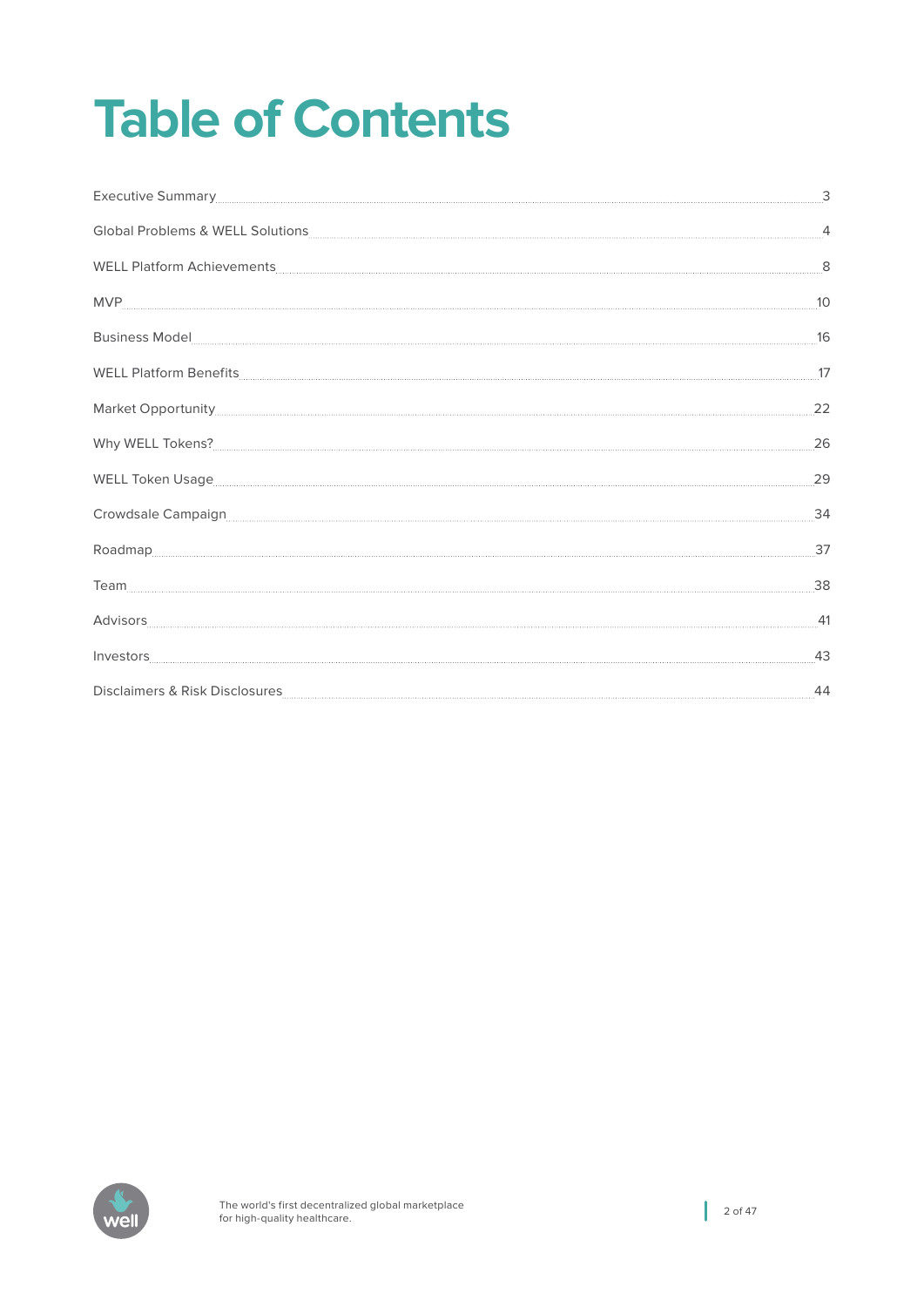# <span id="page-2-0"></span>**Executive Summary**

WELL is creating a global blockchain platform for high-quality healthcare. This platform will eliminate country borders and connect healthcare specialists and patients worldwide. The WELL token will enable an on-demand system that solves the current problems of crossborder payments, data accessibility, and payment risk, allowing areas with the highest quality of healthcare to serve the entire world.

"You want a global network of curated specialists that you can access for healthcare for you and your family from anywhere, anytime, in your own language."





WELL is a decentralized global healthcare network built on Ethereum blockchain and smart contracts (the "WELL platform" or "platform"). The WELL platform is designed to disrupt and replace traditional healthcare models by providing easy access for patients anywhere in the world to receive remote diagnoses, second opinions, and preparation for in-person treatment from a curated group of the best medical professionals in the world.

WELL allows patients to take control of their care delivery, whether at home with concierge services (personal assistant) or anywhere with telehealth services. Giving patients control helps everyone, since patient engagement translates to better outcomes and reduces overall care costs. Skyrocketing healthcare costs are a worldwide problem. For example, China's healthcare spending will increase from roughly 3.5 trillion yuan (520.9 billion USD) in 2014 to a projected 15.8 trillion yuan (2.35 trillion USD) in 2035.

Our vision is a single point of access for both minor and serious conditions that transcends country borders; provides data, best practices, and innovation in compliant and secure ways; and removes payment friction from the system. WELL technology is designed to provide value to patients, doctors, and society as a whole.

The WELL token, an integral part of the WELL ecosystem, performs multiple functions and has been designed so that customers will want to use it frequently.

The WELL crowdsale begins on April 15, 2018, at 5:00 p.m. PST and will continue until it reaches the hard cap of \$28M Ether or Bitcoin or until May 15, 2018, at 5:00 p.m. PST. We will create 1.5 billion WELL tokens in total.

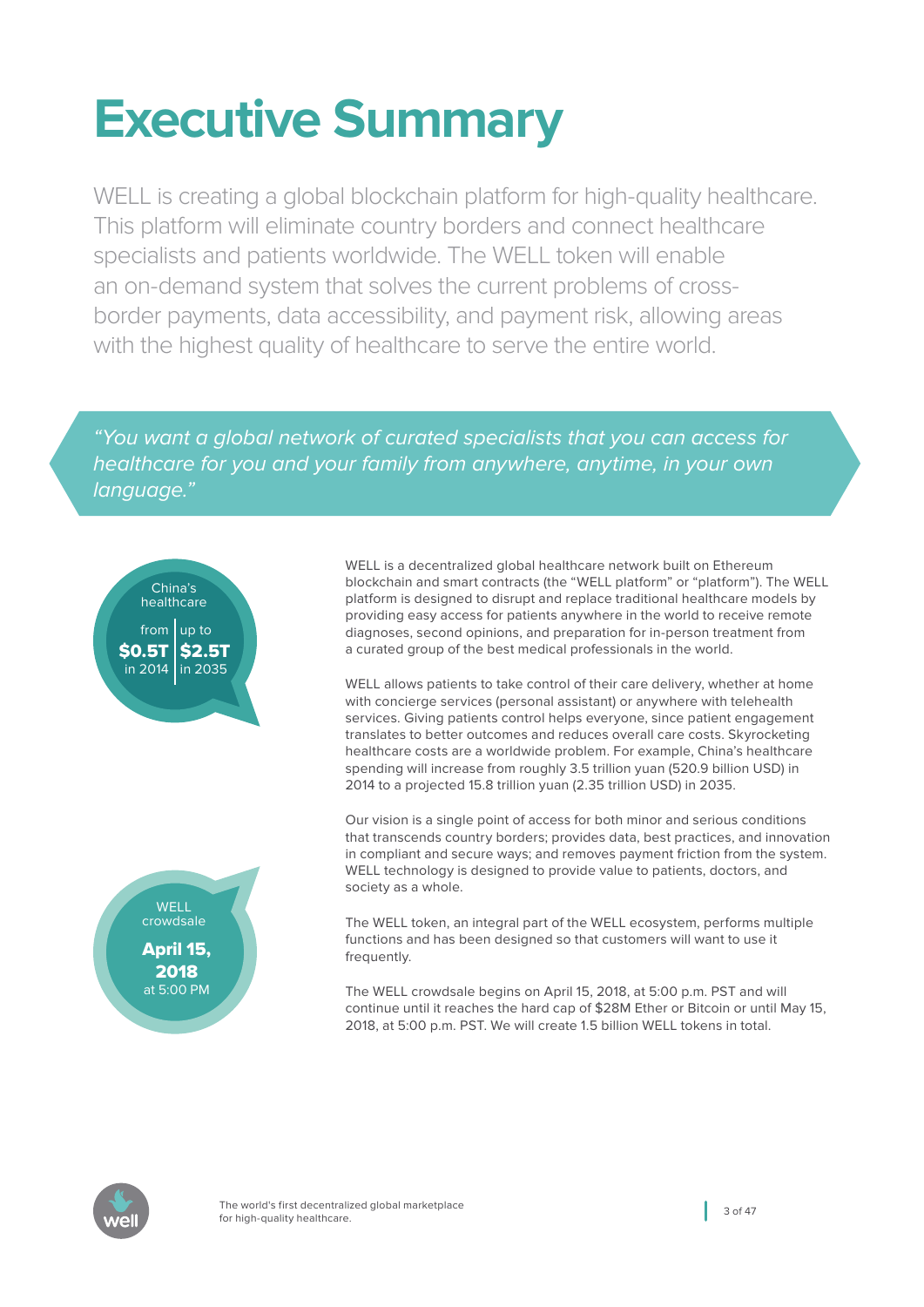# <span id="page-3-0"></span>**Global Problems & WELL Solutions**



# Problem 1: **Access to medical services — either very expensive or physically inaccessible**

Access to quality medical services is either very expensive or difficult due to a number of factors such as distance patients must travel, bureaucratic complexities, and inefficient insurance and medical systems. A patient may need access to healthcare from another city, or even another country, with high-class specialists who speak the patient's native language.

### WELL Solution

WELL clients receive access to healthcare service 24 hours a day, 365 days a year, wherever they are. WELL's services transcend boundaries because of its developed global network of doctors (therapists, psychologists, surgeons, and other specialists) who speak many common world languages. WELL aggregates and even develops medical professionals in regions with high medical demands. With WELL, patients can receive medical support in their native languages from the best world doctors. They can avoid the disease risks of hospitals and the waiting lists for high-demand specialists. WELL's low-cost business model can reduce prices up to 30% as well in many cases, making it a more viable solution in poorer regions.



## Problem 2: **Cross-border payment for healthcare services**

Many countries have byzantine laws preventing citizens from making out-of-country payments. When allowed, payments often take days and cost a significant portion of the amounts processed. Additionally, payment can be stopped, significantly increasing risk of non-payment. A lot of clinicians also face risk of non-payment due to non-compliance of paperwork or procedures.

#### WELL Solution

By using WELL tokens, WELL allows users to send and receive payment in minutes, eliminating risk of nonpayment and costing a tiny fraction of the total.

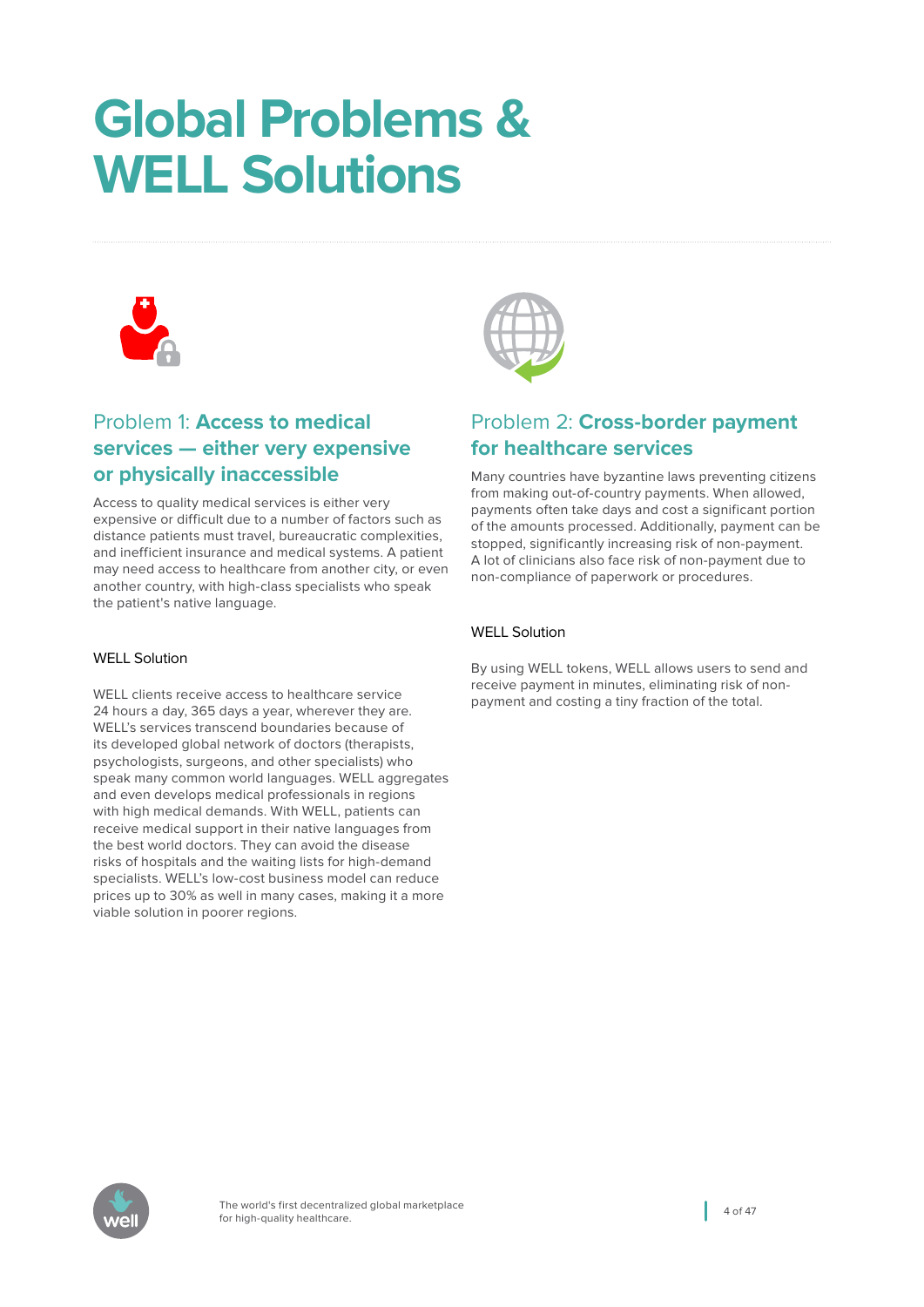

# Problem 3: **Insurance verification and payment or denial**

Healthcare insurance payers have complicated billing requirements and often deny and delay claim payment. Additionally, many healthcare providers experience significant cash flow difficulties due to claim denials.

"There's something profoundly broken in the world of insurance…. Insurance makes money by denying claims. There's a profound conflict of interest at the very core of the insurance business model….Trust in the insurance system is missing... which drives bad behavior."

Dan Schreiber, CEO of Lemonaid

#### WELL Solution

WELL blockchain will facilitate immediate fund transfer into escrow accounts. All constituents can manage escrow accounts through smart contracts, immutably releasing payments upon completion and approval of milestones such as visits, paperwork completion, invoicing, etc.

WELL will provide real-time eligibility functionality, ascertaining patient coverage prior to scheduling an appointment. For example, in China, WELL will assist users with catastrophic insurance, intended to provide coverage with a lump sum and cover medical expenses.

The WELL platform will facilitate, automate, and document all steps of patient care from referral to billing. Because all steps are designed to insure complete compliance and billability, the platform will minimize and potentially eliminate non-payment by payer, thus increasing profitability, removing uncertainty and establishing trust among all members of the WELL network.



# Problem 4: **Access to highest quality care and medical opinion**

In many countries, patients get just a few minutes with a healthcare specialist, making correct diagnosis and treatment difficult. It also takes a lot of connections (Chinese Guanxi: 关系, Russian blat: блат, Vietnamese Quan: hệ), money, time, and effort to procure the best care.

#### WELL Solution

WELL removes these barriers by connecting patients in any country to healthcare specialists in any country via global telemedicine and local concierge service.

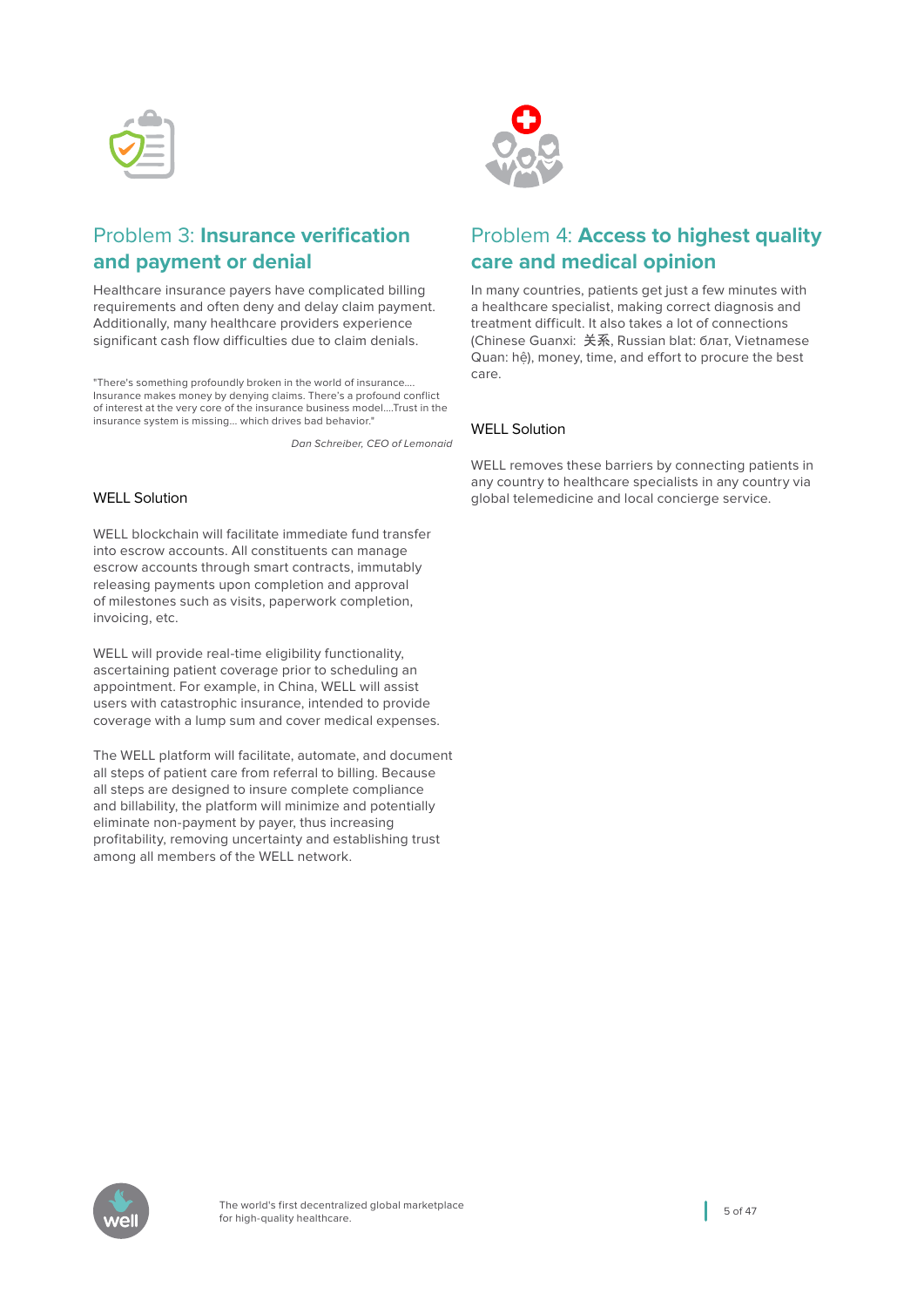

# Problem 5: **Record keeping and security**

All healthcare has significant recordkeeping requirements; however, concierge and cross-country healthcare has even more documentation issues. Concierge clinicians must maintain all of their own paperwork. Home healthcare records, often kept on paper and faxed or mailed, frequently become lost, thus resulting in incorrect billing or non-payment. Additionally, HIPAA violations may occur in processing.

#### WELL Solution

The WELL recordkeeping app will allow for simplified electronic record creation and store this data on a decentralized anonymized network that is significantly harder to hack and leak.



## Problem 6: **Complexity**

Due to the extreme fragmentation and decentralization of healthcare, its value chain is complicated and full of friction and excess costs, from insurance company to clinician to patient.

Two years ago Andy Weissman, partner at Union Square Ventures, came out with a term, no stack startup, as opposed to full stack startup. Andy writes: "… to maximize end user experience and value, and from there enterprise value, a company needs to maximize its ability to deliver across those components. Of course, technology infuses them all. One way to accomplish this was suggested by Chris Dixon last year (http:// [cdixon.org /](http://cdixon.org/2014/03/15/full-stack-startups/) 2014 /03 / 15 / full[stack-startups /](http://cdixon.org/2014/03/15/full-stack-startups/) ). He called it the 'full stack startup': 'The new approach is to build a complete, end-to-end product or service that bypasses existing companies….'" [\(http://](http://blog.aweissman.com/2015/05/no-stack-startups.html) blog.aweissman.com / 2015 /05 / [no-stack-startups.html](http://blog.aweissman.com/2015/05/no-stack-startups.html))

When Ildar recently asked Andy on Twitter whether this approach would work in healthcare, he received the following answer:



#### WELL Solution

We agree with Andy and think that the way to build a simple yet reliable full stack platform in healthcare is through blockchain. The WELL system will eliminate points of potential breakdown. WELL smart contracts will (a) ensure that transitions occur smoothly and (b) keep immutable records of actions taken by all constituents.

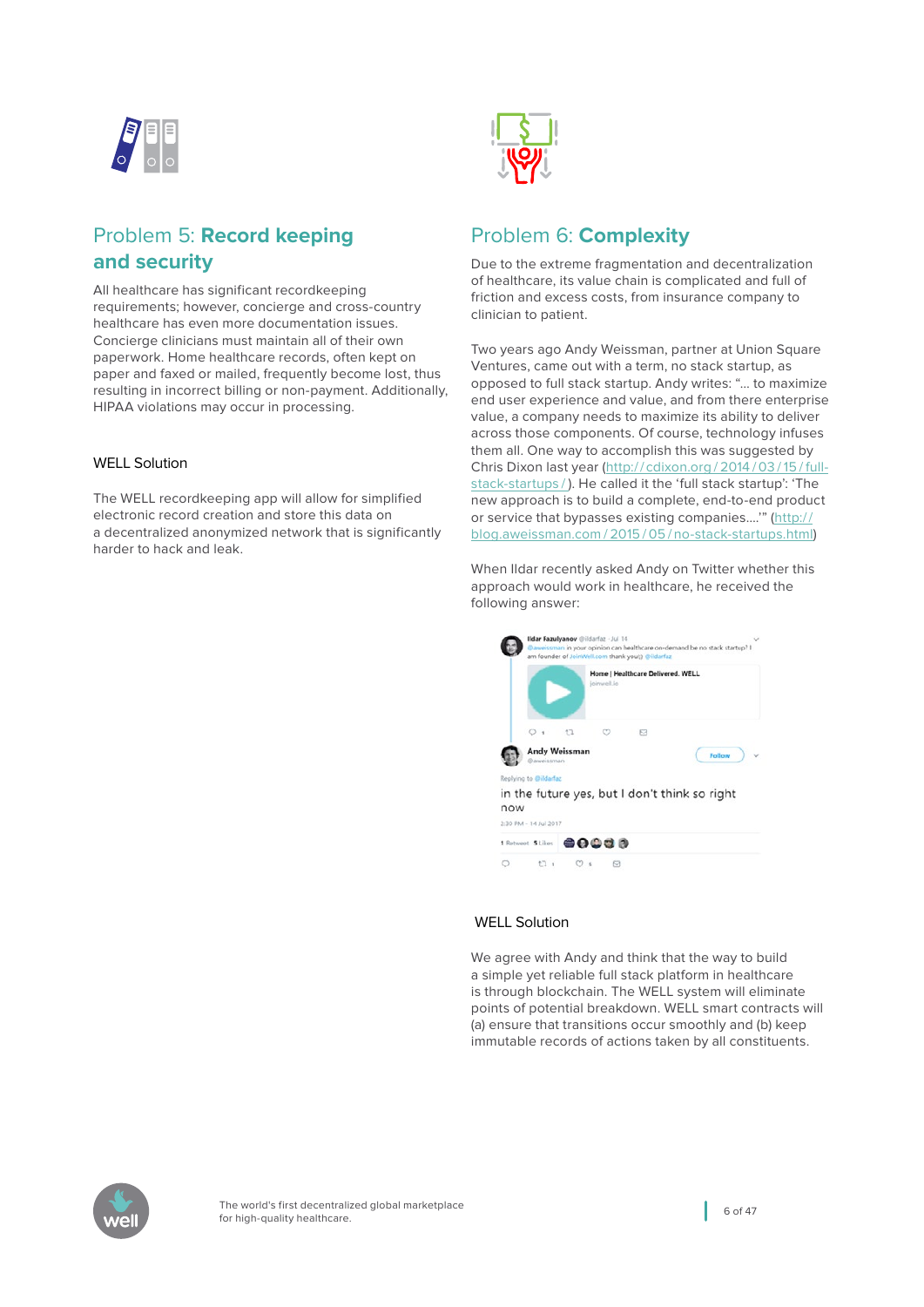

## Problem 7: **Fraud**

Fraud is an ever-increasing problem in healthcare. The U.S. Justice Department discovered \$900 million in false billing in 2016 alone. The Medicare Fraud Strike Force, part of a joint initiative between the Department of Justice and the Department of Health and Human Services, formed in 2007 and has carried out takedowns resulting in more than \$3.5 billion in health care fraud. In conjunction with the arrests, the HHS inspector general released a study saying that more than \$10 billion in improper payments occurred in home health care in the 2015 financial year.

"Home health has long been recognized as a program area vulnerable to fraud, waste, and abuse," it said. "Home health fraud in Medicare continues to warrant scrutiny and attention."

#### WFLL Solution

WELL requires proof-of-work, time / location stamping of actual care, and undisputed hash records of all steps of a given patient's service, from referral to billing. This documentation eliminates fraud as well as Stark and Anti-Kickback Law violations and abuses.



## Problem 8: **Reputation**

Global healthcare, as a super-fragmented and decentralized industry, suffers from lack of verifiable reputation. It's easier to cheat and not suffer reputational consequences in a big city versus a small town. Shanghai, with over 24 million residents, has more people than the entire continent of Australia!

#### WELL Solution

Because the WELL network will record all transactions, positive actions improve a user's reputation. The risk of a negative review motivates all parties to remain honest. WELL's blockchain-based decentralized network will provide a platform for the next generation of peer-topeer (P2P) healthcare apps to support and record all constituent interactions in the healthcare value chain, with proof of completion and compliance at each step. Additionally, unlike the skewed reviews of Uber, AirBnB, or even ZocDoc, a clinician's reputation will largely consist of immutable blockchain data of factual timestamped compliance and performance. Think of all the statistics collected by Uber on driver performance: acceleration, abrupt stops, route efficiency, etc. The WELL system will use machine learning to determine the most important data-driven factors of service quality and use this data to select and reward its clinicians for highest quality service and best healthcare results.

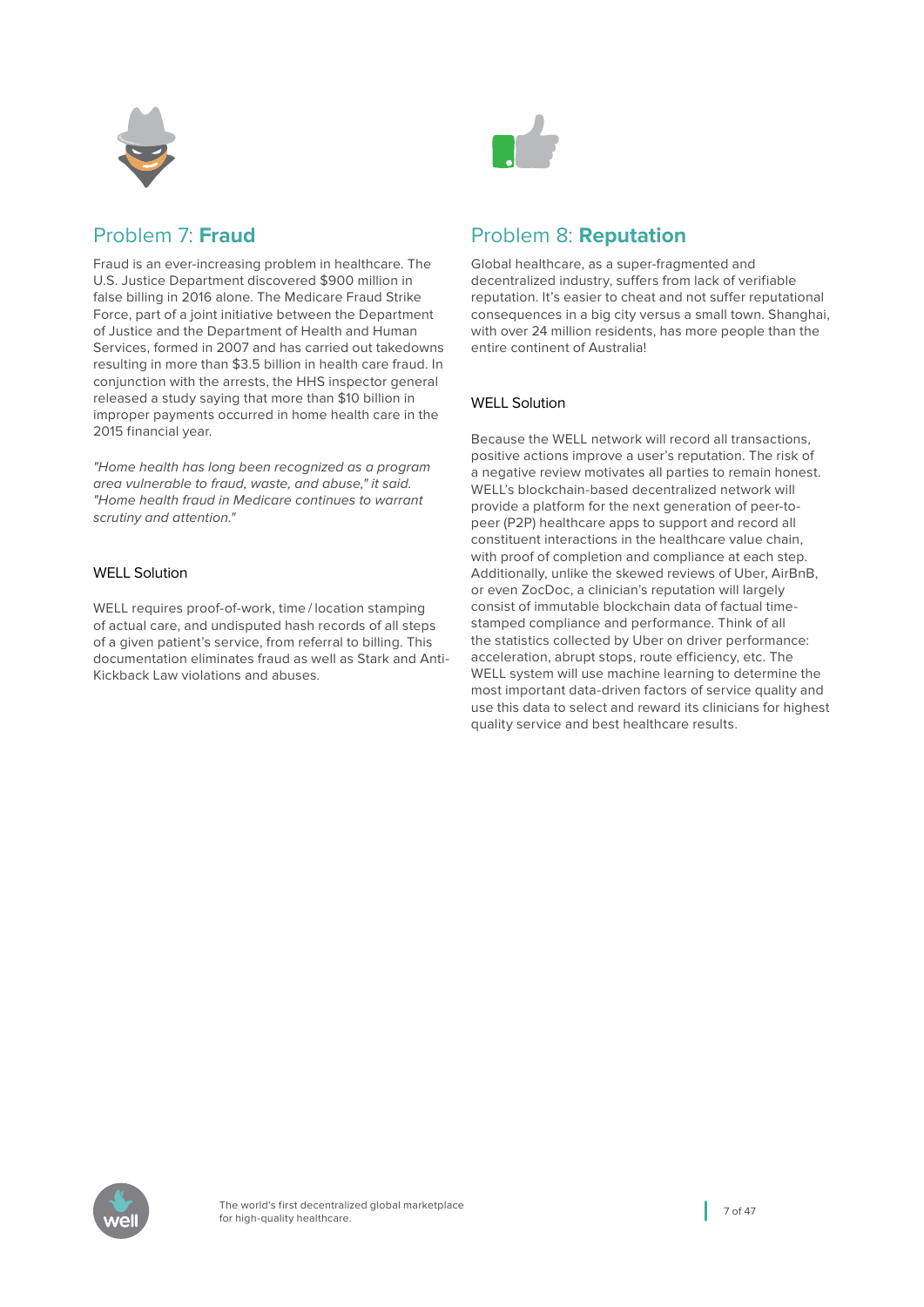# <span id="page-7-0"></span>**WELL Platform Achievements**

Ildar Fazulyanov started WELL in April 2015 to address his own inability to access timely healthcare. After breaking his leg in a snowboarding accident, he had surgery and required physical therapy and rehabilitation, like many patients do.

The difficult and inefficient process kept him from finding a therapist for four weeks. Before he could finally get to that first appointment, he had broken his leg again. Had he received timely therapy, he would not have had to suffer that second break and his insurance company would not have had to pay \$50,000 in additional expenses (full interview with founder: http://www.dhealthsummit.org/491-2/).

WELL incorporated in Delaware as Well, Inc. C Corporation on June 4, 2015 (File # 5760572): https:// [icis.corp.](https://icis.corp.delaware.gov/Ecorp/EntitySearch/NameSearch.aspx) delaware.gov / Ecorp / EntitySearch / [NameSearch.aspx](https://icis.corp.delaware.gov/Ecorp/EntitySearch/NameSearch.aspx)

By 2017, WELL had the largest therapist network in Southern California. WELL has conducted over 13,000 patient therapy visits, serving more than 1,600 patients. Since its inception, WELL has generated nearly \$1 million in billable services. We believe we are the fastest-growing on-demand healthcare platform, connecting physical, occupational, and speech therapists with healthcare organizations and patients. WELL clinicians speak many languages: English, Spanish, Chinese, Tagalog, Korean, Armenian, Vietnamese, Farsi, Japanese, Russian, Hebrew, and others.

A study by A3 Health showed that WELL's on-demand therapy service reduced hospital readmission rates by 49.5% compared to the national average: http://www.prweb.com/releases/2016/08/prweb13595984.htm



# On the demand side, WELL works with:



## Medicare

A single-payer, social insurance program administered by the U.S. government since 1966. It provides health coverage to senior citizens (65 and older) and people who comes from Medicare, the largest single payer of home healthcare services, accounting for 41.5% of # 1699123737) on June 16, 2017:



### myMatrixx® (<www.mymatrixx.com>)

A full-service pharmacy benefit management company focused on patient advocacy in workers' compensation. By combining Agile technology, clinical expertise, and advanced business analytics, myMatrixx simplifies claims management while providing safer medication therapy management. Located in Tampa, Florida, myMatrixx has positioned itself as a thought leader in the workers' compensation industry.





\$83 billion of revenue in 2016.



# Century Pacific Medical, Inc.

1993 and dedicated to supporting organizations with cost containment and care coordination in workers' compensation. In a recent independent study conducted by a leading third-party administrator, Century Pacific Medical, Inc. ranked amongst the highest in the industry.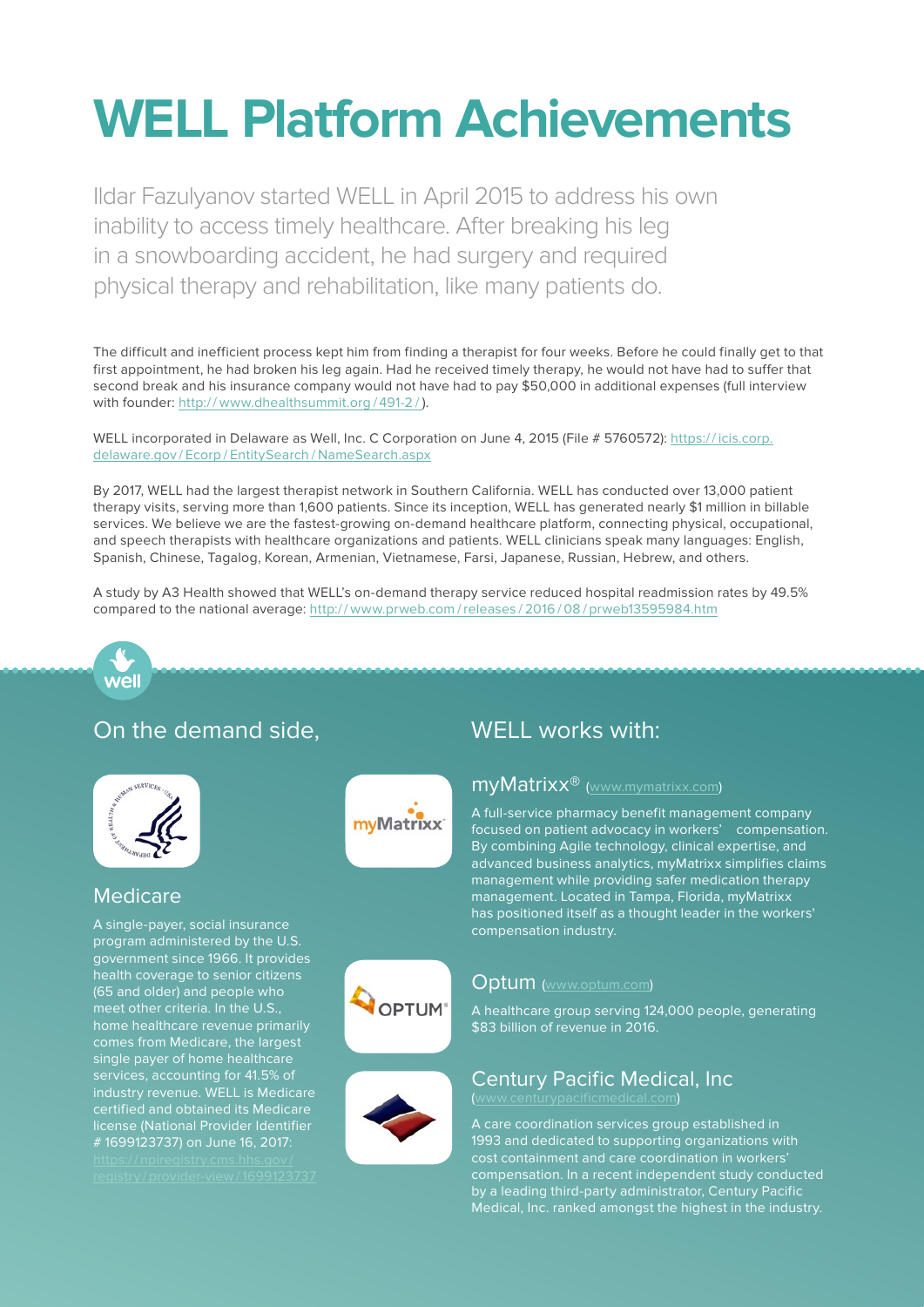In addition to the above, Well works with Medi-Cal, Veteran Affairs, Tricare, Medicare Advantage, several HMO / PPO plans, and self-pay / private pay, as well as dozens of hospitals, elder care / assisted living facilities, hospices, and over 200 home healthcare agencies.

On the supply side, the WELL platform includes over 1,600 physical, occupational, and speech therapists and therapy assistants.

WELL owns a registered trademark: http:// [trademarkia.](http://trademarkia.com/well-86638268.html) com / [well-86638268.html](http://trademarkia.com/well-86638268.html)

The WELL logo represents our commitment to wellness for our patients while doing well for all involved with WELL: our clinicians, our patients, and our token holders. Look for the W in our dove logo.



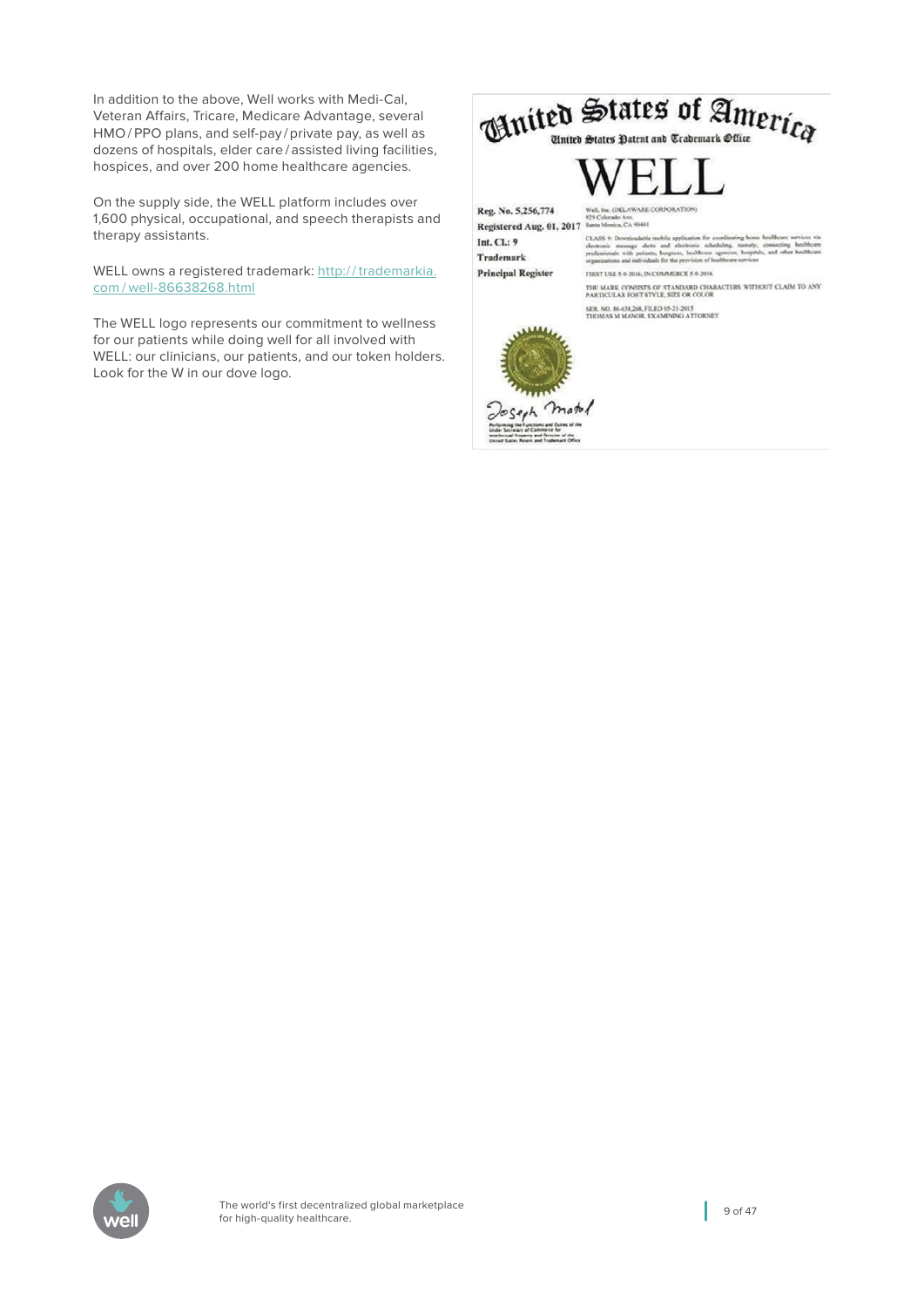<span id="page-9-0"></span>



# WELL Telemedicine Platform

In 2017, WELL introduced a demo version of its telemedicine platform. servicing multiple healthcare organizations in the U.S., and provided over 20,000 telemedicine sessions with more than 110 nurse practitioners, doctors and other medical specialists. The use of blockchain and the proceeds from the token sale will further enhance these technological capabilities.

The key features and capabilities of the platform include remote monitoring, connectivity with patient devices, video and conference capabilities, and integrations with various electronic health records systems.

## Remote Monitoring

 Remote monitoring and management (RMM) is the process of supervising and controlling IT systems (such as network devices, desktops, servers, and mobile devices) with locally installed agents and a management service provider. Telemonitoring programs are intended to reduce hospital readmissions and decrease return-to-acuity (RTA) times by keeping providers and patients connected to the timely information needed to ensure safety and quality of care.

Telemonitoring technologies used in the home include web-based applications, videophones, messaging devices, devices that record and transmit vital sign data, and telephone calls, including interactive voice response.



## Patient Devices

 Time is a key factor in medical service. WELL sets the stage for patients and clinicians to stay on the same page with medical devices for patients to use or wear for real-time healthcare management. These devices will help track the patient's condition.

## Secured Video Consultations

Doctors have begun adopting real-time telehealth solutions to give patients the added convenience of virtual doctor visits. Physicians can answer questions, assess conditions, e-prescribe, and even provide detailed discharge instructions to improve care outcomes, boost work-life balance, and reap many other benefits.

## Provider/ Caregiver Conferencing

 Doctors can turn dialogues into conference calls with other participants, such as specialists, family members, or caregivers, in live video visits, regardless of what platforms they use.

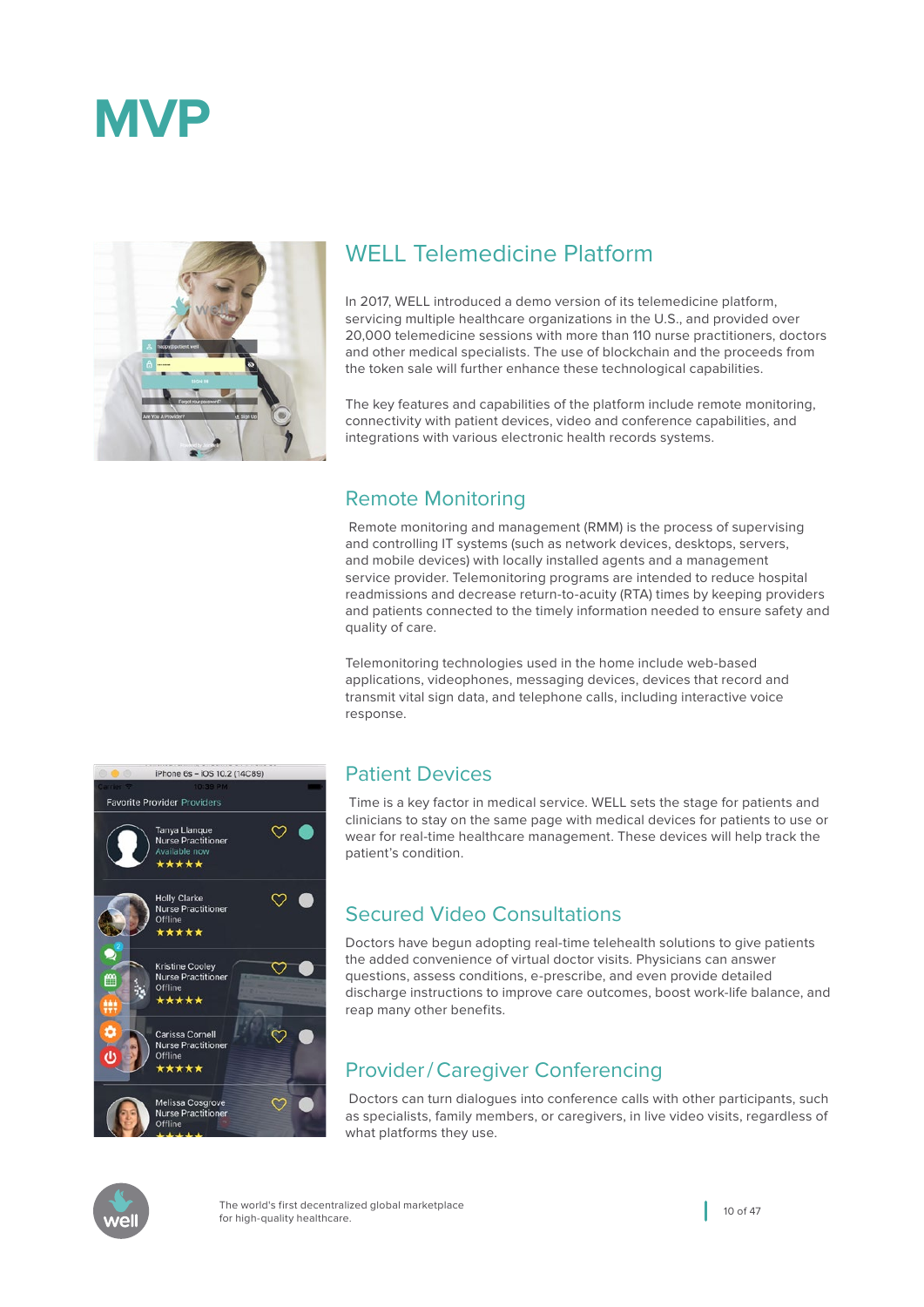

# Electronic Health or Medical Records Systems (EMR / EHR) Integration

The patient and the physician have 24-hour access to personal health records with direct integration using existing EMR / EHR based on the Fast Healthcare Interoperability Resources standard (HL7/ FHIR). This integration also gives access to labs, prescriptions, video discharge notes, radiology files, open notes, and more.

#### While this system provides significant access now, WELL plans to improve it with the following features:

- Further expansion of medical providers on the network
- More languages (5 current)
- More payment options
- Blockchain integration
- International expansion

# WELL Blockchain as a Healthcare Solution

According to the white paper "Blockchain: The Chain of Trust and its Potential to Transform Healthcare," authored by the IBM Global Business Services Public Sector Team on August 8, 2016, one of the top three use cases for blockchain in healthcare is for pre-authorization payment infrastructure.

The following is a direct quote from IBM's white paper: Use Case: Healthcare Pre-Authorization Payment Infrastructure

# Business Problem / Opportunity

Determining if a given medical expense or event is covered by a member's insurance policy or pre-authorization can be a slow process. Multiple stakeholders are involved (consumer, provider, payer). The amount covered can vary based on the payer-provider relationship (in-network versus out-of- network). Timing is often critical, based on the nature of the patient's medical issue, and pre-authorization must persist through the full revenue cycle, ending with payment to the provider.

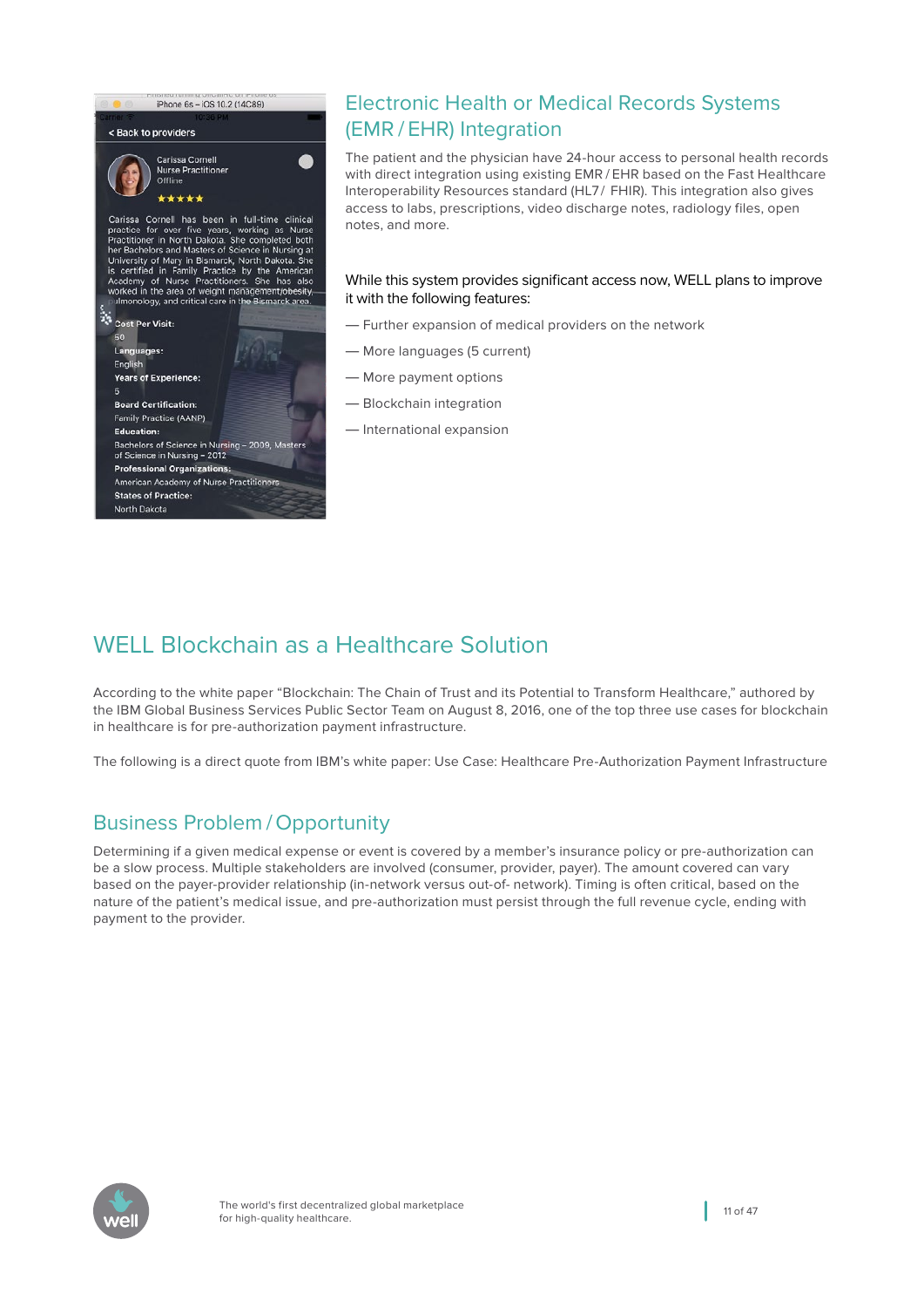## Why Blockchain?

Blockchain will speed pre-authorization and enable timely treatment of the patient as well as accurate payment to the provider. The goal will be real- time determination of benefits, with the blockchain ledger shared among the stakeholders.

Benefits to Healthcare Stakeholders:

#### Provider (health-related services and medical goods):

- Faster transaction settlement: Improved cash flow
- Accurate pre-authorization: Anticipated payments known earlier incycle
- Blockchain virtual ledger: Patient data accessible from multiple silos

#### Payer (private and government insurers and individual payers):

- Proof of member identity: Assurance that proper consumer is treated
- Faster transaction settlement and lower costs :Fewer financial intermediaries
- Blockchain immutability: Audits facilitation and better fraud detection
- Blockchain virtual ledger: Less administrative "double recordkeeping"

#### Member / Patient:

- Security: Less likelihood of hacking of medical or financial information
- Privacy: Ensure proper application of HIPAA guidelines
- Accurate pre-authorization: Immediate determination of coverage and greater ability to compare options (member pre-authorization portal could provide view into costs, providers, and possibly provider ratings)

#### The WELL team is passionate about providing reliable access to global healthcare and delivering the following to our patients:

**Ability to build healthcare networks.** The WELL network already includes over 1,600 physical, occupational, and speech therapists and their assistants. WELL used proprietary recruiting technology and processes to build the largest therapist network in California in less than 18 months for a fraction of the usual healthcare recruiting costs. We will apply the same rigor to expand our network to many other specialists in the U.S. and globally. Our primary goal is to provide access to highly skilled and experienced medical professionals who can speak your language.

**On-demand access.** WELL will offer patients access to quality healthcare 24 hours a day, 7 days a week, 365 days a year without the burdens associated with travel and wait times. Additionally, where physically available, WELL will offer concierge (personal assistant) on-demand care directly to a patient's home or work. Patients who once waited for months will be able to connect to a specialist in minutes or receive concierge care the same day.

**Ease of use.** A user-friendly interface provides access via the internet through video and phone, whenever and wherever.

WELL aims to establish an infrastructure that provides access to healthcare everywhere in the world while eliminating intermediaries, overhead, and waste.

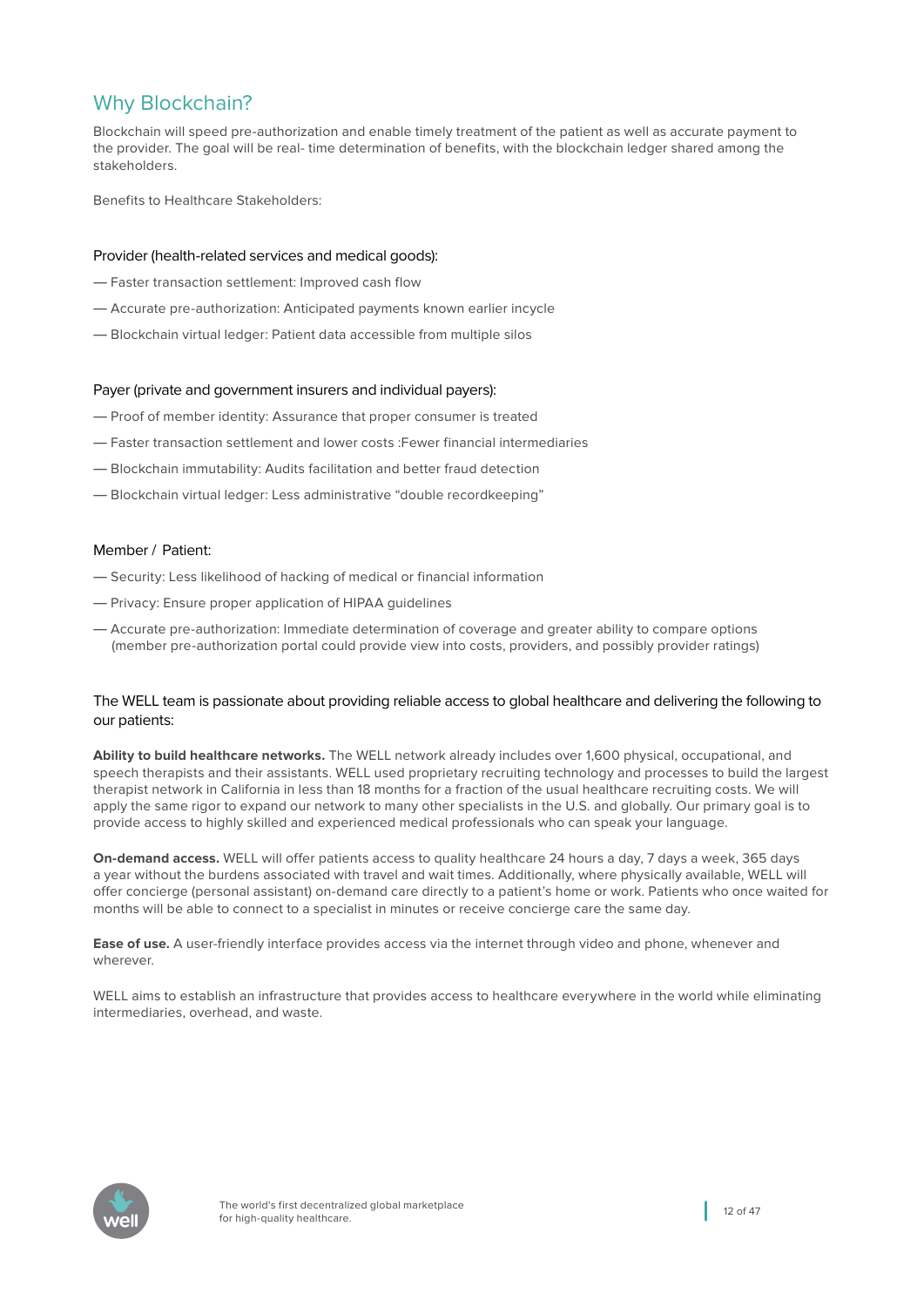# Blockchain and Nash Equilibrium and Healthcare...<sup>1</sup>

Game theory is one of the major factors in blockchain success. Nick Szabo (BitGold) and Satoshi Nakamoto (BitCoin) used Hal Finney's invention of reusable proof of work (RPOW) to solve the Byzantine Generals Problem, a problem in ordinary computing that uses game theory to show how potential co-operators can come to the best consensus even with the possibility of having malicious operators among them. This was the final piece to the BitGold / Bitcoin puzzle. WELL proposes the use of blockchain to solve similar issues in the healthcare industry.

Some industries, such as healthcare, have inherently broken systems. Participants choose weak strategies that result in the "prisoner's dilemma." This scenario forces two players to choose between options with outcomes that depend on the simultaneous choice made by the other, often formulated in terms of two prisoners separately deciding whether to betray the other. We pose that blockchain can solve the prisoner's dilemma in healthcare and other similar industry environments.

Nash equilibrium (NE) is a solution for non-cooperative games in which each player sees no benefit to changing strategy while the other player's strategy remains unchanged<sup>2</sup>. The incentives prevent outcomes that may benefit both players.

Healthcare today often involves a prisoner's dilemma. Throughout the value chain, every party benefits from not cooperating. One solution includes creating an integrated value chain (such as Kaiser), in essence merging parties and eliminating a need for cooperation. We will show that blockchain and its reputational motivation can change incentives to escape the prisoner's dilemma without needing consolidation, expensive oversight, or other complicated solutions.

In the current system, regardless if a payer chooses to pay a claim or reject it, a provider can make money by providing low-quality service or committing fraud. On the other side, regardless of a provider's quality of service, a payer always makes more money rejecting a claim.

| <b>Provider (Player 2)Provider (Player 1)</b> | <b>High Quality</b> | <b>Low Quality/Fraud</b> |
|-----------------------------------------------|---------------------|--------------------------|
| Pav                                           | (1,1)               | $(-1, 2)$                |
| <b>Reject</b>                                 | $(2,-1)$            | <b>NE: (0,0)</b>         |

Now let's consider a blockchain-powered healthcare platform, where an immutable ledger records all player actions and applies them to their reputations. Non-payment, baseless rejection of claims, and low quality of service result in reputational and monetary punishment. Such blockchain-enabled reputational effects convert single-stage games into repeated games. "In iterated prisoner's dilemma games, it is found that the preferred strategy is not to play a Nash strategy of the stage game, but to cooperate and play a socially optimal strategy. An essential part of strategies in infinitely repeated game is punishing players who deviate from this cooperative strategy. The punishment may be playing a strategy which leads to reduced payoff to both players for the rest of the game (called a trigger strategy)." 3

This differs from internet-enabled centralized marketplaces, such as Zocdoc, Uber, AirBnB, or Upwork, where social dynamics can affect participant ratings. A purely data-driven blockchain reputation builds strictly from factual timestamped compliance and performance and cannot be hacked or hidden. Finally, blockchain also solves non-payment and cancellation of payment problems by making payments immediate and tied to predetermined, smart-contractdriven triggers.

<sup>3</sup> [https:/ /en.wikipedia.org /](https://en.wikipedia.org/wiki/Repeated_game) wiki / Repeated\_game



<sup>1</sup> Dorothy exclaims: "Lions and tigers and bears, oh my!" in L. Frank. Baum's The Wonderful Wizard of Oz. Baum wrote it in 1900 as a political allegory. The Yellow Brick Road represents the gold standard, and the silver slippers (ruby in the 1939 film version to show better on the screen) represent the Silverite movement, advocating free coinage of silver. This contrast resembles the inflationary politics of most centralized banks compared to the deflationary nature of cryptocurrencies. The healthcare industry puts more inflationary pressure on the world economy than any other industry, and WELL aims to counter healthcare's inflationary effects with cryptocurrency.

<sup>2</sup> [https:/ /en.wikipedia.org /](https://en.wikipedia.org/wiki/Nash_equilibrium) wiki / Nash\_equilibrium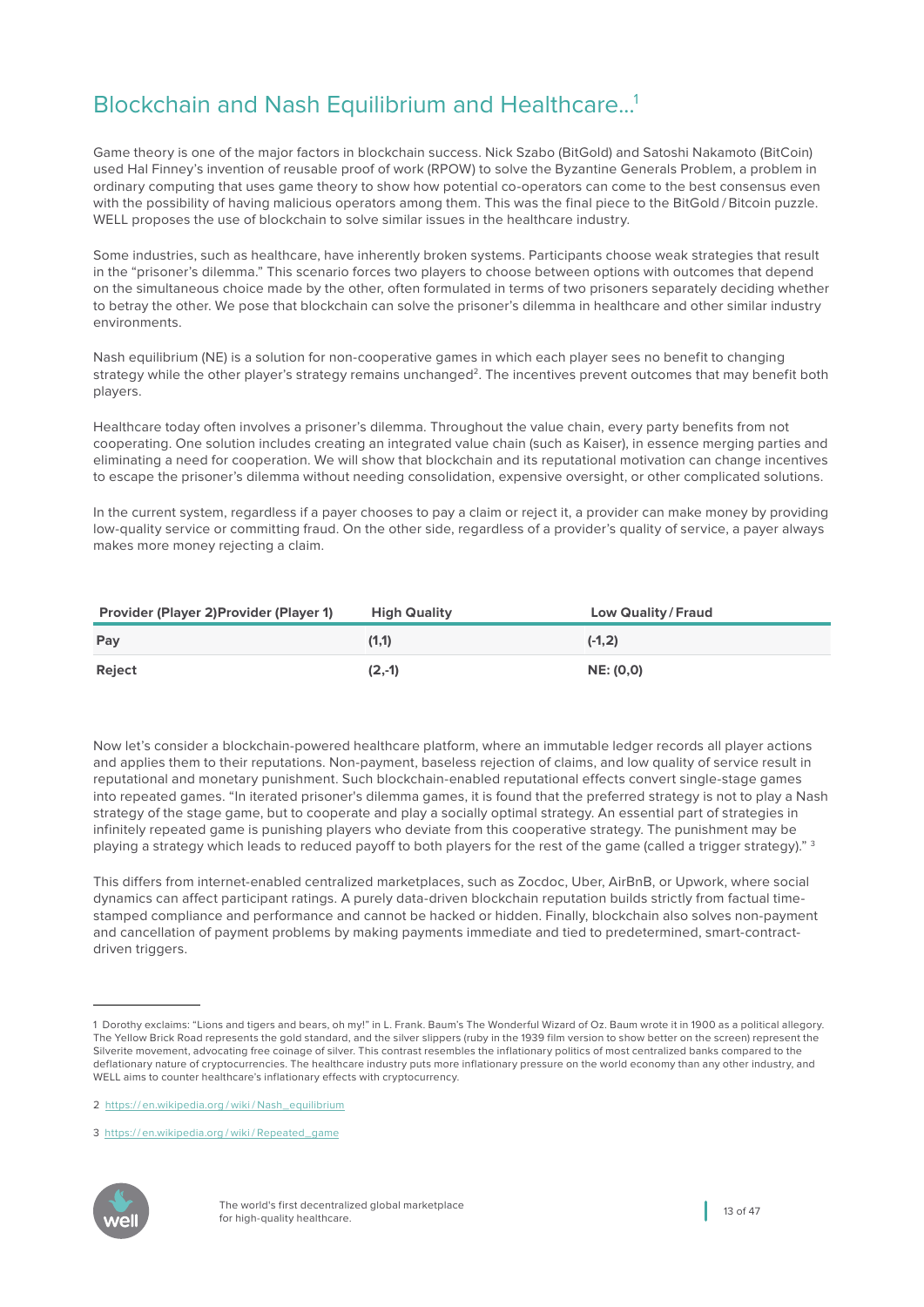Now, whatever the strategy of other players, each player must act in good faith to maintain a good reputation. In game theory, if all participants can achieve their best outcomes only by acting according to their true preferences, the system achieves incentive compatibility4. **Thus blockchain breaks healthcare and many other industries out of the prisoner's dilemma!**

| <b>Provider (Player 2) Provider (Player 1)</b> | <b>High Quality</b> | Low Quality/Fraud |
|------------------------------------------------|---------------------|-------------------|
| Pay                                            | NE: (1,1)           | $(0,-1)$          |
| <b>Reject</b>                                  | $(-1,0)$            | $(-1,-1)$         |



# HIPAA Compliance and Security

The Health Insurance Portability and Accountability Act (HIPAA) governs how U.S. healthcare providers handle sensitive patient data. Accordingly, healthcare organizations must follow many compliance regulations when adopting blockchain. By combining blockchain with [dynamic data](http://informationaccountability.org/data-dynamic-obscurity-project/)  [obscurity,](http://informationaccountability.org/data-dynamic-obscurity-project/) the WELL platform will be a HIPAA-compliant blockchain platform. WELL's dynamic deidentification protocol will partition data based on levels of access needed for different parties, times, reasons, and locations, only on-the-need-to-know basis. By deploying non-mathematically derived dynamically anonymous identifiers, WELL blockchain will also overcome the so-called

Mosaic Effect<sup>5</sup> and enable granular privacy controls.

Blockchain combined with dynamic de-identification protocol and powered by a distributed P2P network is the safest way to preserve and defend against security breach attacks that all centrally-held databases, however secure, are susceptible to.

Traditional EMR systems, despite being HIPAA-compliant, are no exception to such exposure. The Equifax hack exposing 143 million Americans is just the latest in a string of security breaches to traditional centrally-held databases<sup>6</sup>.

Currently, WELL deploys HIPAA-compliant Amazon Web Services (AWS) for hosting and partners with Qi Express, a modular, menu-driven security assessment and certification software application for healthcare entities and related organizations who must protect personal health information (PHI).

**[QI Express](http://www.qiexpress.com)** was founded in 2012 to provide practical, cost-effective, and comprehensive security solutions for the healthcare industry. Co-founders Eric Hummel and Robert Zimmerman refused to accept that healthcare security required a lot of money and the hands of experts. So they created a simple and comprehensive cybersecurity solution for small and medium-sized healthcare organizations lacking the expertise or manpower to implement proper security or protect PHI. QI Express used its leaders' skills in technology, regulatory compliance, auditing, and the industry to develop a unique, simplified, and business-oriented process for managing cybersecurity risks.

<sup>6</sup> https:/ / www.usatoday.com / story / money / 2017 / 09 / [15 /equifax-data-breach-what-you-need-know-hacking-crisis /](https://www.usatoday.com/story/money/2017/09/15/equifax-data-breach-what-you-need-know-hacking-crisis/670166001) 670166001 /



<sup>4</sup> [https:/ /en.wikipedia.org /](https://en.wikipedia.org/wiki/Incentive_compatibility) wiki / Incentive\_compatibility

<sup>5</sup> https:/ /gcn.com / articles / 2014 / 05 / 14 / [fose-mosaic-effect.aspx](https://gcn.com/articles/2014/05/14/fose-mosaic-effect.aspx)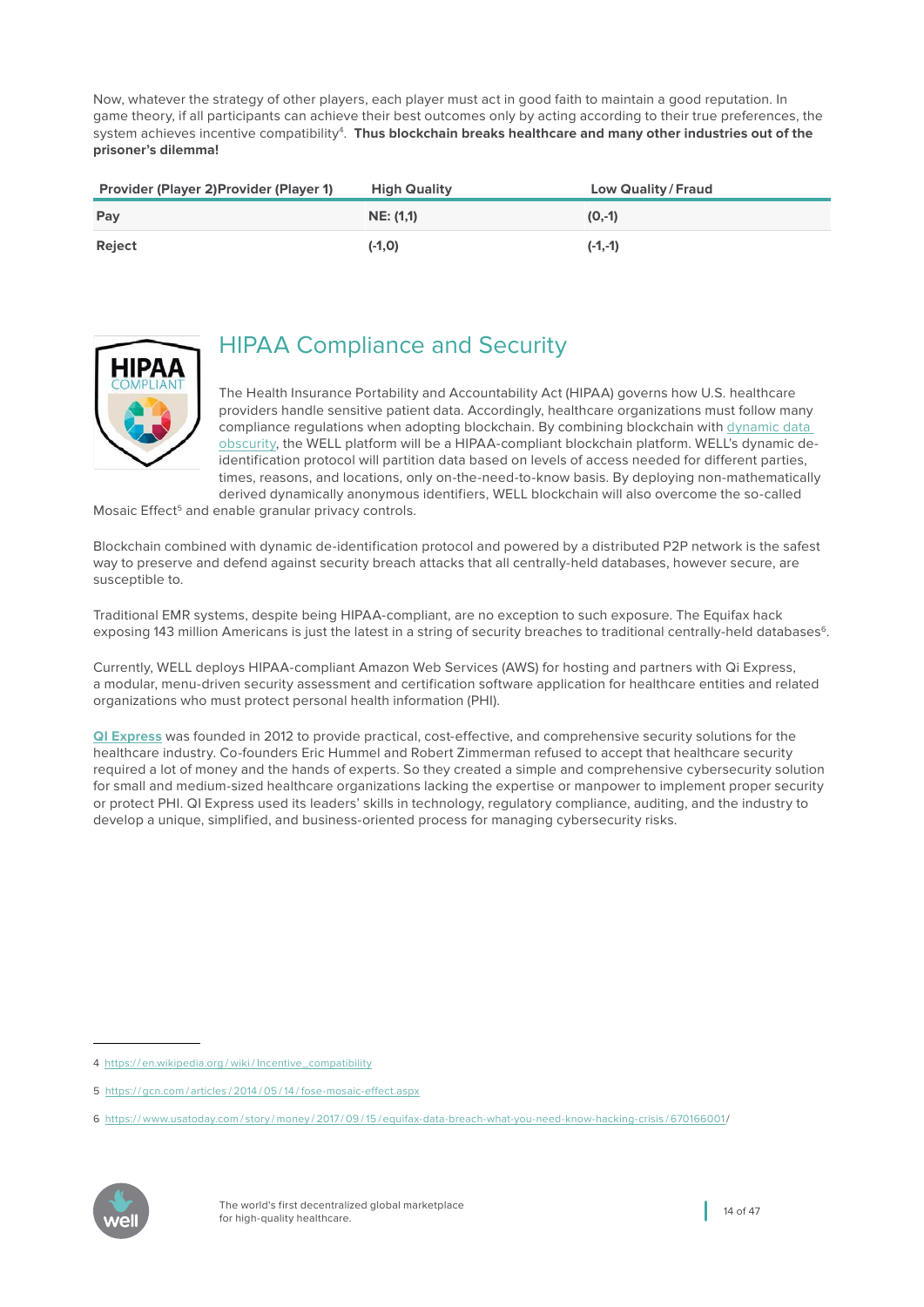# Real-Life Patient Examples

## U.S. citizen in Malaysia

A U.S. citizen and associate of a WELL advisor contracted malaria while traveling in Malaysia. She was transported to a Malaysian hospital and told she needed immediate surgery. With the WELL platform, she would have access to an experienced doctor to review her profile and provide an unbiased recommendation regarding the procedure. All too often a procedure conducted while traveling causes irreparable damage or even death to a patient, when a second opinion could have provided alternative treatment plans, procedures, and /or medication.

### Chinese citizen in China

A Chinese national who received shoulder surgery must also undergo therapy. He can access 888 physical therapists and 581 occupational therapists on the WELL platform today. By contrast, as of 2005, for the 60 million disabled persons in China, only about 6,000 personnel provide rehabilitation services. Of those, it is estimated that less than 200 are occupational therapists. The number of physical therapists per 10,000 residents is 0.1 in China, compared to 1.6 physical therapists in Japan! "The present status of therapy in China shows an extreme shortage of physical therapists both in quality and quantity in China. We conclude that it is needed to increase the number of professional physical therapists, and also to improve the education of physical therapists in China."7

## Russian citizen in Russia

A successful middle-aged businessman and friend of a WELL investor developed a few cysts. He received incorrect treatment and passed away on his youngest daughter's birthday. He badly needed access to qualified specialists and a diversity of opinions.

## Oppressed minorities

In various countries, certain groups of people have difficulties accessing medical care due to discrimination or fear based on religion, culture, and other reasons. WELL can provide patients confidential access to qualified medical professionals on mobile devices or in the privacy of their own homes.

<sup>7</sup> https:/ / [www.jstage.jst.go.jp /](https://www.jstage.jst.go.jp/article/rika/19/4/19_4_269/_article) article /rika / 19/4/ 19\_4\_269 /\_article

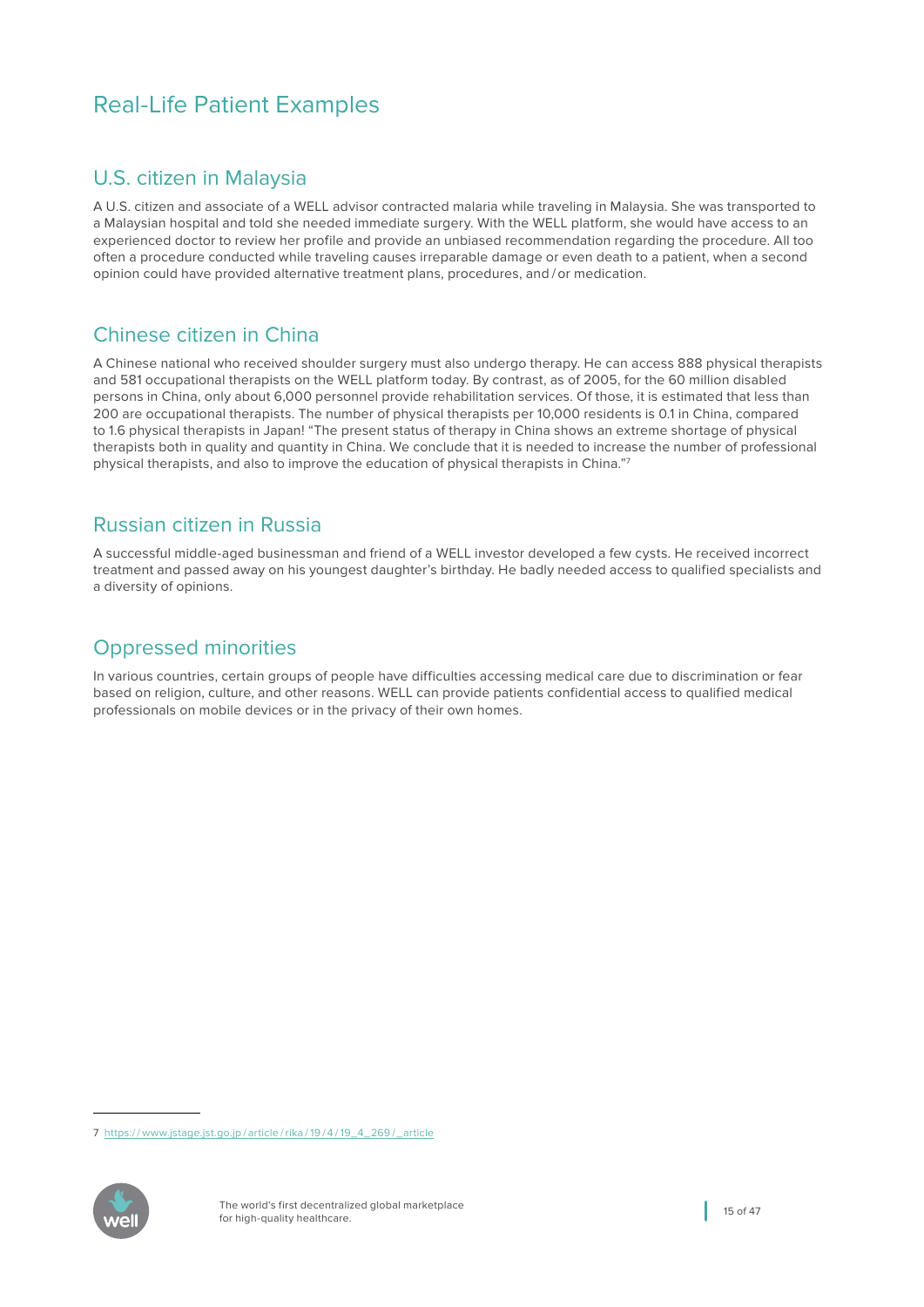# <span id="page-15-0"></span>**Business Model**

# WELL earns from several areas:

1. Transactions: A small fee on each transaction covers the marginal cost of that transaction and commitment to our charitable mission.

2. Ancillary Services: As a global healthcare marketplace, WELL will earn fees from services such as translations, pharmacy orders, partnerships, trials, access to training, de-identified data, and access to de-identified health histories. WELL will share these fees with patients and doctors who opt to participate in data-sharing programs.

3. Remote Patient Monitoring: WELL offers its solution for chronic conditions and pain management. We provide connected devices like iPads and other sensors and have medical practitioners on call. Clients pay monthly or annual subscriptions for themselves or their loved ones.

4. Network Access: Base access to the platform will be free or minimum cost. Larger and more complex medical organizations will pay for software implementation and customization.



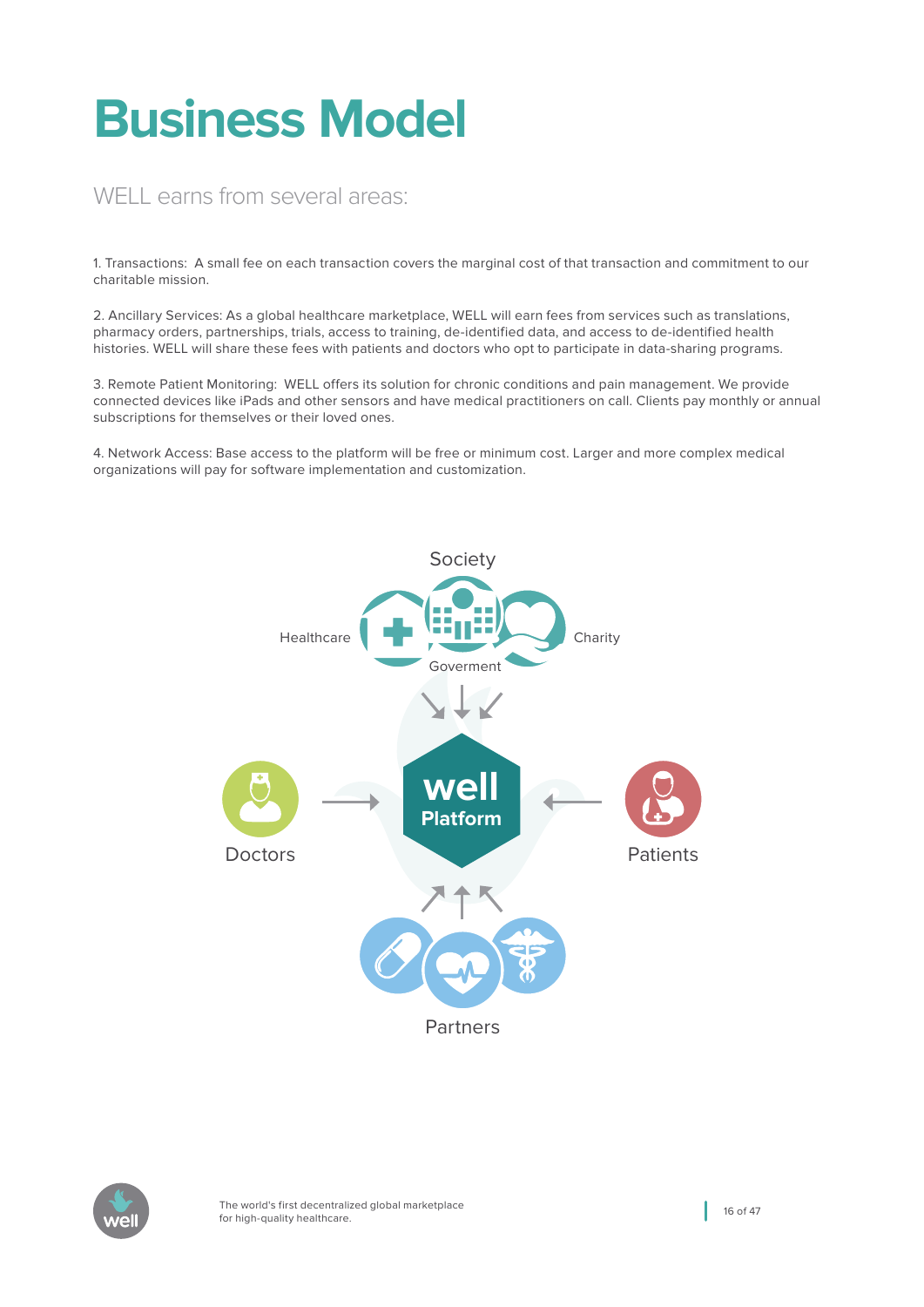# <span id="page-16-0"></span>**WELL Platform Benefits**

Our vision is a single point of access for both minor and serious conditions that transcends country borders; provides data, best practices, and innovation in compliant and secure ways; and removes payment friction from the system. Well technology is designed to provide value to patients, doctors, and society as a whole.



# **Patients** Getting well faster

### Main Benefits of WELL

- Convenience and ease of healthcare delivery 24 / 7/ 365 via app or website for immediate appointments and access anywhere in the world
- Connection with a curated global network of high-level doctors and other healthcare specialists often unavailable or difficult to access in some countries
- Platform for access to relevant providers: interpreters, pharmacies, labs, medical equipment suppliers, transportation companies and more
- Reduction of costs, as much as 30% (varies by circumstance)
- Better payment outcomes, using tokens to ease cross-border payments, reduce payment risks, and eliminate third-party fees
- Secure yet globally accessible data through the use of electronic health records
- Transparency and integrity by using blockchain and smart contracts to validate data

## Workable Solutions

WELL provides patients with a time-efficient solution. They can have consultations and regular checkups for most diseases and conditions via video visits in their homes. This convenience will especially help elderly or very sick patients who need close monitoring or are too weak to travel. Patients recently discharged from the hospital can benefit as well, with telemedicine providing follow-up appointments. WELL patients in the U.S. have already experienced substantially lower hospital readmission rates.

# Fewer Hospital Visits

Patients who can participate in telehealth eliminate their risk of contracting or transmitting infectious diseases prevalent in hospitals and clinics, such as MRSA. Medical practitioners can monitor patients remotely through devices such as biosensors, and paramedics can respond immediately to emergencies. This supervision gives the patient peace of mind.

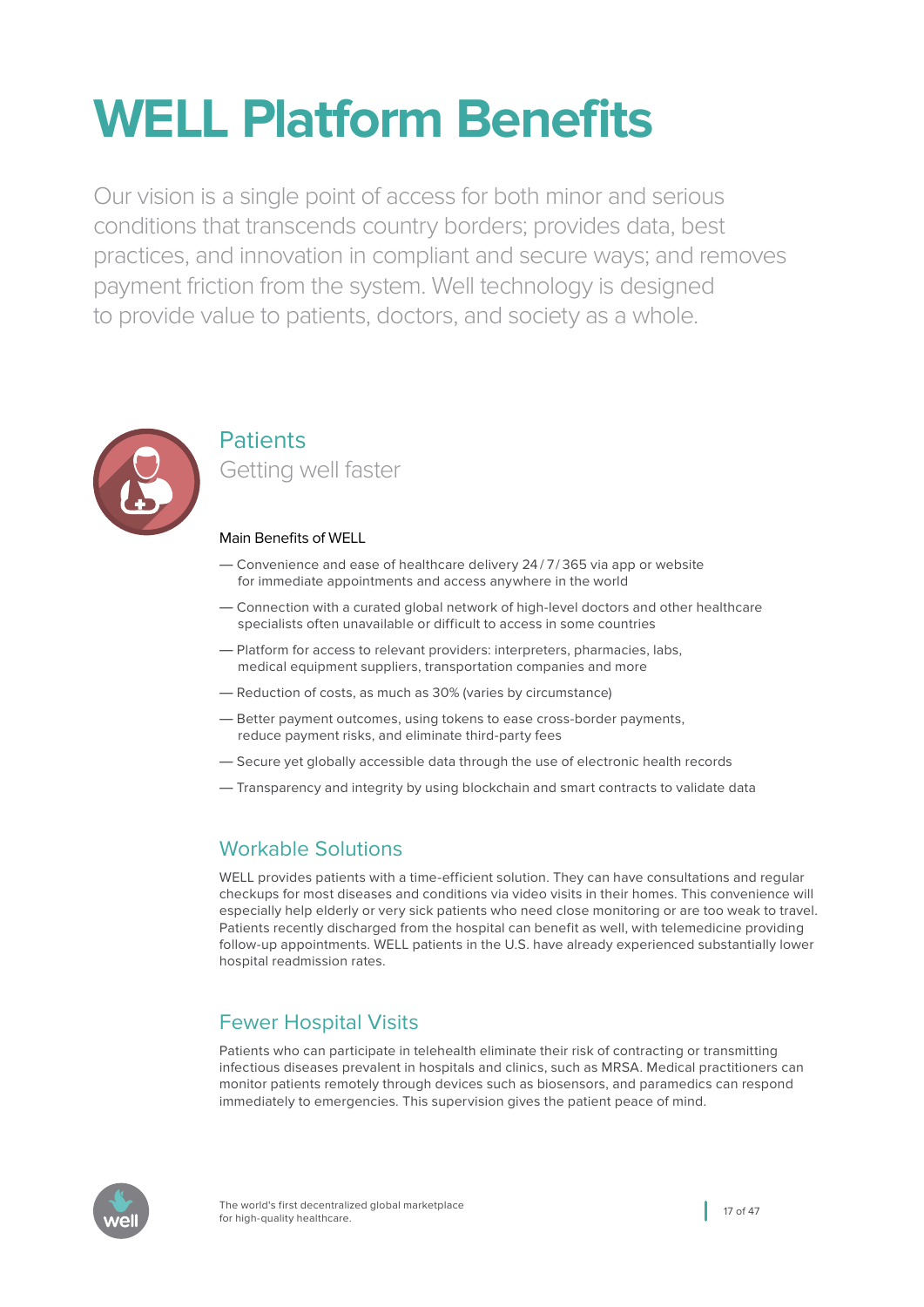## More Choices and Reliable Access

Patients connected to WELL's network gain access to first-rate doctors and specialists in different cities or even countries with no need for the time, expense, and hassle of travel. They also can connect to other vital services, such as translation, data storage, home healthcare, and financing.

## More Secure Data and Easier Payments

Patients can use WELL tokens to ease cross-border payments, reduce payment risks, and avoid third-party fees. Blockchain technology keeps their medical and financial data accurate and secure. Patients also benefit from faster pre-authorization and instant payment to the provider, which results in timely treatment, and smart contracts, which eliminate payment costs and complexities.

## Easy Connection

WELL's simple interface gives any user access to leading doctors and practitioners across multiple channels and devices, including mobile, desktop, and tablet.



# **Doctors**

Helping others and themselves

#### Main Benefits of WELL

- Secure and robust work solution to address growing needs for convenient access to healthcare
- Additional revenue from faster patient processing and lower overhead
- Better work-life balance with flexible work-at-home model
- Convenient tool for volunteer and charity work
- Collaboration platform to connect with other doctors and receive additional training
- Guaranteed payment through WELL tokens and crypto-exposure
- Ease of patient monitoring with remote tools
- Reduced reimbursement complexity with WELL's recordkeeping app and built-in billing procedure
- More information faster for pre-authorization, greater data insights, and timely treatment

## More Time for Patients but with Less Work

 Telemedicine offers excellent value for general doctors and specialists. It enables them to take on new patients from other markets and extend their hours for existing patients without adding more time at the office.

## Lower Costs

Telemedicine costs far less than working from a general practice. Physicians can also save money by conducting checkups and follow-up visits within a quicker time frame than physical visits.

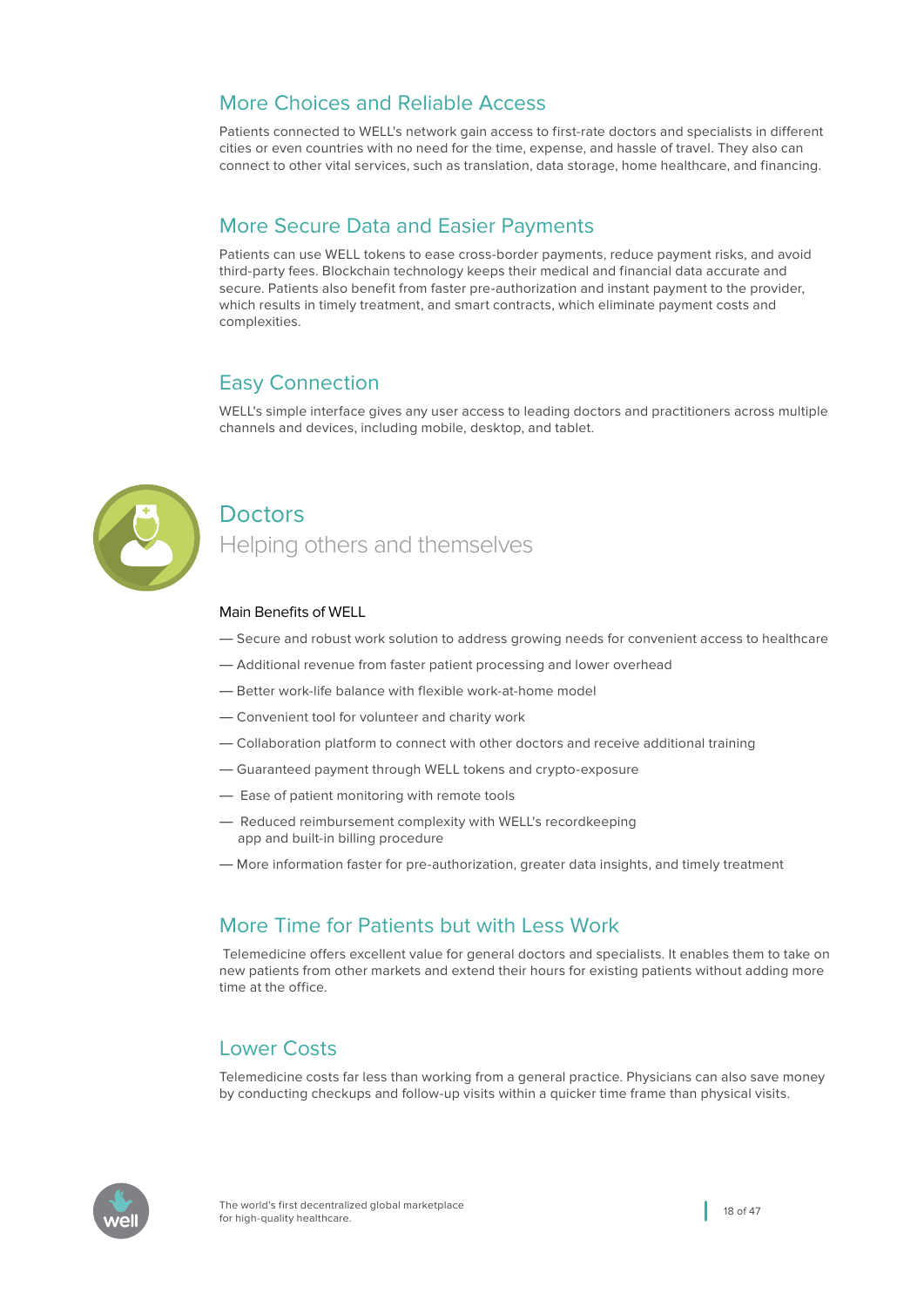## More Control

WELL e-visits allow physicians to move seamlessly from one video call to another. They can also schedule time better than with in-person appointments, where patients can arrive late. Additionally, the WELL platform gives doctors built-in patient registration and appointment planning.

## Easier Billing and Payment

WELL's built-in billing procedure makes payment collection easy without any middleman or loss of money and time. The platform offers faster transaction settlement, accurate pre-authorization, and data on anticipated payments earlier in the cycle. For insurance payments, blockchain facilitates immediate fund transfer into escrow accounts. All constituents can manage their escrow accounts via smart contracts, immutably releasing payments upon completion and approval of milestones such as visits, paperwork completion, invoicing, etc.

### Better Records

The WELL recordkeeping app offers simplified electronic record creation and stores this data on a decentralized anonymous network that is significantly harder to hack and leak. The blockchain platform will facilitate, automate, and document all steps of patient care, from referral to billing. Because all steps are designed to ensure compliance and billability, the WELL platform could potentially eliminate non-payment, thus increasing profitability, removing uncertainty, and establishing trust among the members of the WELL community.

## Fewer Malpractice Pitfalls

 Telehealth visits give a physician a better way to engage with a patient and maintain treatment continuity than in-person appointments. Making healthcare easier for patients to access improves compliance and reduces the risk of malpractice charges. Doctors can check on patients remotely, use monitoring devices, give prescription overviews, and prevent unwarranted hospital admissions. If a WELL patient has questions, the telehealth solution allows a quick and convenient check-in for guidance. This helps the doctor improve adherence and ultimately leads to better patient outcomes.

Physicians can also reduce their liability through improved documentation. Doctors dealing with the stresses of inefficient conventional healthcare systems may not take down the necessary medical notes. The WELL telemedicine model ensures that doctors submit the proper documentation to the system.

# Low Stress with High Tech

Health practitioners searching for a better work-life balance and a more relaxed atmosphere to help patients can benefit from telemedicine. Many physicians enjoy adopting a flexible work-athome model by offering online video visits for WELL several days or half-days each week. In more and more cases, doctors are providing telemedicine services full time. In the high-stress world of medical care, this switch to 21st-century technological advancement can give doctors more time for themselves and their families, as they no longer have to deal with paperwork, insurance claims, and 20th-century healthcare practices.

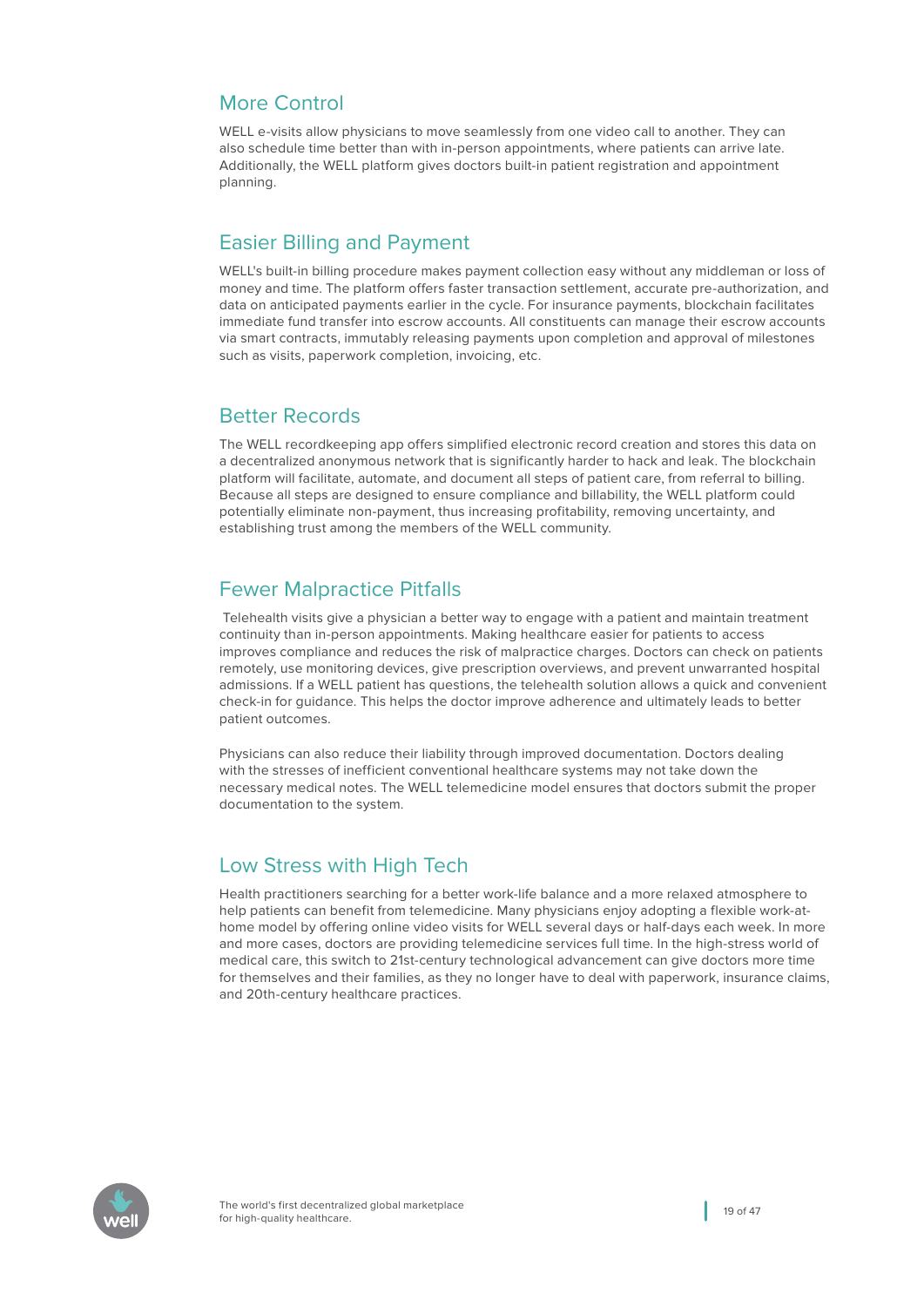

## **Society**

Making the planet a better place

### Main Benefits of WELL

- Greater access for everyone for qualified medical care, including those in remote and underserved areas, through charity initiates like WELL's social mission: "Buy a Visit, Give a Visit."
- Medical training for health practitioners in remote regions of the world
- More transparency in charitable giving through blockchain
- Lower overall healthcare costs through decreased overhead and reduced readmission rates in hospitals and clinics
- Increased innovation using better-recorded and more accurate data
- Decreased carbon footprint from less patient and doctor commuting
- Better-managed healthcare spending by using WELL as an alternative to traditional insurance

## The Well Social Mission

 WHO research shows a gravely uneven distribution of health workers around the world. Millions of people in the third world suffer and die from diseases and conditions considered manageable and even minor in first-world countries. The WELL Social Mission aims to power tools and empower healthcare providers to reach needy patients quickly and train other providers to offer more advanced care.

Additionally, a portion of revenue that the network generates will pay for charitable visits in WELL's "Buy a Visit, Give a Visit" program.

 The WELL platform is run by people for people. It will always have full transparency. WELL has dedicated staff members for the Social Mission who will release regular updates on the activities of WELL's not-for-profit partners and continually review how to bring health and longevity to as many deprived men, women, and children as possible.

## Easing the Burden

Telemedicine can reduce hospitalization rates all over the world by reducing routine offline checkups and emergency room visits, thereby benefiting the medical establishment as a whole. Those who have debilitating and chronic diseases, including mental health issues, need regular monitoring. This growing financial burden on the patient, their families, and society as a whole can be partially lifted by telemedicine visits and remote monitoring using devices such as personal monitors and biosensors. In cases when the condition is not too advanced, telemedicine can prove an effective option.

### Data

WELL technology will empower greater data sharing and distribution to empower innovation for better practices, techniques, and equipment. Data exchange powered by blockchain will serve as an instrument to bring greater trust and validity to the process and the data.

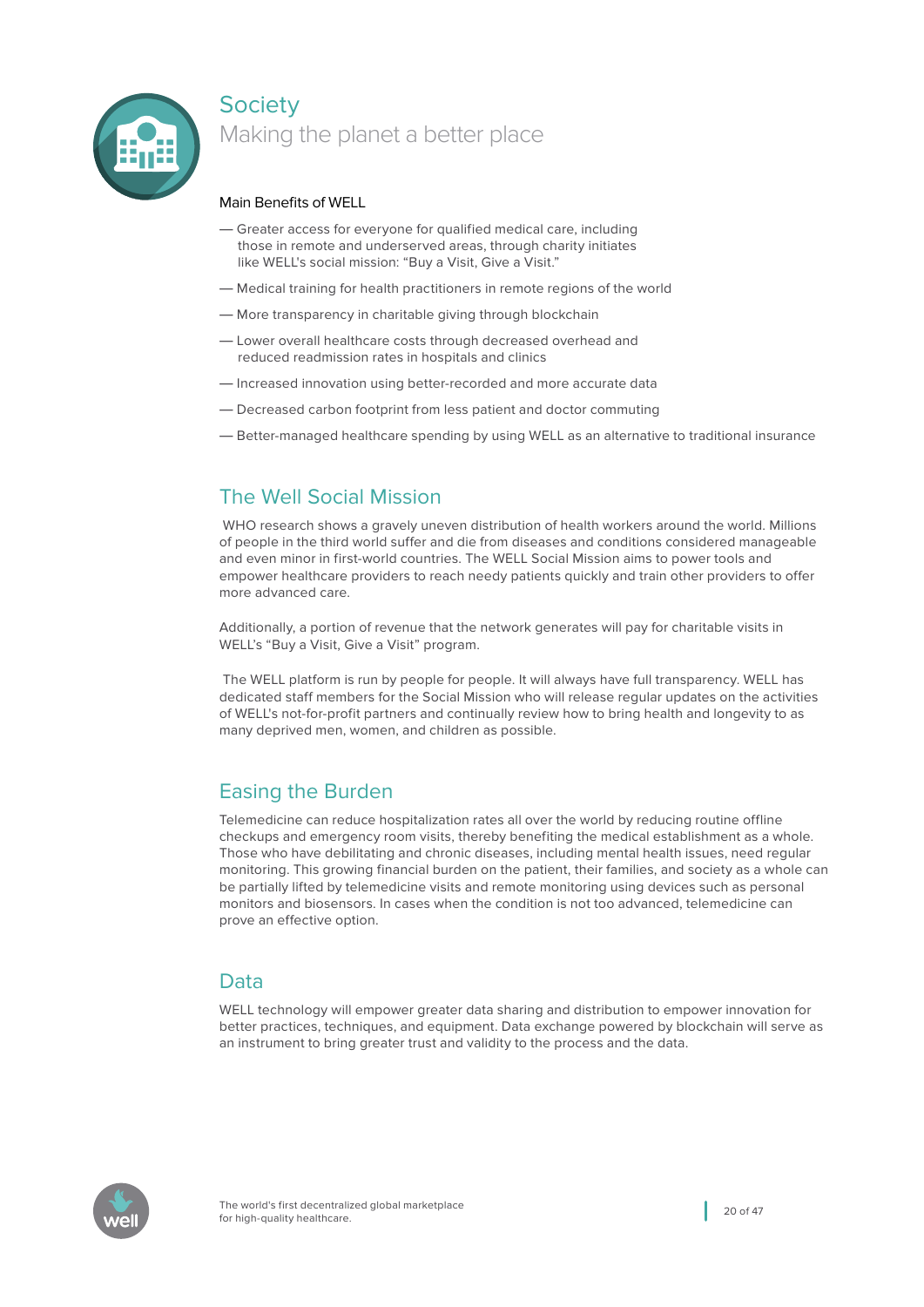# Ecological Benefits

Collectively, WELL telemedicine patients all over the world help the environment by eliminating paper consumption as well as millions of miles of driving. To a lesser extent, WELL doctors also contribute, with fewer house calls and commutes to the office.

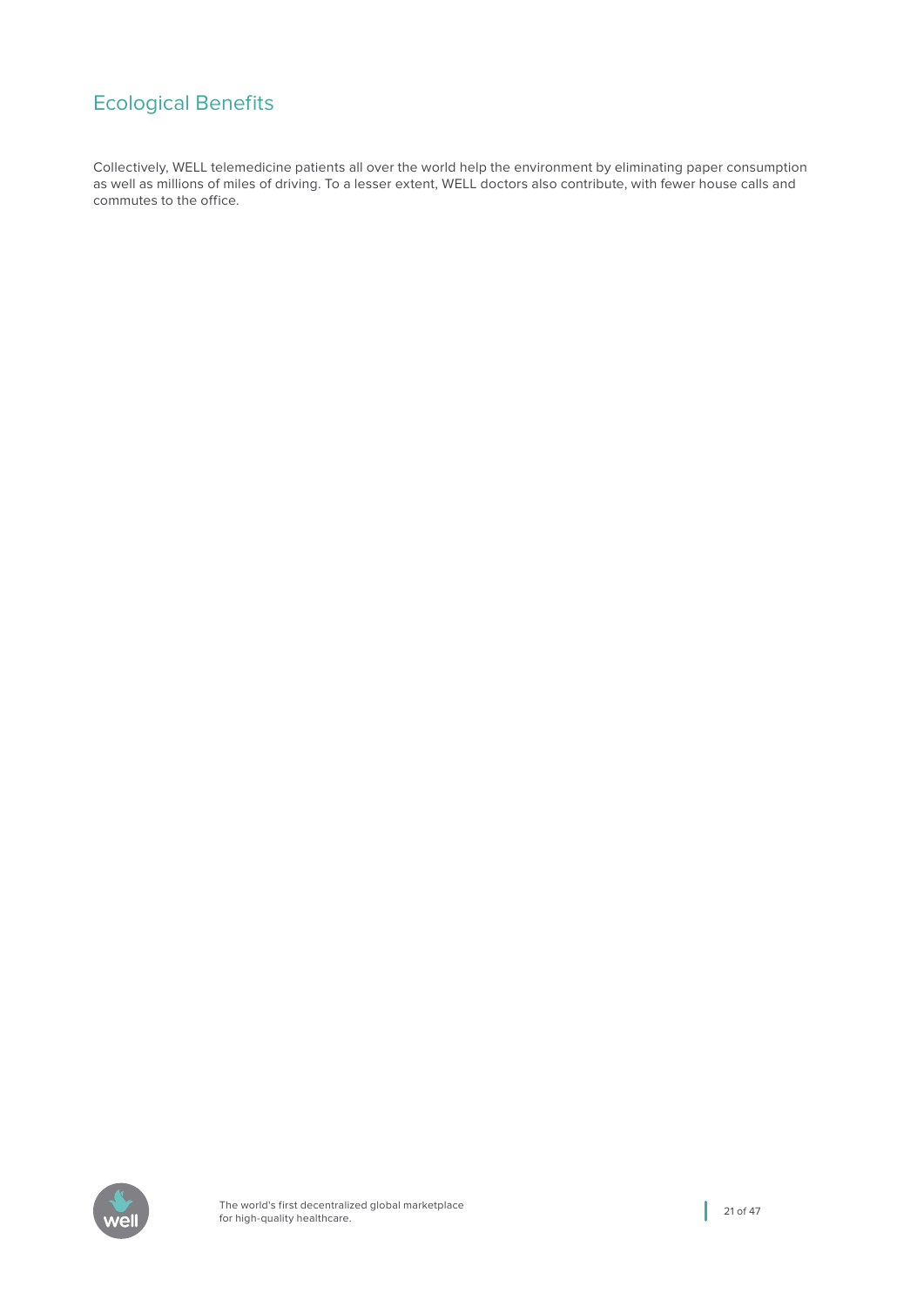# <span id="page-21-0"></span>**Market Opportunity**

The global home healthcare market is growing fast, with a compound annual growth rate (CAGR) of 8%, and will exceed 517 billion USD by 2025.<sup>8</sup> A growing geriatric population and the rapid rise of conditions requiring long-term care are driving this growth. We here at WELL hope the adoption of emerging technologies such as telehealth can alleviate the financial burdens this growth places on the market.

In the U.S., skyrocketing hospital costs along with this expansion of the geriatric population has home healthcare growing at twice the rate of the healthcare industry, with approximately \$100 billion in annual services. In 2016, IBIS World estimated that the number of people aged 65 and older in the U.S. reached 46 million. People from this generation appreciate the independence of home care versus hospital care, and baby boomers have greater disposable income than previous generations, which further stimulates the industry. The next 15 years represent an unprecedented opportunity to provide healthcare to the wave of retiring baby boomers.<sup>9</sup>

Primary care is shifting to telehealth at an unprecedented pace. The global telehealth market may reach \$113 billion by 2025 (18.3% CAGR), according to a report by Grand View Research, Inc.10

The American Telemedicine Association originally defined telemedicine as "the use of medical information exchanged from one site to another via electronic communications to improve patients' clinical health status."

That definition now includes the term telehealth, with the following description: "ATA largely views telemedicine and telehealth to be interchangeable terms, encompassing a wide definition of remote healthcare, although telehealth may not always involve clinical care." Regardless of official definitions, telemedicine improves the quality, equity, and affordability of healthcare throughout the world.

Telehealth / telemedicine includes sending images to a specialist, live two-way video consultations between patient and provider, capturing and sending data from monitoring devices, and /or incorporating data and images into EMRs. Reasons for using telehealth include improved access to healthcare for patients in remote locations, cost effectiveness, and patient demand.

### United States, the largest telehealth market

The U.S. market for advanced patient monitoring and telehealth was \$17.5 billion in 2017. It is projected to grow at 7% CAGR and reach \$25.6 billion in 2022.

#### China, the fastest-growing telehealth market

The patient monitoring and telehealth market in China reached \$1.9 billion in 2017. Sales will likely accelerate as the population continues to age and the middle class continues to grow. The market may reach \$3.9 billion by 2022, increasing at a compound annual rate of 15.2% from 2017.

<sup>10</sup> http:/ / [www.grandviewresearch.com /](http://www.grandviewresearch.com/press-release/global) press-release /global-telemedicine-industry



<sup>8</sup> http:/ / [www.grandviewresearch.com /](http://www.grandviewresearch.com/press-release/global) press-release /global-home-healthcare-market

<sup>9</sup> https:/ / www.ibisworld.com / industry-trends / market-research-reports / healthcare-social-assistance / [ambulatory-health-care-services /](https://www.ibisworld.com/industry-trends/market-research-reports/healthcare-social-assistance/ambulatory-health-care-services/home-care-providers.html) home-care[providers.html](https://www.ibisworld.com/industry-trends/market-research-reports/healthcare-social-assistance/ambulatory-health-care-services/home-care-providers.html)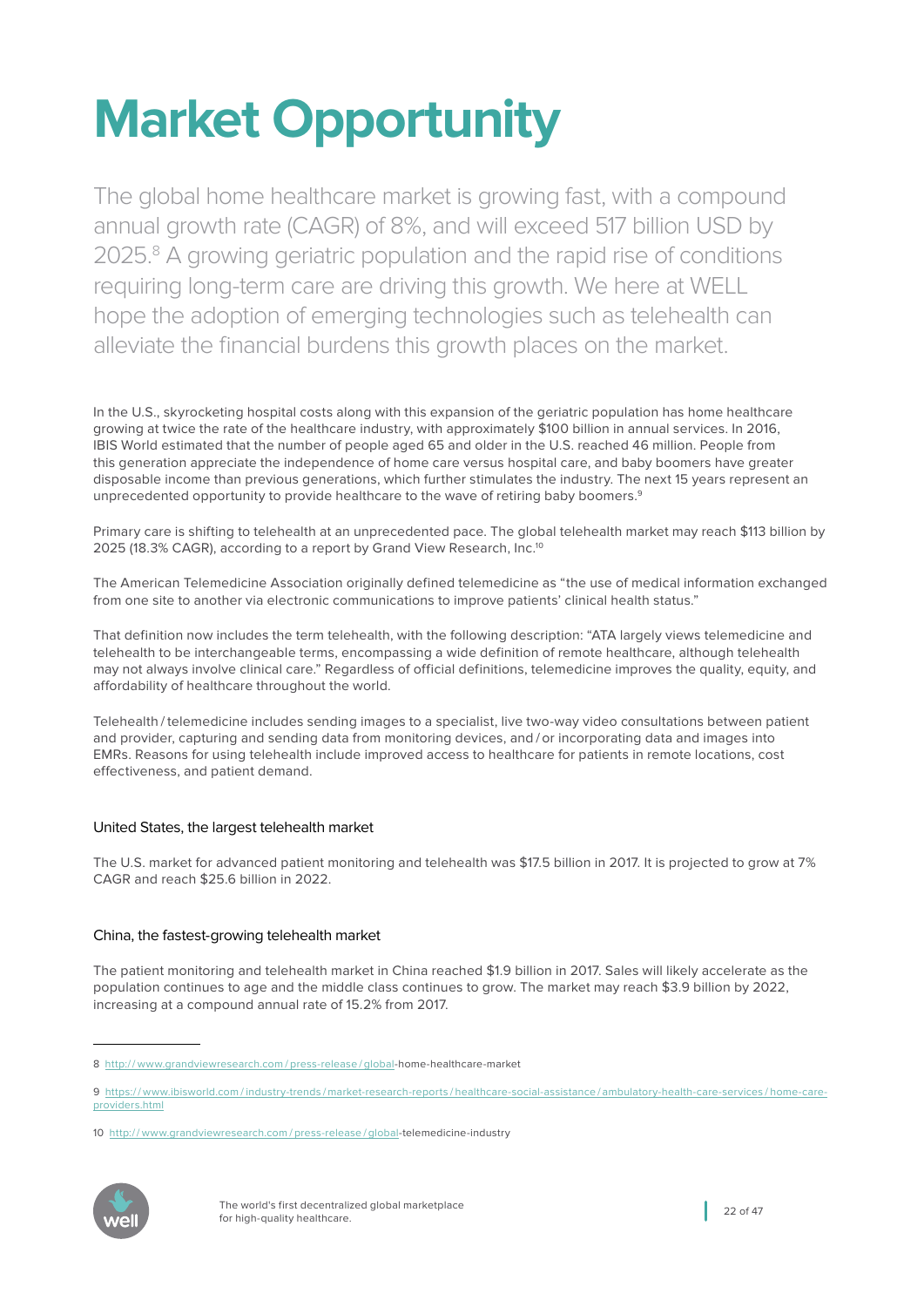# Competitor Analysis

Other companies pursuing telehealth solutions in various markets usually focus on a single market or narrow medical specialty, and all lack the advantages of cost, scale, payment capabilities, and data integrity that blockchain brings. In contrast, the WELL platform will use blockchain to combine access to highly specialized physicians with a variety of markets and languages.

|                                       | Teladoc.com                                                          | Chunyu<br><b>Doctor</b>                                    | Iggbo                                                     | <b>VODKID</b>                                         | <b>Presence</b><br>Learning                                |                   |
|---------------------------------------|----------------------------------------------------------------------|------------------------------------------------------------|-----------------------------------------------------------|-------------------------------------------------------|------------------------------------------------------------|-------------------|
|                                       | Publicly<br>traded US<br>based; 1,100<br>physicians.<br>11m patients | China based<br>online.<br>Received<br>> \$100m<br>invested | US network of<br>phlebotomists,<br>physicians and<br>labs | China focused<br>English<br>language tutor<br>network | US online<br>speech&<br>occupational<br>therapy<br>network |                   |
| <b>Cost</b>                           | <b>Expensive</b>                                                     | <b>Affordable</b>                                          | <b>Higher Cost</b>                                        | <b>Affordable</b>                                     | <b>Expensive</b>                                           | <b>Affordable</b> |
| Global                                |                                                                      |                                                            |                                                           |                                                       |                                                            |                   |
| <b>Blockchain</b>                     |                                                                      |                                                            |                                                           |                                                       |                                                            |                   |
| <b>Broad Network</b><br>of Physicians |                                                                      |                                                            |                                                           |                                                       |                                                            |                   |
| <b>Narrow focus</b>                   |                                                                      |                                                            |                                                           |                                                       |                                                            |                   |
| <b>Self-paid focus</b>                | O                                                                    |                                                            |                                                           |                                                       |                                                            |                   |
| Foreign<br>language<br>assist         | O.                                                                   |                                                            |                                                           |                                                       |                                                            |                   |

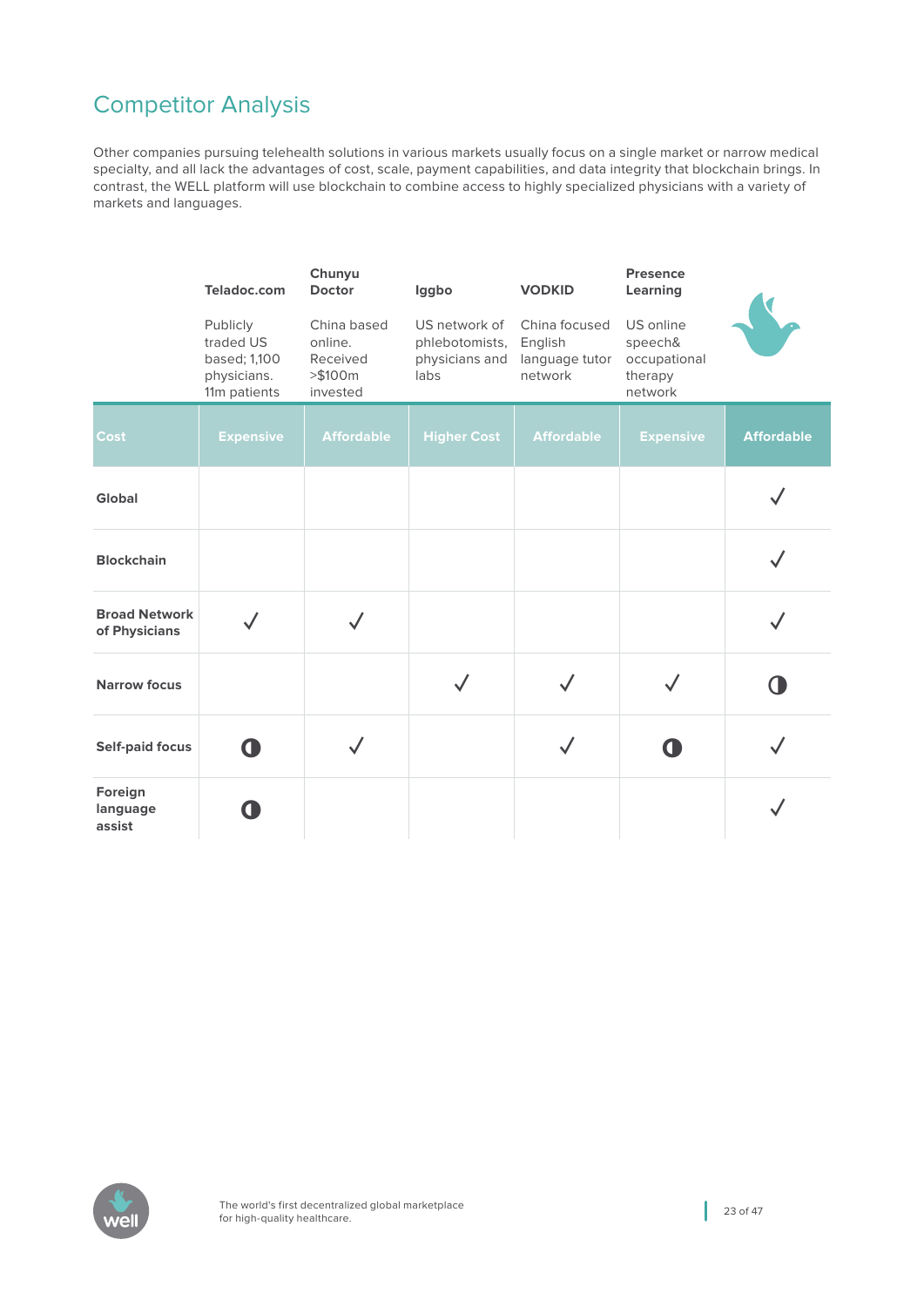## Teladoc, Inc.

#### (Ticker: TDOC, [www.teladoc.com\)](www.teladoc.com)

2017 revenue: \$172.7 million. Founded in 2002, this Dallas-based telehealth services company provides medical care via two-way videoconferencing and telephone consultation. Teladoc provides services through contracts with professional associations and licensed physicians. In total, the company's nearly 11.0 million members are connected through the internet, phone, or mobile devices to more than 1,100 board-certified physicians and behavioral health professionals.

Customers must provide medical forms prior to joining but then receive access to around-the-clock consultation via telephone or video conference. Practitioners cannot prescribe certain drugs, and consultations are typically limited to minor diagnoses such as sinus infections, bronchitis, allergies, and other common ailments.

The company, however, struggles with many state medical boards over coverage and reimbursements for its consultations. For example, in April 2015, the Texas Medical Board adopted new rules that require an in-person examination before a physician can prescribe medication to patients. Teladoc's present business model does not include in-person examinations before prescribing medications and cannot fully satisfy this amendment. These kinds of restrictions, along with Teladoc's lack of presence in other U.S. states, has hampered the company's revenue growth.

Currently, Teladoc's 259 employees serve more than 4,000 companies, health plans, systems, and other entities, including Aetna, Blue Shield of California, and Highmark. The company generates revenue from its largest clients on a per-member, per-month contractual basis, whereby major clients pay subscription access fees on behalf of their employees, dependents, or beneficiaries. Teladoc also generates revenue from per-visit fees, which typically cost \$40 per visit. In 2016, Teladoc conducted more than 300,000 telehealth visits.

# Chunyu Doctor (春雨医生)

#### (http:// [www.chunyuyisheng.com](http://www.chunyuyisheng.com) / )

This online telemedicine platform in China uses its mobile app to connect physicians to patients as well as medical records. In addition, it offers reservation line treatment services to its users.

Among the telemedicine companies in China, it has the largest Internet penetration rate and has accumulated more than \$100 million in capital. In September 2016, Cycares, the international branch of Chunyu Doctor, completed its series C venture capital fundraising round, raising \$50 million, the largest round of venture funding ever achieved in the Chinese telemedicine industry.

After recognizing an overall shortage of healthcare and uneven distribution of health resources between urban and rural China, the Chinese government has been actively developing telemedicine. Beginning in 2010, the Chinese central government invested more than \$13.3 million in establishing community-based remote medical systems in the central and western regions of China. By 2013, more than 2,000 hospitals had adopted these remote medical services.

# PresenceLearning

#### [\(www.presencelearning.com\)](www.presencelearning.com)

This provider of online speech and occupational therapy services for K-12 students offers school districts web-based access to a growing, nationwide network of over 300 highly qualified speech language pathologists (SLPs) and occupational therapists (OTs) via live video-conferencing. PresenceLearning has raised \$37.5 million in venture capital funding (\$25 million Series C round led by Catalyst Investors).

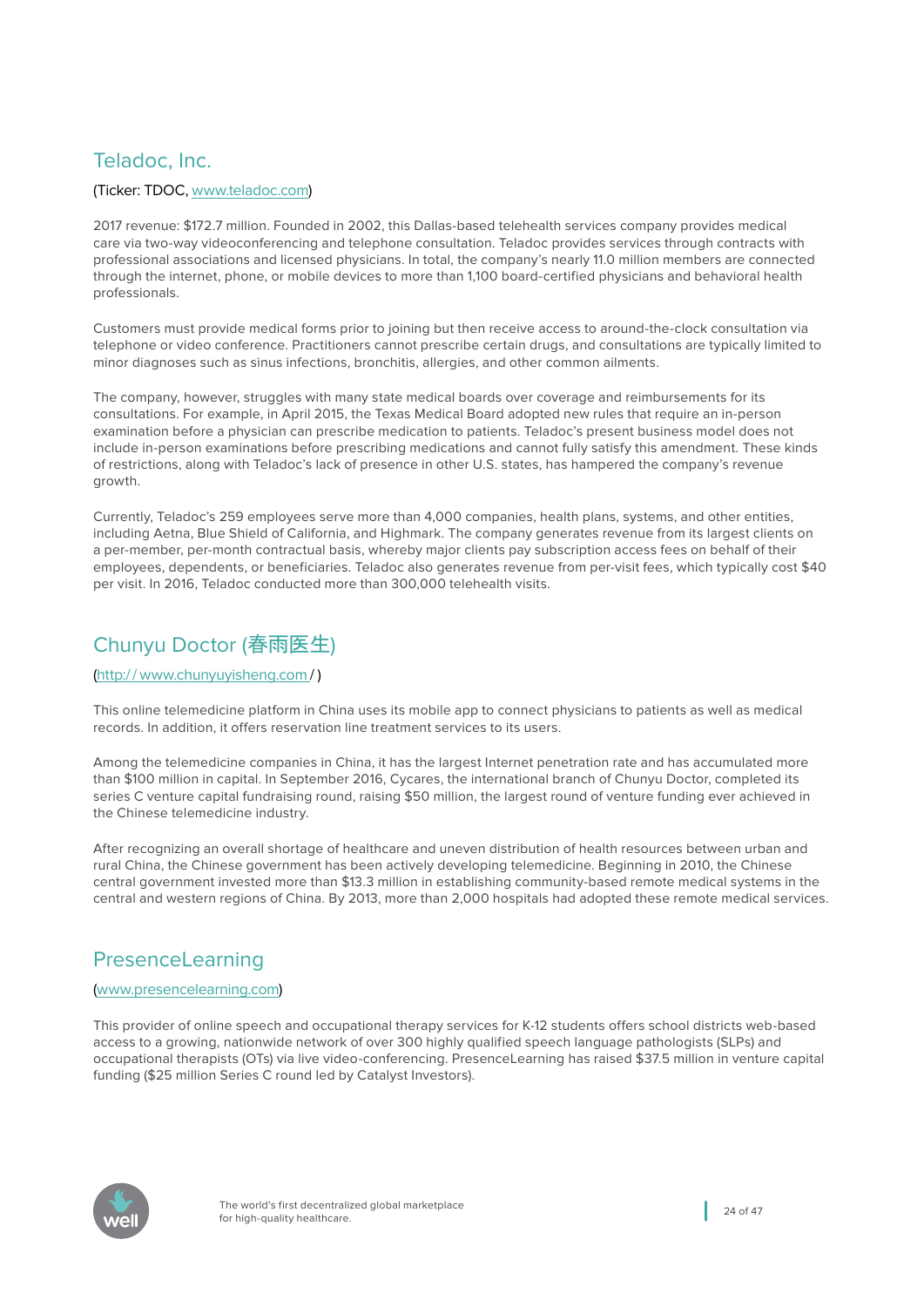## VIPKID

#### (https:// [t.vipkid.com.cn](https://t.vipkid.com.cn) / )

VIPKID, founded in 2013, is dedicated to providing the North American elementary school experience to children in China between the ages of 4-13 from the comfort of their own homes. Headquartered in Beijing but with operations spanning the globe, the company offers fully immersive one-on-one English language instruction provided online by some of the world's most highly qualified teachers. The curriculum is aligned to U.S. Common Core State Standards and uses a flipped-classroom approach to foster creativity and critical thinking skills.

In August 2016, VIPKID closed a Series C financing round of 100 million USD, setting a record as the largest ever fundraising round for an online children's English learning firm. Investors come from both China and the U.S. and include Sequoia Capital, Jack Ma's Yunfeng Capital, Learn Capital, and Bryant-Stibel, as the second Chinese investment of Kobe Bryant's venture capital fund after Alibaba. On October 20, 2016, VIPKID became the first children's online learning firm to launch a major research base dedicated to studying student growth and engagement in the online learning realm.

The VIPKID Education Research Institute (VERI), based in Silicon Valley, was established in partnership with leading North American scholars, educational entrepreneurs, and thought leaders, including Learn Capital, the world's preeminent edtech-focused venture capital firm.

#### **Source:** <crunchbase.com>

# Crypto Projects

Several other crypto projects also share the same problem – they lack viable existing business models, unlike WELL. In general blockchain health projects fall into 4 categories: Solving Data Problems in Healthcare, Wellness & Blockchain, Medical devices / IoT & Blockchain, and various niche offerings, which are described below:

| <b>Key Idea</b>                              |                                                                                                                                                                                                                     | <b>WELL's Positioning</b>                                                                                                                                                                  |
|----------------------------------------------|---------------------------------------------------------------------------------------------------------------------------------------------------------------------------------------------------------------------|--------------------------------------------------------------------------------------------------------------------------------------------------------------------------------------------|
| <b>Solving Data Problem</b><br>in Healthcare | - putting traditional medical data on blockchain - getting data will be very tough<br>- creating blockchain EMR<br>- transforming hospital data to blockchain                                                       | - long enterprise sales cycle and<br>challenges of adoption<br>WELL will empower data gathering by<br>providing a communication tool for<br>healthcare                                     |
| <b>Wellness &amp; Blockchain</b>             | Data, services focused on wellness                                                                                                                                                                                  | - narrow market segment<br><b>WELL will incorporate bonuses for</b><br>wellness and will work wearables and<br>other providers in its marketplace                                          |
| <b>Medical Devices</b><br>& Blockchain       | <b>Storing information from devices</b>                                                                                                                                                                             | - does not have to be on blockchain<br><b>WELL already has connectivity with</b><br>devices and will enable secure, compliant<br>data gathering and coin powered<br>monetization for users |
| <b>Niche offering</b>                        | - putting traditional medical data on blockchain WELL's marketplace will partner with<br>- creating blockchain EMR<br>- telemedicine focused on single<br>medical vertical or market<br>- procurement on blockchain | crypto and traditional niche providers to<br>enrich the offerings on its telemedicine<br>marketplace                                                                                       |

In short, WELL encompasses many of the key themes listed above by building a direct messaging /connectivity tool between patients and providers globally which eventually will combine solutions for many of the problems listed above.

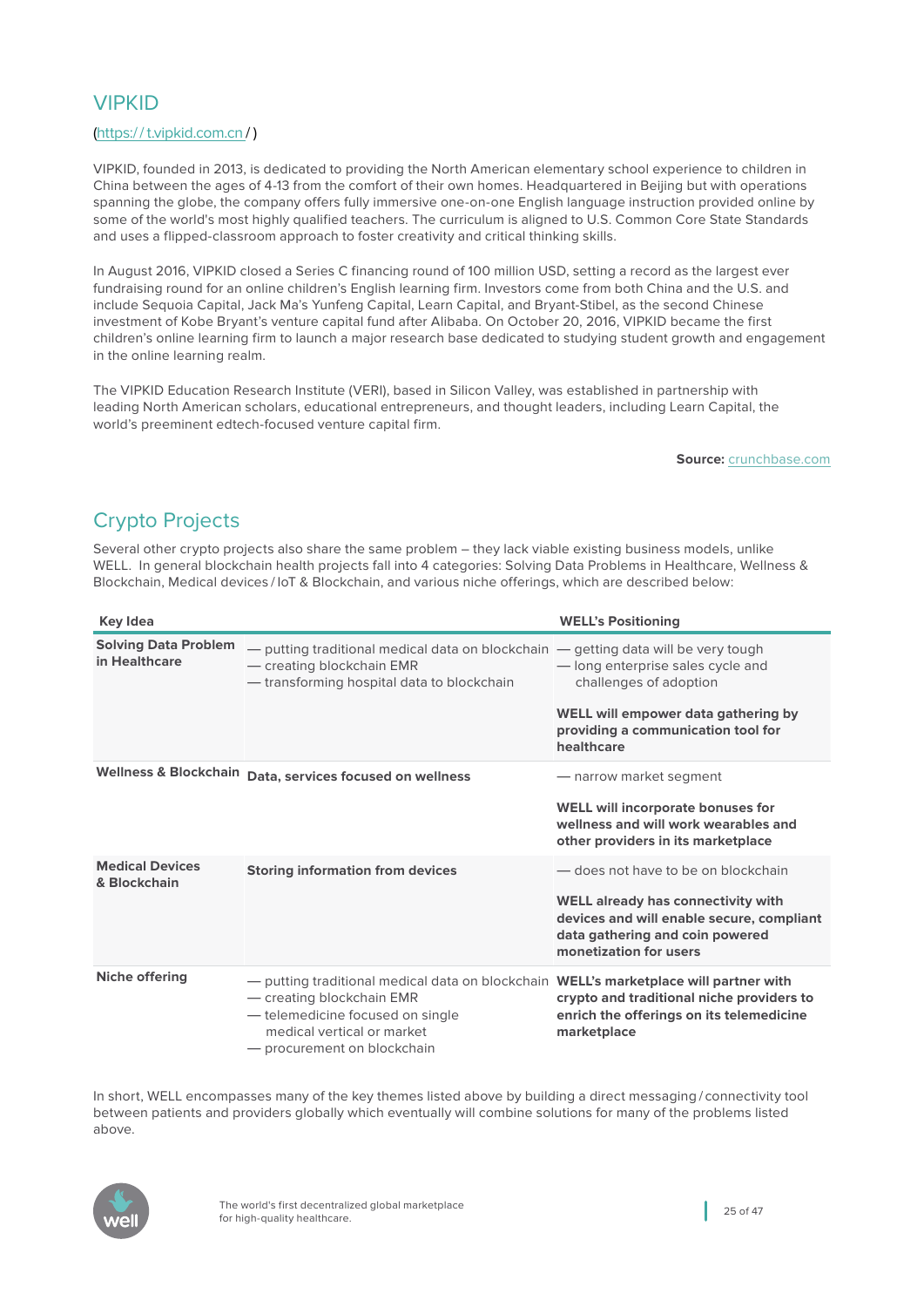# <span id="page-25-0"></span>**Why WELL Tokens?**

We believe in the utility of the WELL tokens and will work with network members to help them get the most from theirs.



# What is the WFLL Token?

## WELL tokens — a new economy and incentive structure for the WELL platform

The fundamental unit of value within the WELL system is the WELL Coin token ("token"), backed by healthcare services. Tokens provide non-volatile, inflationary-resistant digital value within the WELL system. The WELL token will be derived from a standard Ethereum ERC20 token and will be tradable on exchanges. The platform will maintain oneto-one mapping with legally bound promises for healthcare services from the WELL network of clinicians, redeemable at any given time.

WELL blockchain technology will insure timely, frictionless payments for conducted healthcare services without the risk of non-payment or payment reversal typical in the healthcare industry. The payment will occur within minutes instead of the week or more that has become common in international money transfers.

# WELL — a global healthcare platform for people, owned by people

The WELL platform offers the healthcare industry a sharing-economy marketplace without country borders, intermediaries, or central hubs. Here, transactions between patients and healthcare professionals are routed through a decentralized peer-to-peer network.

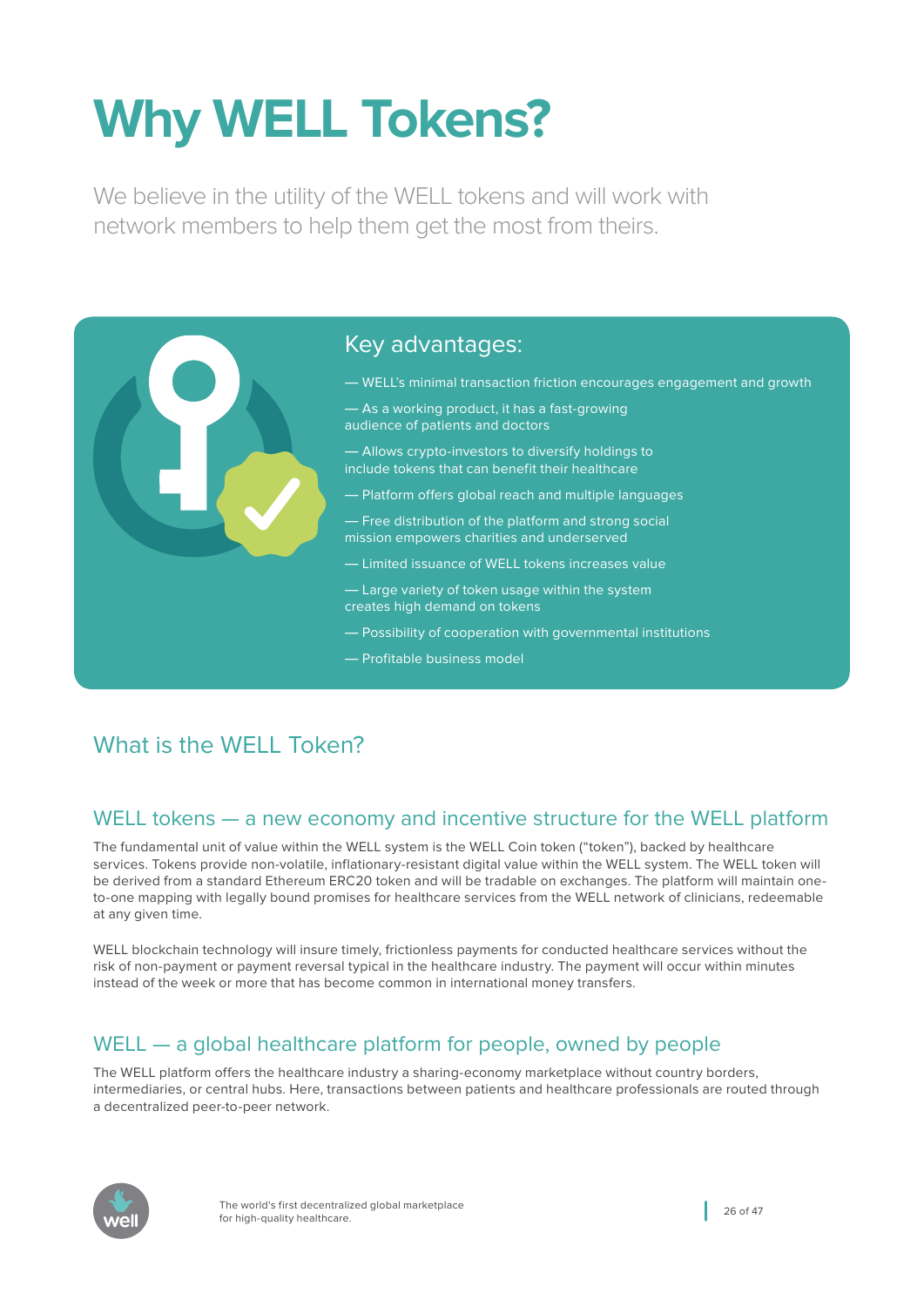All WELL platform participants – healthcare professionals, patients, developers (of apps running on WELL), and network enablers (validators, etc.) – will own and shape the future of the WELL network. Cryptocurrencies create strong tribalism, and everyone who owns WELL tokens will have the same incentive of increasing the value of the tokens and the platform overall.

Doctors and healthcare professionals can earn WELL Coin tokens by providing healthcare services. If they choose to accumulate their tokens without converting them into other crypto or fiat currencies, they can own and in effect invest in the crypto-economy and WELL's potential future as the leading healthcare blockchain network. They can also use the WELL platform to market their healthcare services, dictate the conditions of the value they create, and keep the majority of it for themselves, unlike in other centralized sharing-economy marketplaces such as Uber, AirBnB, and Etsy, or more specifically for healthcare, Teladoc,<Heal.com>, [Pager.com,](Pager.com)<PresenceLearning.com>, and other platforms.

Patients will have access to the highest quality healthcare at the lowest possible cost. The WELL platform will provide patients with two options: per-visit and subscription-based charges. WELL token owners will also have access to travel insurance and regular insurance, providing them with access to specialists anywhere at any time. Using reputational systems based on patient profiles, actions, and other attributes on the platform, WELL patients can secure more affordable insurance through WELL insurance partners and eventually the platform itself.

According to IBIS World's Telehealth Services Industry Report, only 23.2% of telehealth costs are labor (i.e. healthcare professionals conducting telehealth care). For example, Teladoc, the largest telehealth provider in the U.S. (the world's largest telehealth market) spends 26% of its revenue on its telehealth cost of service. This leaves a 74% gross profit for Teladoc and 77% on average for a healthcare professional. WELL will distribute most of these profits between healthcare professionals (value-adders) as higher payment for services rendered and patients (value-receivers) as lower costs and higher quality of service. WELL network enablers and validators will also collect a share of profits as incentives for smooth operation and advancement of the WELL network.

The WELL network will also avoid a huge shortcoming of the centralized sharing economy – its vulnerability to regulatory action, which is especially acute in healthcare. In the paper "Blockchain as an Institutional Technology Spearheading an Equitable Exchange Economy," Paolo Tasca, a director at the UCL Centre for Blockchain Technologies, and Mihaela Ulieru, the president of The Impact Institute, point out that centralized sharing-economy operators reach "too big to fail" proportions, facing significant regulatory and policy pressure on every possible front, which the WELL blockchain-enabled network will avoid.

WELL patients will have access to specialty doctors and healthcare professionals from their mobile phones (especially important in developing countries where WELL enables healthcare professionals to donate services through charities – please see the "Charity" subsection in the "WELL Token Usage" section below). Patients with specific medical conditions like allergies will have access to second opinions unavailable to them before. Patients with alternative sexual orientation will receive much-needed psychological support and care recommendations in countries that disapprove of or outright discriminate against them. Expats that want to continue to use their country's healthcare system can access even their personal primary doctors. Finally, those with serious conditions such as cancer can receive second opinions before making life-altering decisions about treatment.

## Token mechanics

The WELL token, as an integral part of the WELL ecosystem, performs multiple functions and has been designed so that our customers will want to use it frequently.

WELL tokens will help patients to improve their health, clinicians to provide better care, and providers, insurance companies, and governments to lower costs by rewarding desired behaviors and outcomes. Since the WELL network will operate on its own blockchain, all behaviors and outcomes will be recorded there and automatically trigger token rewards, creating an immediate feedback loop that encourages positive behavior.

It is extremely difficult for most of us to improve our health. For example, self-directed smoking-cessation programs only work for about 5% of participants, and weight-loss programs are considered effective if people lose 5% of their body weight. Part of the problem is that most of the time we are rewarded for bad behavior. But the WELL platform can counter this with positive feedback loops, significantly increasing the odds of better patient health and better clinician care.

Why will these feedback loops work? Because WELL patients and clinicians receive immediate feedback and evaluation of their progress, which will encourage them to continue the good behavior endorsed by the system. **WELL patients become healthier by becoming wealthier.**

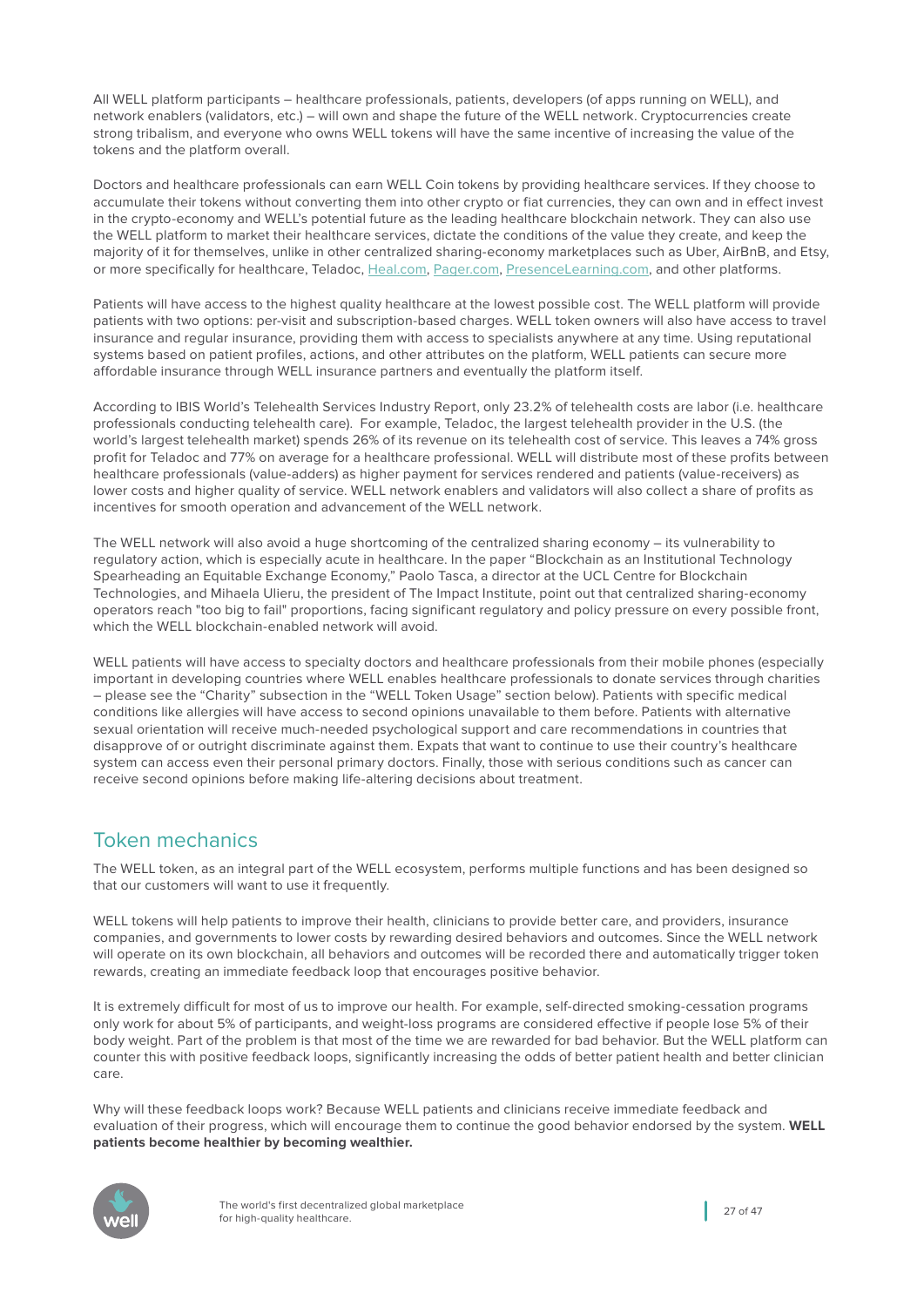Other members of the WELL network such as device manufacturers, governments, charitable organizations, and pharmaceutical companies will have mechanisms and incentives to earn tokens and spend them to improve their reach and marketing goals.

#### We built the WELL token ecosystem following these principles:

- **Progress measurement.** "What gets measured gets improved," and the immutable record aspect of the WELL blockchain will guarantee this measurement.
- **Correct incentives.** Systems are as good as the incentives built into their mechanics.
- **Gamification.** WELL game mechanics are tied to actions associated with WELL tokens and smart contracts.

# Token features

The WELL token provides for multiple features within the WELL platform:

#### **Form of payment**

WELL tokens will serve as the main means of payment within the system, although we will accept and use other types of fiat or cryptocurrencies.

#### **Currency exchange**

It will also support price determination for WELL services. The system will take a fee in WELL tokens, and some premium features will be available only in WELL tokens.

#### **Gamification of healthcare**

The WELL platform will award WELL tokens for behaviors that lead to desirable outcomes. Patients will earn WELL tokens for achieving markers, such as improved blood pressure, cholesterol, and other health measurements, or ratings and timeliness. Clinicians will earn WELL tokens for patient achievements, lower hospital readmission rates, ratings, timeliness, and more. Corporate partners will receive bigger discounts for higher satisfaction ratings from their patients and clinicians or better adherence to smart-contract governance. Programmers will earn WELL tokens for their contributions to WELL source code based on measurable metrics, such as Github references, library usage in the WELL code base, and hackathon wins.

#### **Social and gaming functions**

The WELL token also acts as an "in-game" token, and participants in the WELL ecosystem earn tokens for certain actions. Also, network members can use the token to unlock network resources such as wellness resources for patients, clinical education resources for clinicians, and data and analytics resources for enterprise clients and partners. We intend to create strong community connections between the different parties in healthcare.

#### **Encouragement and rewards**

WELL patients, doctors, and other users earn WELL tokens for being on time to appointments, thus reducing costs associated with schedule disruption.

#### **Partnership access**

WELL ownership will give access to advanced platform features, and special partnership programs will help in integrating big companies and institutional players into the WELL network.

#### **Data share**

Every time WELL receives a payment for de-identified and anonymous patient and clinician data, the corresponding patient and clinician will earn WELL tokens. WELL respects the personal details of all clients and will never disclose any information to third parties without consent from the client.

#### **Payable access to de-identified health histories**

Insurance companies and other enterprises will pay tokens to access de-identified WELL health data.

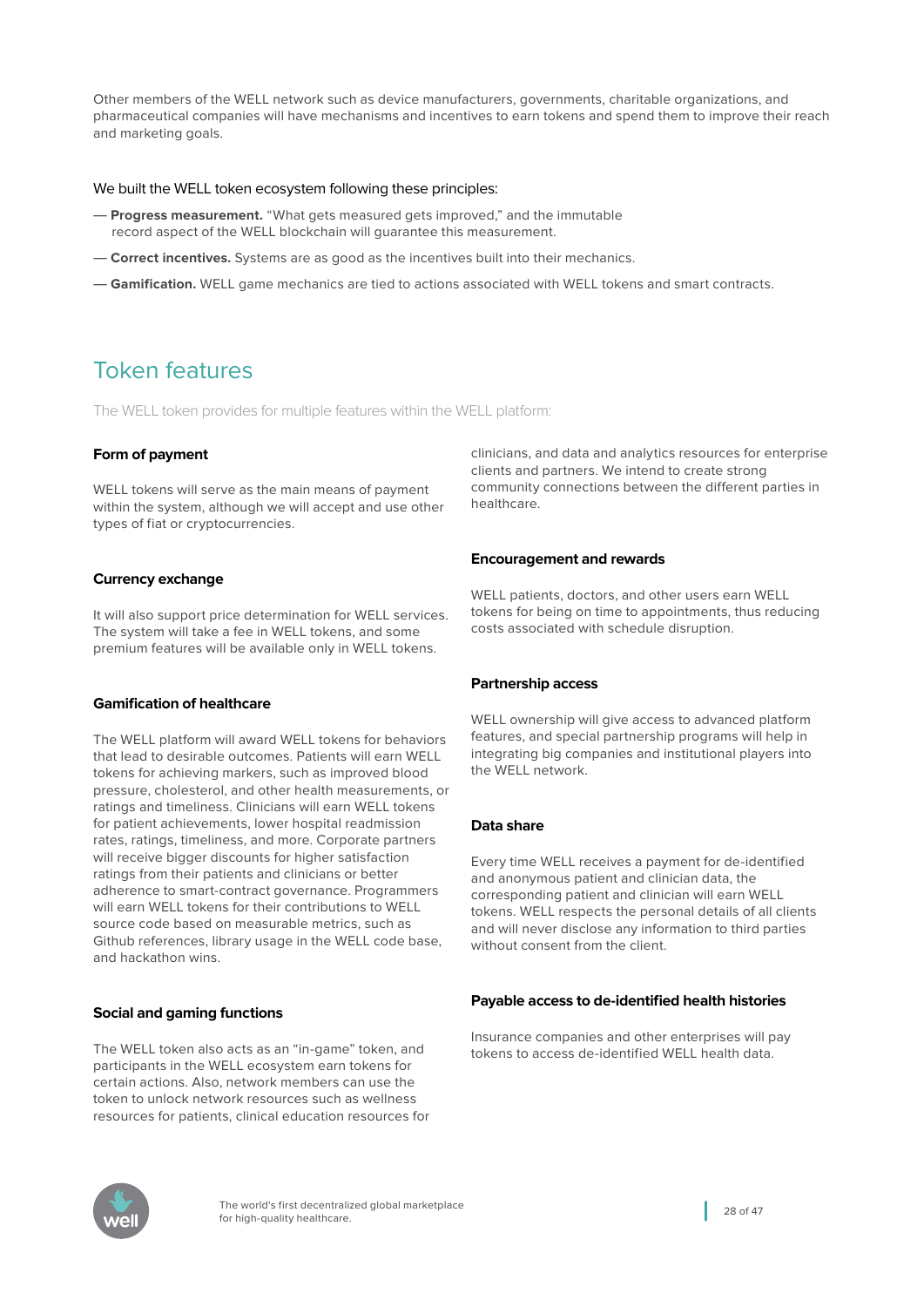# <span id="page-28-0"></span>**WELL Token Usage**

# Participants of the WELL Network



## The following parties can use the WELL token:

|                                 | <b>Pay with Token</b>                                                              | <b>Earn Token</b>                                                                           |
|---------------------------------|------------------------------------------------------------------------------------|---------------------------------------------------------------------------------------------|
| <b>Patients</b>                 | <b>For medical services</b>                                                        | For successful outcomes                                                                     |
| <b>Doctors</b>                  | Access to the research base                                                        | For patient visits                                                                          |
| <b>Insurance companies</b>      | <b>Obtaining general information about</b><br>general health patterns and outcomes | <b>Partnership opportunities for WELL</b><br>corporate clients, services to WELL<br>clients |
| <b>Healthcare systems</b>       | <b>Financing of preferential programs</b>                                          | <b>Sharing data with other WELL</b><br>partners and clients                                 |
| <b>Charity organizations</b>    | Payment for care and product sales                                                 | Donations from patients, doctors,<br>companies, and healthcare<br>systems                   |
| <b>Research institutions</b>    | Collecting data from the system                                                    | Sales of research                                                                           |
| Loan companies                  | <b>Marketing of loans to healthcare</b><br>providers                               | <b>Interest from loans</b>                                                                  |
| <b>Pharmacies</b>               | <b>Marketing and sales</b>                                                         | Pharma sales                                                                                |
| <b>Pharmaceutical companies</b> | Patient trials, referrals from doctors                                             | <b>Pharma sales</b>                                                                         |

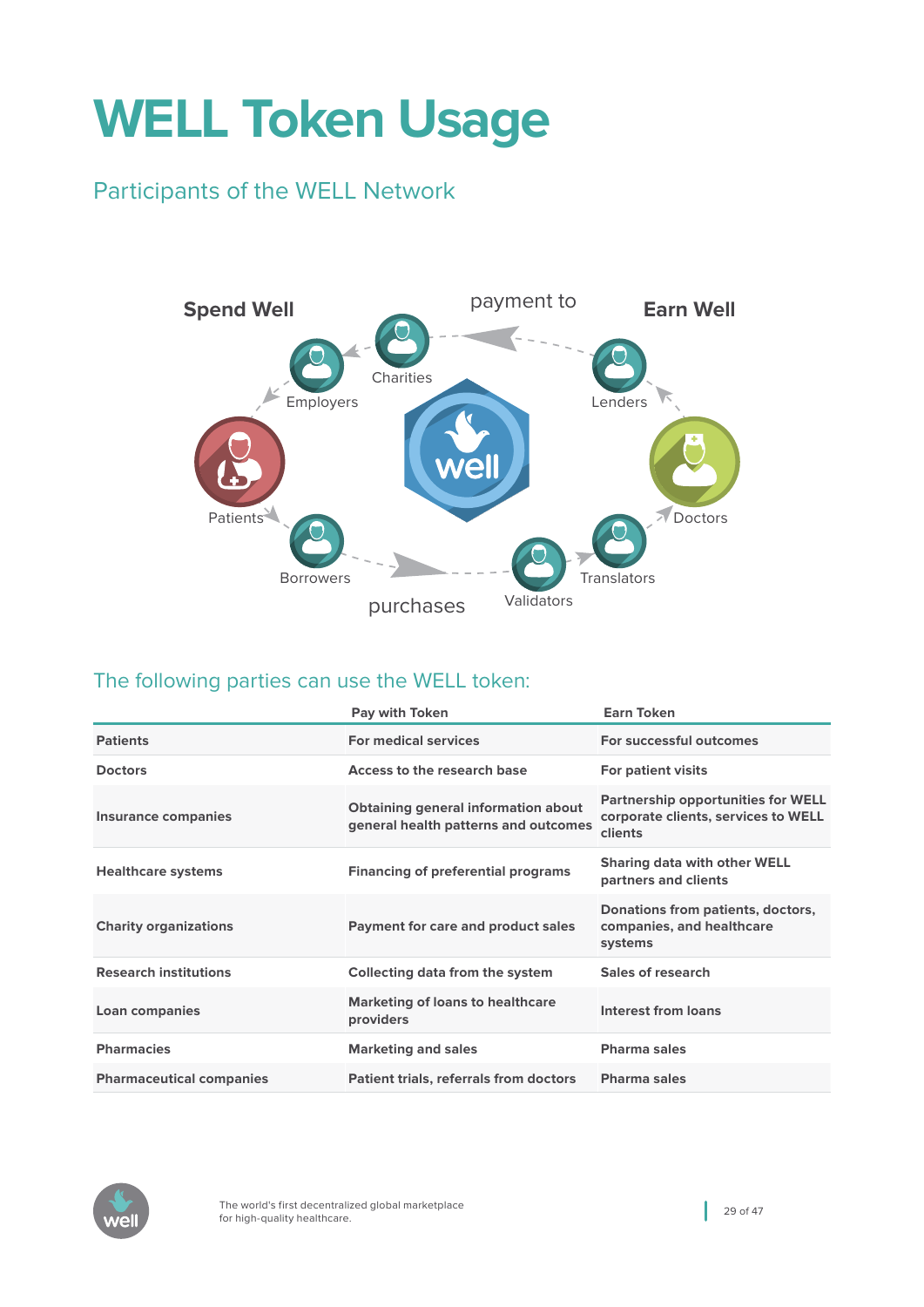To see the full list of WELL token functions, please view our [Token Matrix](https://docs.google.com/spreadsheets/d/1EyzSnjTdOsSozCkagcTpqIiarM4IkPW4rlDKS2LymDg/edit%3Fusp%3Dsharing).



# Token Usage by Participants

### **Patients**

The WELL Network is an association of healthcare professionals and patients who seek easily accessible healthcare worldwide.

Patients who acquire WELL Coin tokens and healthcare professionals who accept them become members of the WELL Network and benefit from affordable, distributed, top-quality healthcare.

All services provided by healthcare professionals on the WELL network constitute recommendations only, and patients must seek official diagnosis and care from healthcare professionals licensed in their corresponding jurisdiction.

#### These formulas represent WELL transactions:

 $R(w) = C(w) + W(w) + Fx(w)$ 

Dr(w) = C(w)[Cost of Service] – W(w) – Fx(w)

 $\pi(w) = W(w) - 2^*$  Platform  $C(w) + Fx(w)^*$ 

#### Definitions:

w = WELL token

- R(w) = price patient pays for telehealth /concierge visit
- $C(w)$  = cost of visit
- Dr(w) = amount WELL doctor earns for visit
- W(w) = small WELL transaction fee
- $Fx(w) =$  currency conversion fee $*$
- π(w) = profit earned by WELL blockchain platform

Platform C(w) = marginal cost of transaction (AWS and network maintenance), multiplied by 2 to support WELL's charitable mission to donate a visit for every paid visit

\* WELL earns potential currency conversion fees if WELL already holds both payee and payer currencies, like Ether (patient payment) and USD (doctor-preferred payment). WELL platform participants benefit from holding and transacting in WELL Coin tokens to avoid currency conversion fees.

[Token Matrix](https://drive.google.com/open%3Fid%3D1gQm_ya2s5fn0686BIM3402iwTghBTwuv3MLeJRmpGRY)

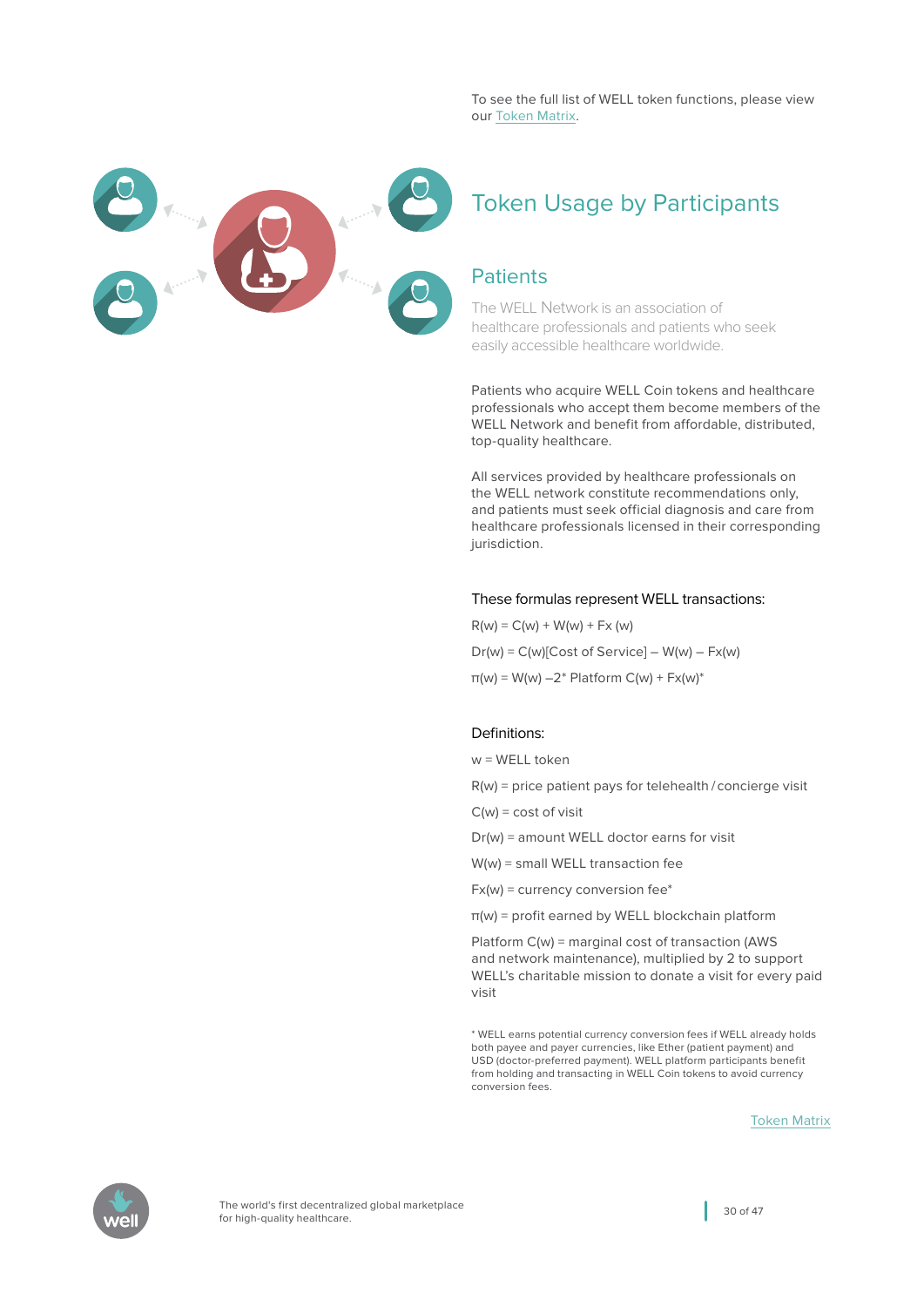

## Patient Community

WELL's patient community plays a large role in helping patients achieve the best outcomes, in helping healthcare providers with marketing and scientific research, and in helping the charity mission achieve its goals.

The community can directly influence the WELL's platform development, and its members might even earn tokens for their activity. Socialization in the community helps not only to develop healthcare and the platform but also to provide individual benefits for the most active participants. Also, a patient who follows all doctor recommendations gets WELL tokens for a responsible, disciplined treatment. Having these patients discuss their rewards in the community encourages other patients to follow suit.

Example: WELL's social network allows patients to create communities among themselves, like a subgroup for patients with degenerative disc disease. This subgroup creates the opportunity for group consultations on the prevention and treatment of the disease. Certain doctor groups may cost more, but every member of the community individually will pay a small fee at most. Moreover, the community can share histories openly, increasing the number of tokens for each member of the community. As for research institutions, they save time on sample selection and obtaining consent from each patient separately.

[Token Matrix](https://drive.google.com/open%3Fid%3D1gQm_ya2s5fn0686BIM3402iwTghBTwuv3MLeJRmpGRY)



## **Doctors**

The physicians comprise the foundation and values of the WELL network.

Doctors use WELL not only to earn directly on their services but also to save money and time on promotion and finding clients. And the simple system of storing medical histories will help to diagnose patients and provide higher quality services. Medical workers can also earn WELL tokens for participation in educational programs for young specialists, in referral programs for financial institutions, and more.

Example: In a consultation, a physician invites a colleague to help with diagnosis. The patient does not pay extra, although the doctors share the received tokens for services. At the end of the consultation, if the patient decides to sign up for a second appointment, the doctor can charge for a repeat visit. If the patient is willing to take a course but doesn't have enough money, the doctor might suggest a few of the financial institutions on the WELL network for a loan. The patient receives the deferral, and the doctor receives additional tokens from the financial institution the patient chose.





The world's first decentralized global marketplace  $\begin{bmatrix} 31 & 6 & 47 \\ 3 & 1 & 6 & 47 \end{bmatrix}$ for high-quality healthcare.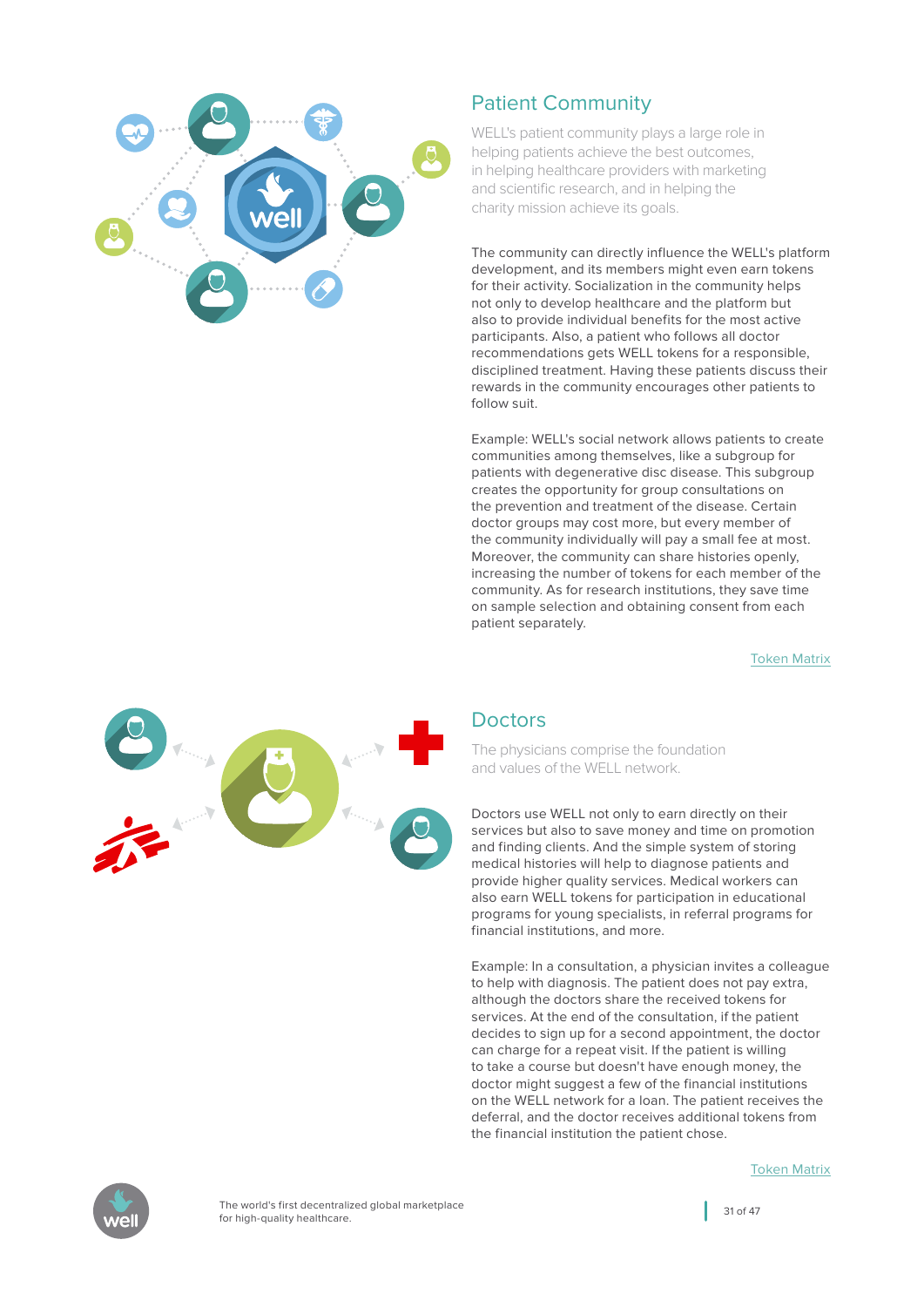

## Financial organizations

Financial institutions will act as partners. They will provide users with convenient financial instruments for currency transactions, lending, provision of special financial instruments, and loyalty programs.

Example: Participants can use a partner bank's cryptocard to pay with WELL tokens in offline pharmacies.

[Token Matrix](https://drive.google.com/open%3Fid%3D1gQm_ya2s5fn0686BIM3402iwTghBTwuv3MLeJRmpGRY)



## Healthcare system

The WELL network can help improve communication between all members of the healthcare system, socialize decision-making processes, and encourage implementation of health programs. WELL tokens are used primarily as rewards for all kinds of communication with the healthcare system.

Example: Organization of a health education program for preteens with WELL tokens can save money and effort. It may also attract doctors from other countries who want such programs for their patients.

[Token Matrix](https://drive.google.com/open%3Fid%3D1gQm_ya2s5fn0686BIM3402iwTghBTwuv3MLeJRmpGRY)



## **Charity**

WELL will facilitate a charity visit, with no transaction fee charged, for every paid visit. WELL charitable partners will pay participating doctors for their services. WELL charity partners and other charitable institutions that participate on the WELL platform will hold and transact in WELL tokens, thus avoiding currency conversion fees.

### The Charity Process

#### **Step 1. You book a visit.**

You buy a visit with a WELL doctor for yourself or a loved one on the WELL platform.

#### **Step 2. We donate.**

Every month, we tally up the number of visits conducted on the platform and send support to our nonprofit partners, enough to cover the cost of enabling that number of visits.

#### **Step 3. We train a doctor.**

The nonprofit trains healthcare professionals in developing countries to provide basic telehealth and concierge healthcare services to their communities at affordable prices.

#### **Step 4. You feel well.**

These healthcare professionals work hard to spread awareness and make healthcare available to their communities, their communities become healthier, and you contribute to the betterment of your world.

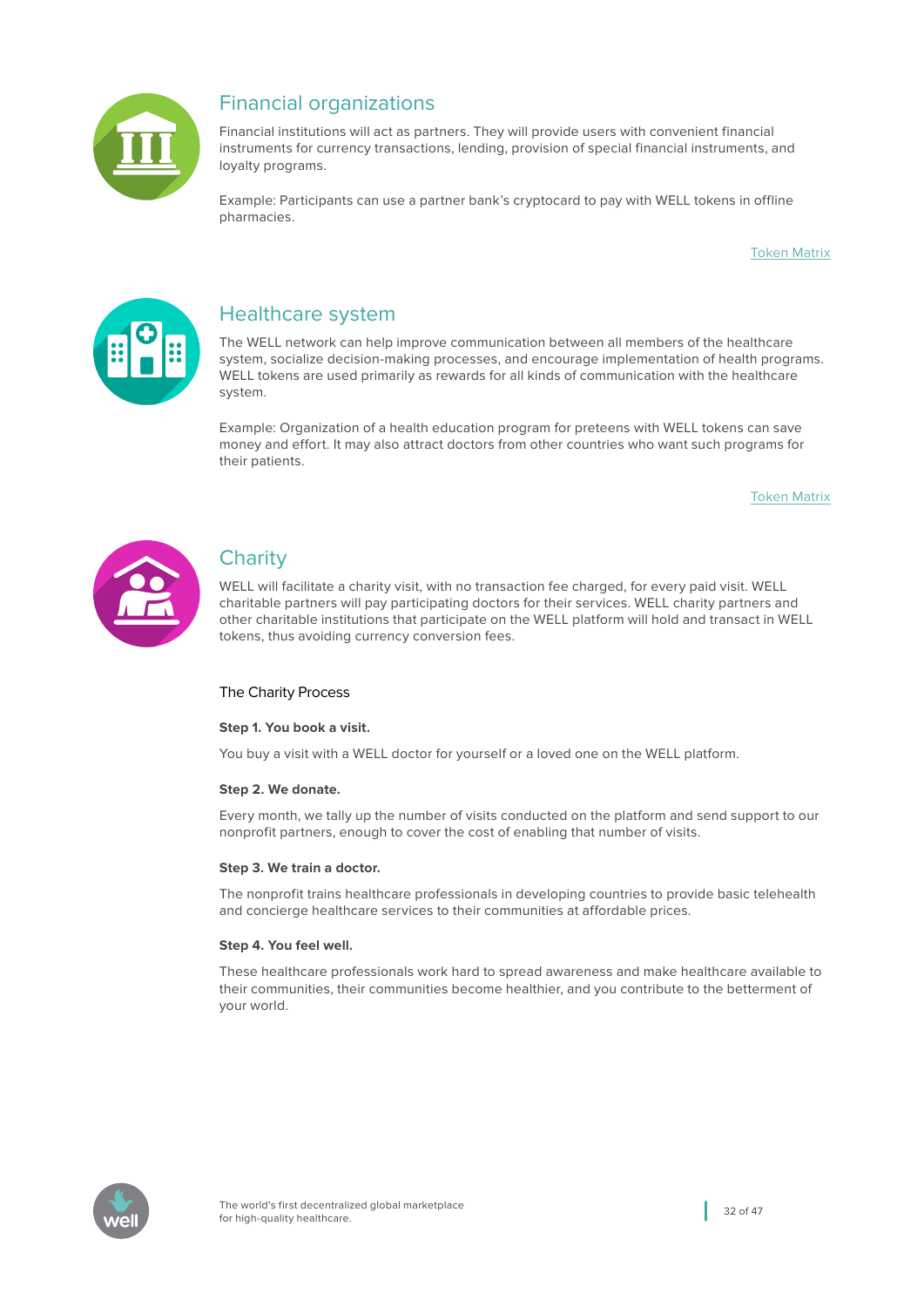You may ask: "Why sell the visits? Why not just donate them?"

Unfortunately, that type of donation can contribute to a culture of dependency and is rarely sustainable. Our partners train medical professionals to provide healthcare at ultra-affordable costs, which allows them to earn a living. It also challenges our partners to offer healthcare that people actually want to buy.

Acknowledgement: Our "buy a visit give a visit" concept and language is inspired by and borrowed from Warby Parker's model, which we admire and intend to emulate.<sup>11</sup>

[Token Matrix](https://drive.google.com/open%3Fid%3D1gQm_ya2s5fn0686BIM3402iwTghBTwuv3MLeJRmpGRY)



### Research

The WELL network welcomes research institutes engaged in studying the treatment and prevention of diseases, medication efficiency, etc. The data collected by WELL can help researchers investigate the occurrence, development, and spread of disease as well as applied methods of treatment. The WELL token acts as a currency for providing access to patient personal data – with patient permission, of course.

Example: The South Korean Research Institute plans to conduct a comparative study on the drop in visual acuity among middle-aged people in different cities all over the world. To do this, they form the necessary data set and send the request to WELL. Users that have agreed to the processing of their personal data get rewarded in WELL tokens, and the institute gets data that is ready for analysis.

[Token Matrix](https://drive.google.com/open%3Fid%3D1gQm_ya2s5fn0686BIM3402iwTghBTwuv3MLeJRmpGRY)



### Pharmacies and Pharmaceutical Companies

The pharmaceutical business is an integral part of the health system. Therefore in the WELL network, we have begun developing programs for pharmaceutical companies to connect them with doctors who act as opinion leaders to promote drug lines and other products for disease prevention and treatment.

Example: The marketing department of a pharmaceutical company has developed a loyalty program for vitamin B-complex products, used in patient rehabilitation. A physician gets WELL tokens for recommending these vitamins as well as other products from this company. And a pharmacy (offline or online) that can provide all of the necessary medicines and vitamins together gets WELL tokens, increases its position in search results, and gets financial instruments to ensure the availability of these drugs in the future.

[Token Matrix](https://drive.google.com/open%3Fid%3D1gQm_ya2s5fn0686BIM3402iwTghBTwuv3MLeJRmpGRY)

[Token Matrix](https://drive.google.com/open%3Fid%3D1gQm_ya2s5fn0686BIM3402iwTghBTwuv3MLeJRmpGRY)



Additional Services

11 We love what Warby Parker is doing and are doing the same thing with our buy a visit give a visit! https://www. [warbyparker.com /](https://www.warbyparker.com/buy) buy-a-pair-give-a-pair

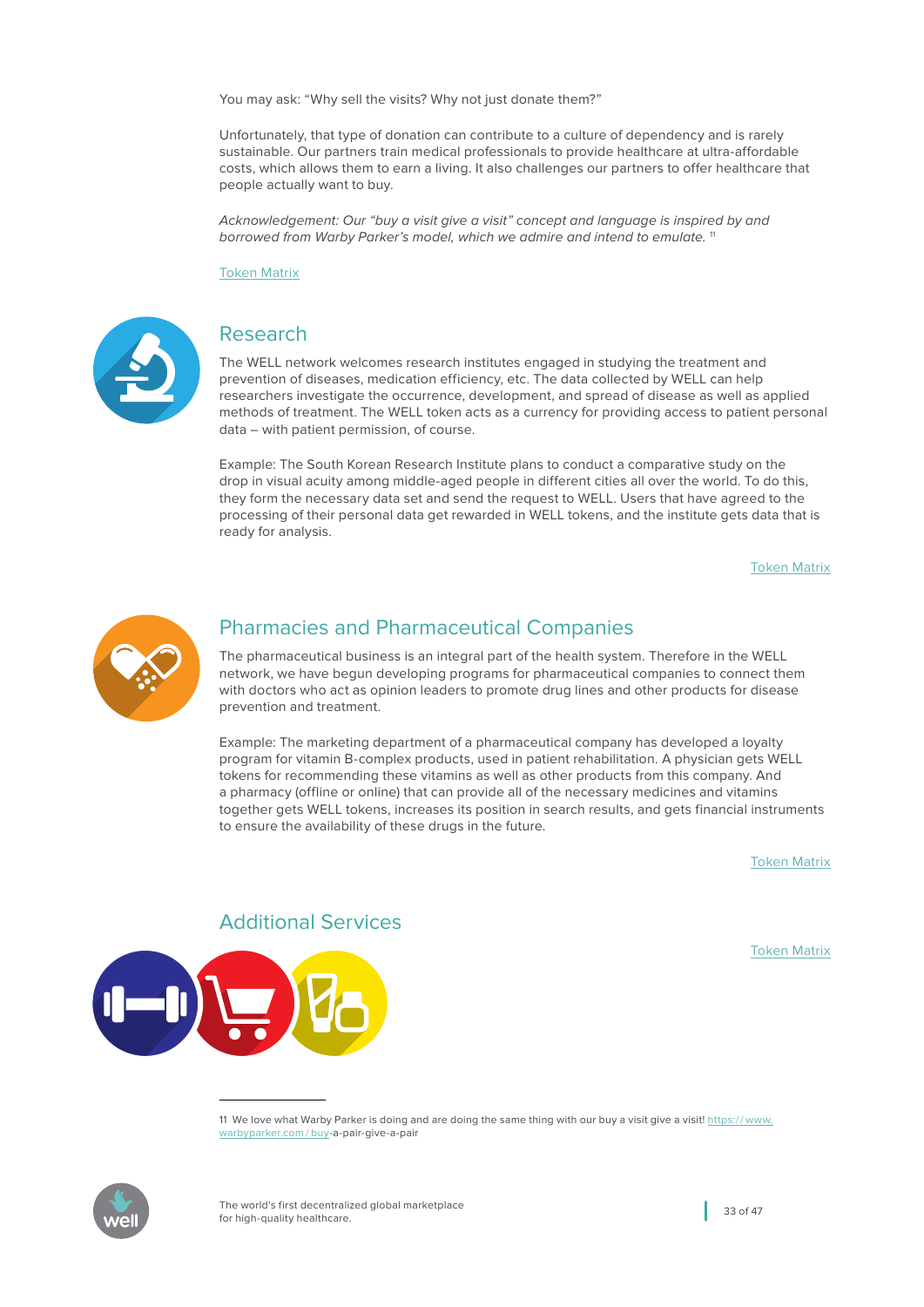# <span id="page-33-0"></span>**Crowdsale Campaign**

# Crowdsale structure

"Own WELL — invest in care and second opinions from healthcare specialists for yourself and your loved ones"

The crowdsale period will begin on April 15, 2018, at 5:00 p.m. PST and will continue until WELL reaches the hard cap of \$28M Ether or Bitcoin or until May 15, 2018, at 5:00 p.m. PST.

Minimum investment = \$1,000

If you wish to contribute more than \$50,000 please contact us at [crowdsale@joinwell.io](mailto:crowdsale@joinwell.io) for additional premium conditions.

We will create roughly 1.5 billion WELL Coin tokens.

The tokens will sell at a rate of 1 WELL token = \$0.1 dollar (10 US cents).

Acceptable currencies: ETH, BTC, BTH, LTC, FIAT + others via service providers

# Bonus program

| <b>Phase</b> | Timing 2018             | <b>Effective Bonus</b> |
|--------------|-------------------------|------------------------|
|              | <b>Jan 1 - March 15</b> | 40%                    |
| Whitelist    | March 16 - April 15     | 30%                    |
|              | April 16                | 25%                    |
|              | April 17 - April 22     | 20%                    |
| Crowdsale    | April 23 - April 29     | 10%                    |
|              | April 30 - May 6        | 5%                     |
|              | May 7 - May 15          | 0%                     |

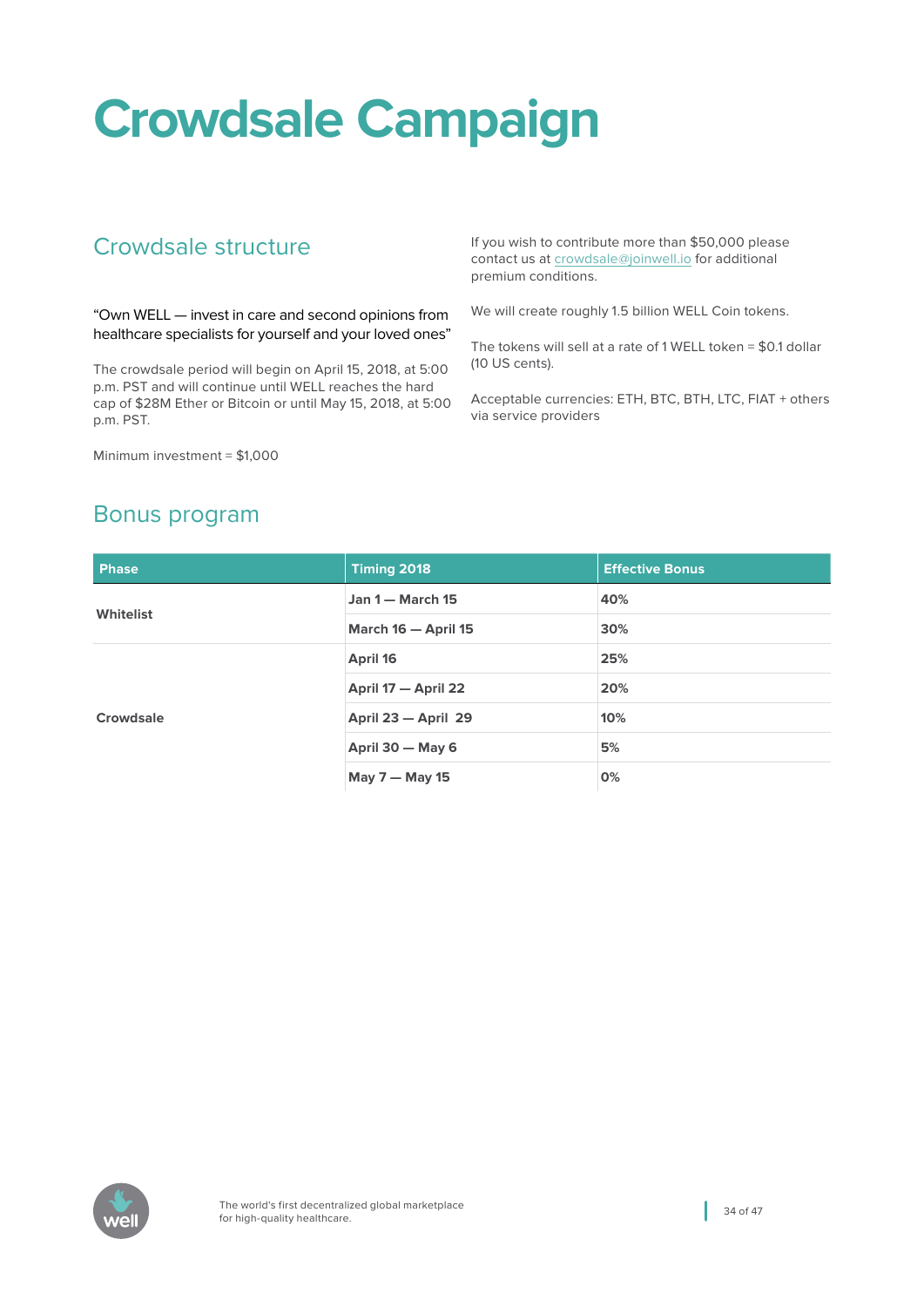# Token Distribution

Out of the roughly 1.5 billion WELL Coin tokens we will create, we will portion them as follows:



#### Issued:

We will issue 40% of the coins for the crowdsale. Reserves: We will reserve 40% for business and network developments, future financing needs, and coin liquidity to support timely access to healthcare network members. We will also provide bounty and advisors programs with part of the reserved coins (not more than 5%). All unused tokens for special programs return to the reserve.

#### Team:

We will provide the team and project launch with 20%. We will prohibit the team from liquidating WELL tokens at a rate of more than 25% of their position within the first calendar year to demonstrate that we are in this for the long run and that the team's incentives align with the tokenholder's interest.

| Part            | <b>Distributed</b>                                                 | <b>After Crowdsale</b>                                                                                       |
|-----------------|--------------------------------------------------------------------|--------------------------------------------------------------------------------------------------------------|
| Crowdsale       | 600,000,000 WELL Coin tokens                                       | 600,000,000 go to contributors                                                                               |
| <b>Reserves</b> | 600,000,000 WELL Coin tokens<br>(5,000,000 tokens used for bounty) | 4,000,000 go to bounty<br>1,000,000 unused tokens go back to main<br>reserve pool                            |
| <b>Team</b>     | 300,000,000 WELL Coin tokens                                       | 225,000,000 tokens are frozen for one year                                                                   |
| <b>Summary</b>  | 1,500,000,000 WELL Coin tokens                                     | 504,000,000 to contributors and bounty<br>696,000 000 to reserve<br>300,000,000 to team (225,000,000 frozen) |

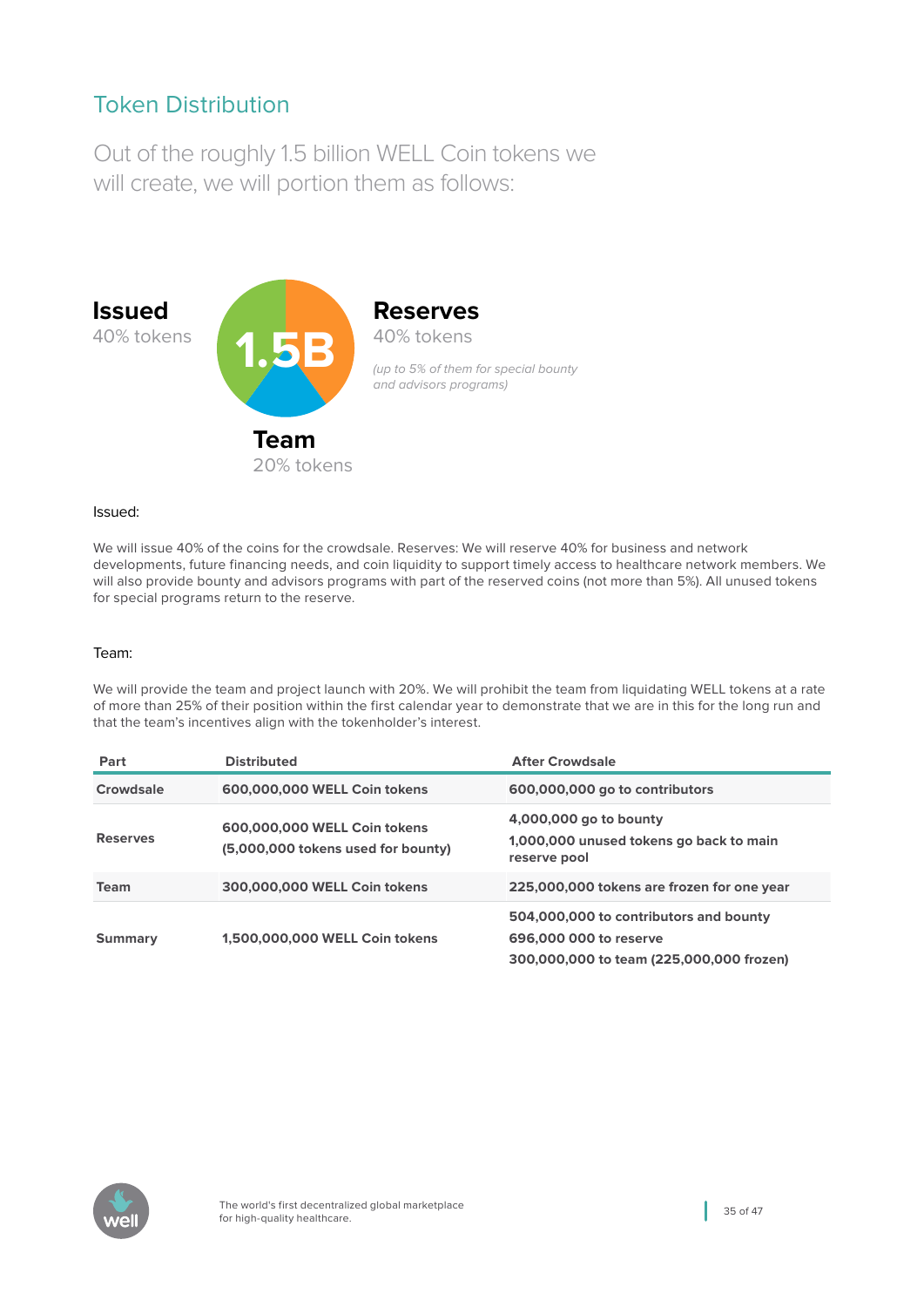# Use of Reserve

| The tokens in reserve will follow these rules: | tokens I | $\sqrt{25\%}$ | 25% | 25% | 25% |
|------------------------------------------------|----------|---------------|-----|-----|-----|
|                                                |          |               |     |     |     |

months

12 24 36 48

- 25% released in 12 months
- 25% released in 24 months
- 25% released in 36 months
- 25% released in 48 months

# Bounty Program

Please visit our site https://[joinwell.io](https://joinwell.io) to see available bounty campaigns.

## Use of Funds

The funds collected through the CTL will cover the expenses of the project until the project starts making profit and sufficient cash flow to function on its own.

#### The key expenses for these funds collected are as follows:

- Cost of building WELL platform
- Staff salaries
- Sales and marketing expenses
- Recruiting, partnership building, and business development
- App development costs

The company will use the crowdsale proceeds primarily for the development of the platform. The amount raised and used may vary based on changing market, technological, business, and other factors.

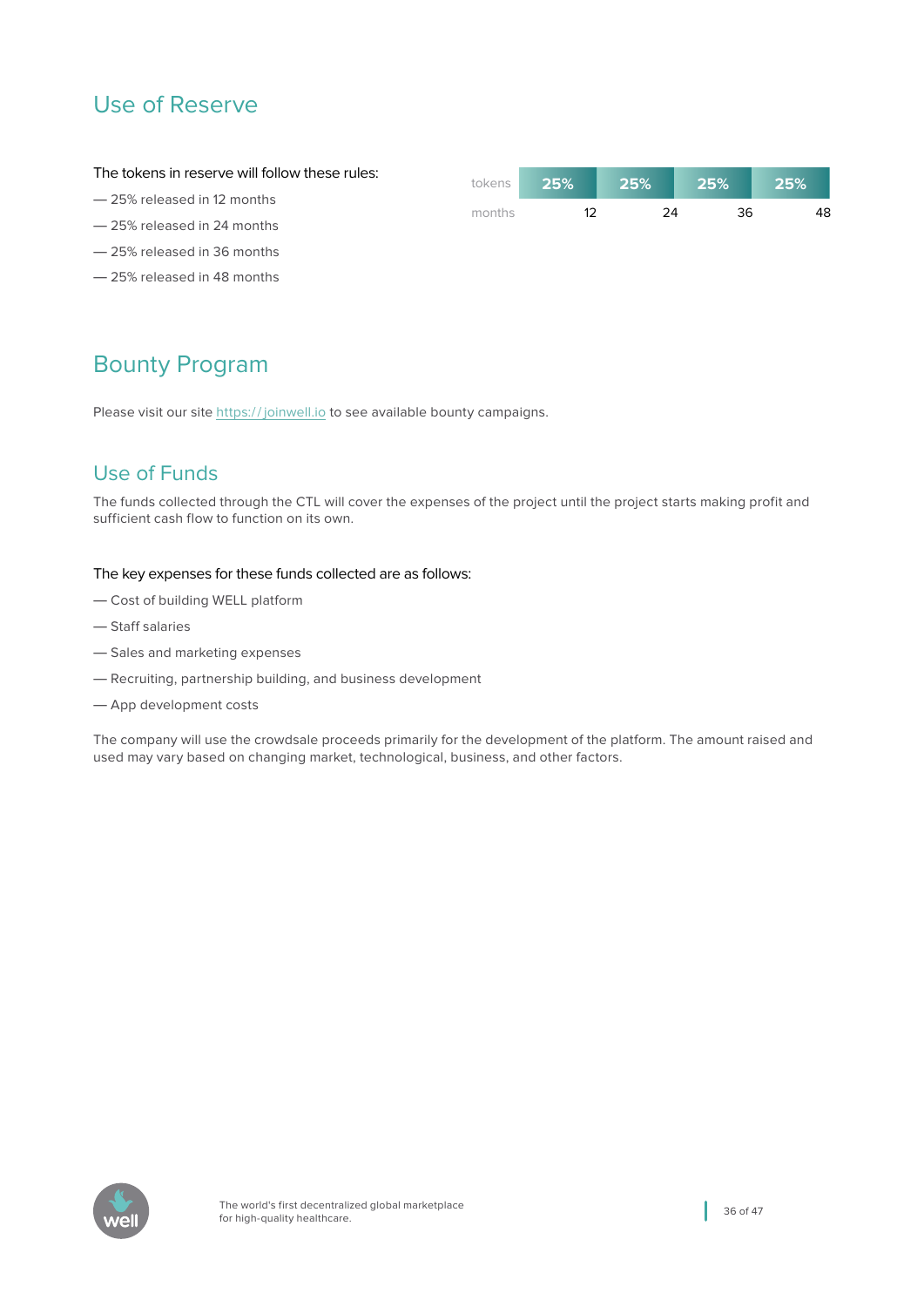# <span id="page-36-0"></span>**Roadmap**

| <b>Status</b>  | <b>Timeframe</b>                       | <b>Milestone</b>                                                                        |
|----------------|----------------------------------------|-----------------------------------------------------------------------------------------|
| Achieved       | Q1 2015                                | Ildar, founder, re-breaks his leg; WELL platform software design begins                 |
| Achieved       | Q2 2015                                | Well, Inc. incorporates in Delaware                                                     |
| Achieved       | Q2-Q3 2015                             | Platform launches, gains first customers and revenue                                    |
| Achieved       | Q1-Q2 2016                             | Platform releases on limited trial                                                      |
| Achieved       | Q2-Q3 2017                             | WELL receives Medicare license                                                          |
| Achieved       | Q3 2017                                | U.S. Patent and Trademark Office approves WELL trademark                                |
| Achieved       | Q4 2017                                | WELL successfully sells out \$3 million in private pre-sale                             |
| <b>Current</b> | Dec 2017                               | <b>Whitelist sale</b>                                                                   |
| Plan           | <b>Feb 2018</b>                        | Telehealth platform release                                                             |
| Plan           | Q <sub>2</sub><br><b>April 16 2018</b> | Crowdsale                                                                               |
| Plan           | Q2 2018                                | Telehealth platform deploys to U.S. self-insured employers and clinics                  |
| Plan           | Q4 2018                                | Blockchain releases for sandbox and bug testing bounty campaign                         |
| Plan           | Q4 2018                                | Blockchain platform releases for medical tourism, second opinions, and<br>charity       |
| Plan           | 2019                                   | Partnerships with government medical agencies (example,<br>Estonia's healthcare system) |
| Plan           | 2019                                   | Launch blockchain group buying plan; work on U.S. health savings account                |
| Plan           | 2019                                   | Integrate blockchain with all major U.S. insurance providers                            |
| Plan           | 2019                                   | Form partnerships with Japan, Korea, and China                                          |
| Plan           | 2020                                   | Goal: 1 million visits conducted per month                                              |
| Plan           | 2020                                   | Continue global integration with insurance and governmental healthcare<br>systems       |
|                |                                        |                                                                                         |

These plans may change, and their achievement is subject to risks, some of which are described in the "Disclaimers & Risk Disclosures" section.

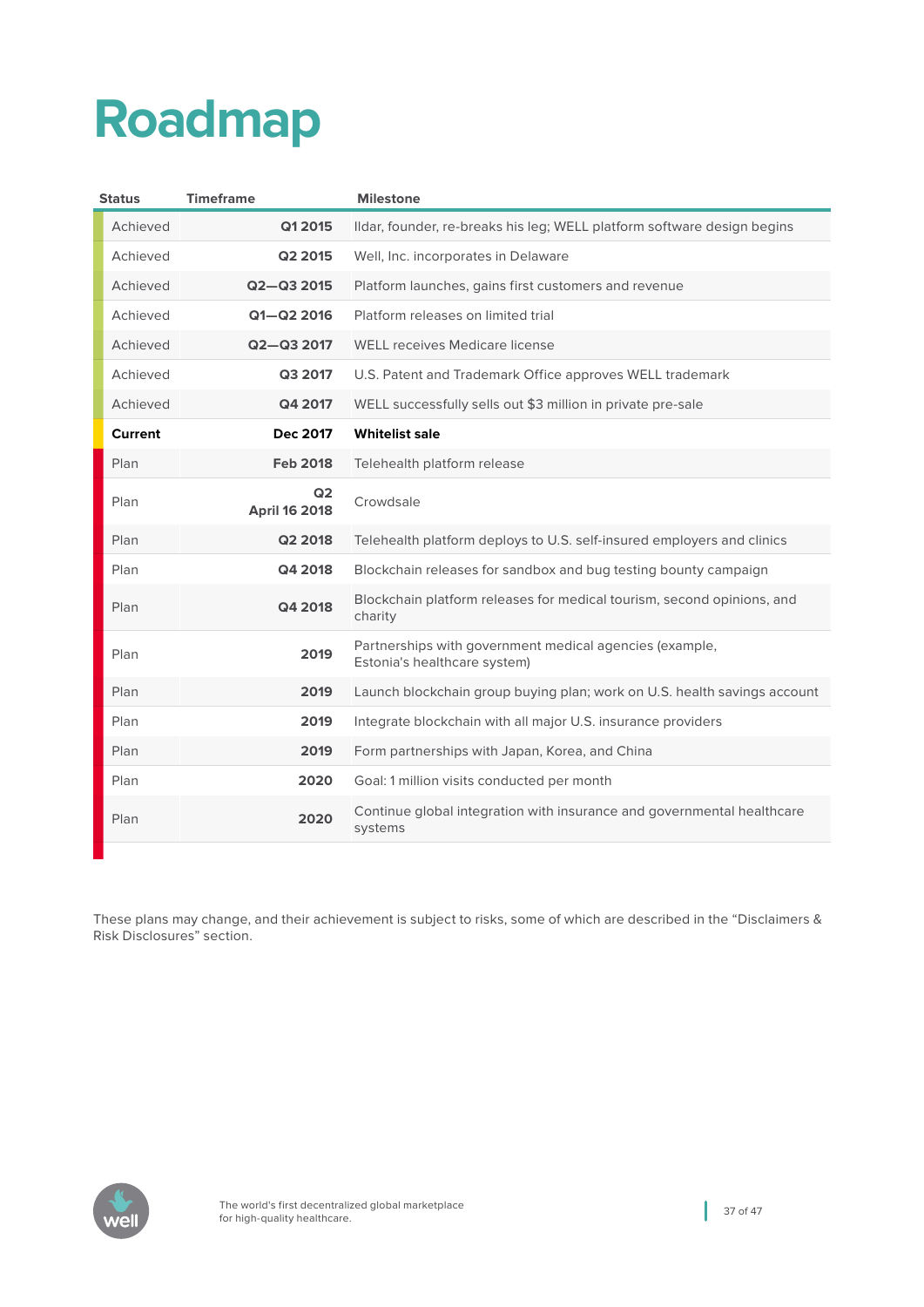<span id="page-37-0"></span>

The WELL team is unique in that it combines deep healthcare and fintech industry experience with blockchain and software expertise. Unlike many other blockchain crowdsales, WELL's crowdsale is a natural step in WELL's long-term vision of delivering frictionless high-quality healthcare for everyone.



## Ildar Fazulyanov, Founder and CEO https:// [www.linkedin.com /](https://www.linkedin.com/in/ildarf) in / ildarf /

Ildar Fazulyanov is a serial entrepreneur with over 20 years of experience in healthcare, fintech, and venture capital. He founded Well, Inc. over two years ago with a mission to provide access to high-quality care to everyone. Ildar has managed all aspects of running a successful healthcare business, including accounting, business development, Medicare licensing, recruiting, sales, marketing, and HIPAA compliance.

Prior to WELL, Ildar founded and completely bootstrapped Greener Equity, a successful fintech company, sold to Econ Partners. Ildar started his career at Bain & Company. He also worked for DB Alex. Brown and helped launch DB Advisors from an internal trading desk to a multibillion dollar hedge fund. He also worked in venture capital at vSpring Capital (\$450 million in assets under management (AUM)), now Signal Peak Ventures, where he focused on healthcare. MedConnect Global, vSpring's portfolio and record-retrieval company, sold to Verisk Analytics (VRSK) for \$348 million.

Ildar studied at Moscow Bauman University (#1 engineering university in the former USSR and Russia) in its chemical engineering master's program. He graduated with a master's degree in business administration (MBA) from the Tuck School of Business at Dartmouth with a Tuck Scholar distinction (top 5%) and a degree (magna cum laude) in economics from Brigham Young University (BYU).



# Alex Prokhorov,

Co-founder and Chairman of Advisory Board

https:// [www.linkedin.com /](https://www.linkedin.com/in/alex) in / alex-prokhorov-5 766161 /

Alexander Prokhorov is a managing partner and co-founder of Finsight Ventures, which focuses on fintech and enterprise software, and was an early investor in LendingClub, DianRong, and Earnest. He has more than 15 years of experience in direct investments and financial services. Mr. Prokhorov began his career in the financial advisory group of Ernst & Young in New York, advising leading global financial institutions. Following that, Mr. Prokhorov spent more than a decade in private equity and investment banking roles, participating in over \$2 billion of transactions globally. He holds a degree in accounting from BYU.

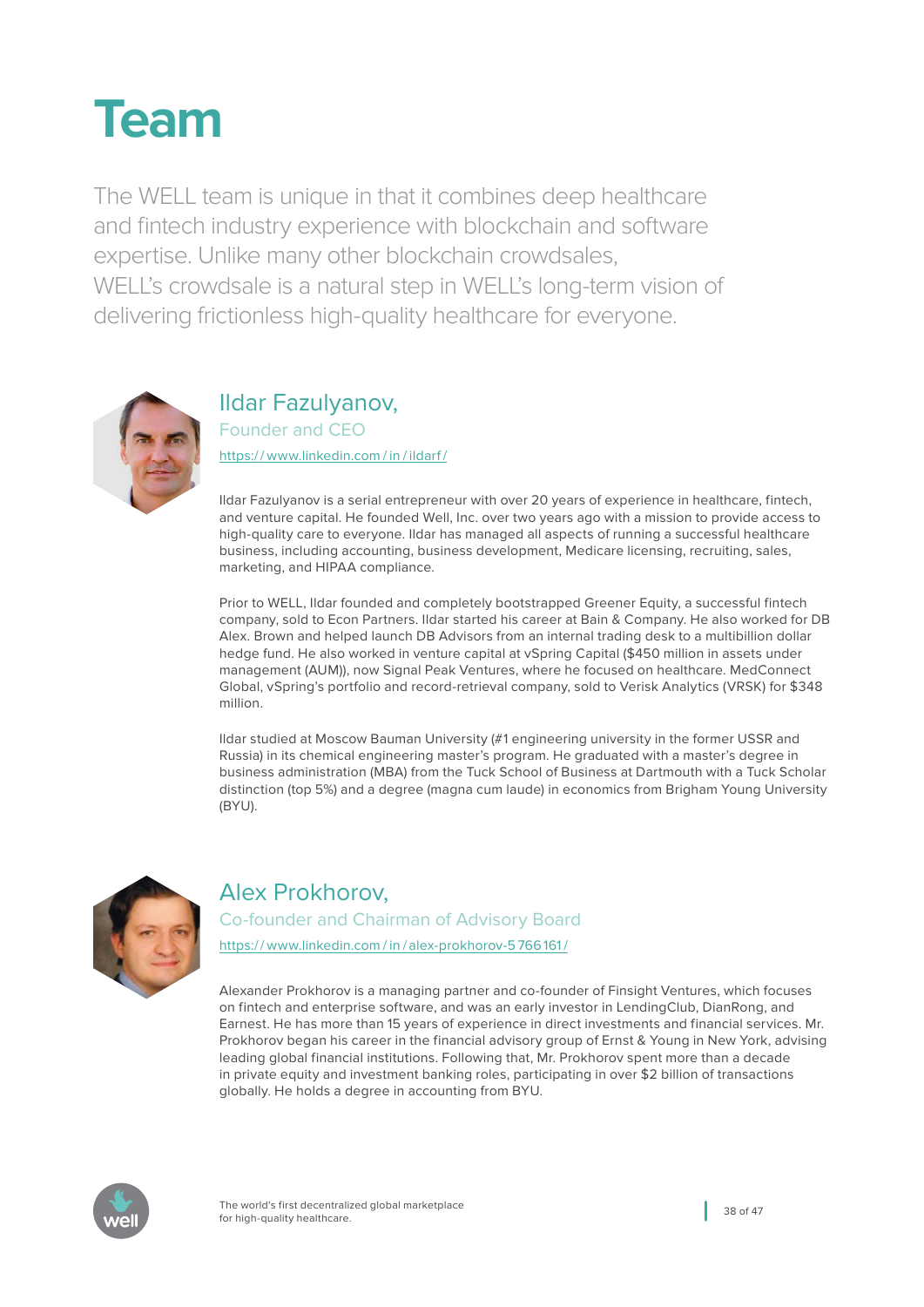

Roque Espinal-Valdez, Chief Medical Information Officer

https:// [www.linkedin.com /](https://www.linkedin.com/in/robert) in /robert-zimmerman-764780 /

Collaborative clinician who works cross functionally to anticipate challenges, opportunities and develop innovative Digital Health Solutions. Known for being a resourceful, strategic and analytical problem solver who builds clinical teams by motivating and retaining highly talented people who thrive in a performance and patient driven culture. With significant exposure and experience in delivering HIT programs under strict compliance standards including WICO, FDA, HIPAA and other regulatory requirements. One of my key strengths is being able to create and implement strategies for organizations to grow profits including entering new markets, diversifying product lines, accessing new distribution channels and re-engineering business processes in the US, LatAm and Europe.



Dmitry Semenov, Development Team Lead https:// [www.linkedin.com /](https://www.linkedin.com/in/mxnrl) in / mxnrl /

As a software engineer and Ethereum lover, Dmitry has blockchain experience that includes building P2P cryptocurrency exchange Qvolta. Dmitry has over a decade of experience with full stack and is part of the Upwork Enterprise team, where he managed the creation of over 20 features and the oDesk / Elance migration to the Upwork platform. Dmitry is a frequent speaker at software conferences. When not coding for work, he usually hacks together new concepts and open source libraries.



# Dr. Matthew Lefferman,

Clinical Director

https:// [www.linkedin.com /](https://www.linkedin.com/in/matthew) in / matthew-lefferman-627a9b8 /

Dr. Lefferman has practiced medicine for over 16 years and is CEO of Access Healthcare Associates, an entirely mobile practice caring for seniors in the greater Los Angeles area since 2007. Dr. Lefferman is a pioneer of the modern house call, providing an innovative approach to the traditional physician house call by coordination of primary, ancillary, and specialty treatments in the comfort of a patient's home environment. Matthew holds a doctoral degree from Midwestern University and a degree in economics from John Hopkins University.



# Josh Fonger,

Process Architect

https:// [www.linkedin.com /](https://www.linkedin.com/in/joshfonger) in / joshfonger/

For over 10 years, Josh has systematically implemented Work The System methodology into businesses and helped owners smooth out their operations and grow their profits in many industries, including healthcare and software. Josh holds an MBA from Arizona State University and a degree in architecture and urban planning from the University of Michigan.

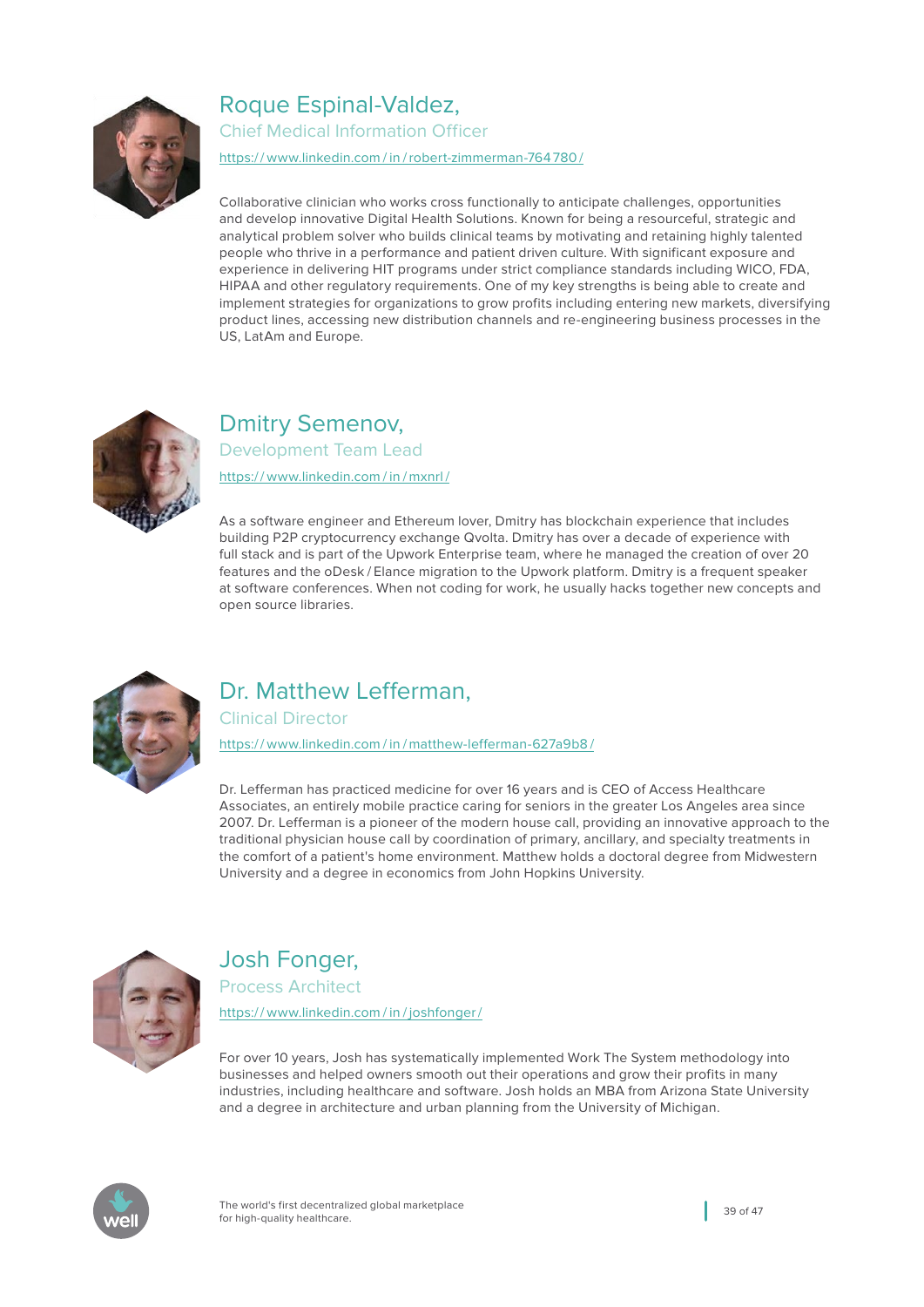

Yetkin Timocin,

Developer

https:// [www.linkedin.com /](https://www.linkedin.com/in/yetkintimocin) in / yetkintimocin /

Yetkin has over 10 years of software development experience. Prior to WELL, Yetkin was a lead software developer at **Bilyoner.com**, one of the largest and most valuable online betting companies in Europe, where he managed a database of 2.4 million users with over 10K transactions per minute. Yetkin holds a computer science degree from Koc University.



# Istvan Csatari, PhD,

**Designer** 

https:// [www.linkedin.com /](https://www.linkedin.com/in/istvancsatariphd) in / istvancsatariphd /

Istvan has over 10 years of experience working on multidisciplinary projects with a track record of achieving great results for large corporations as well as small and startup businesses through marketing, promotional, and educational initiatives. Dr. Csatari has a master's degree and a PhD in environmental science from the University of Debrecen.

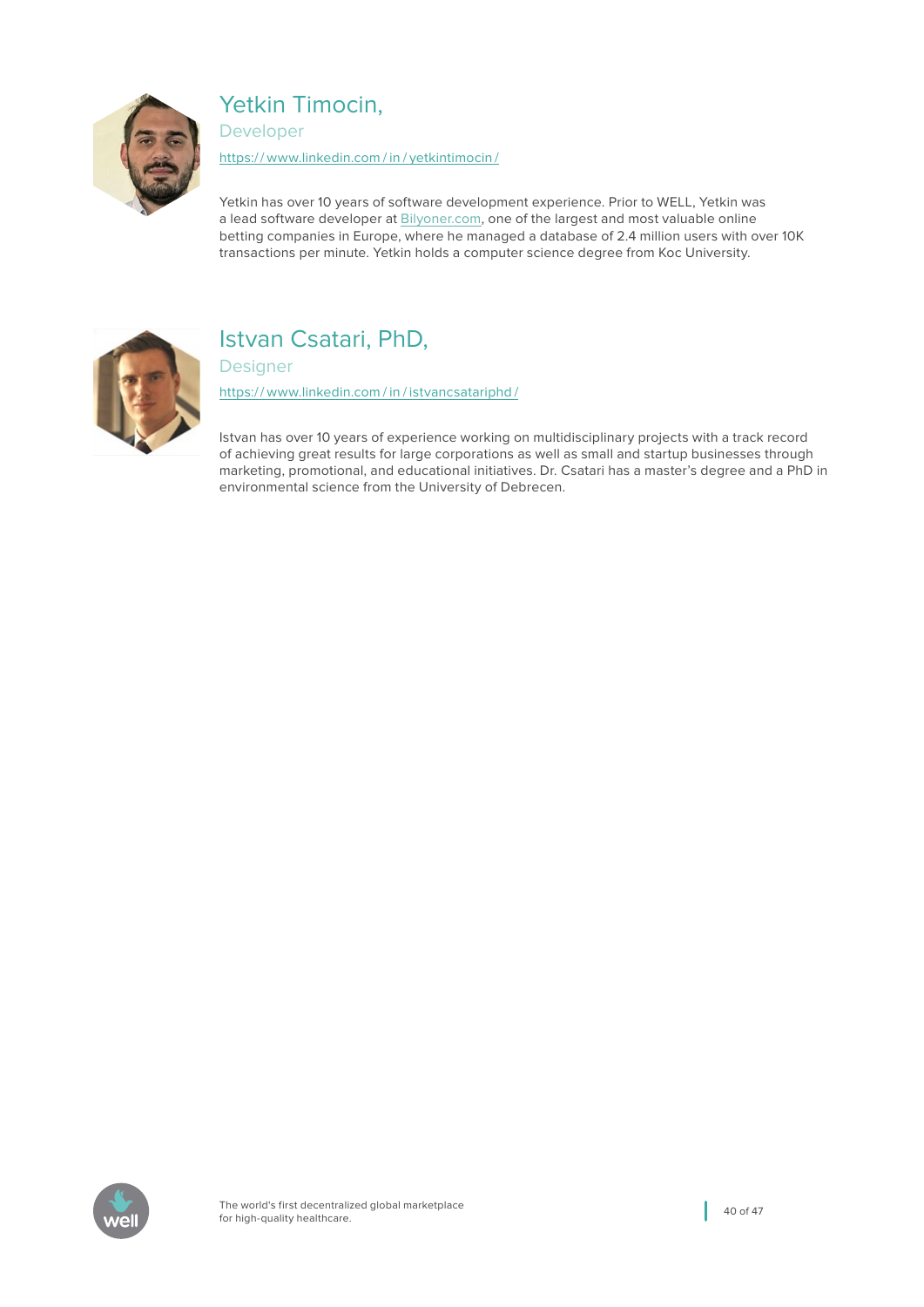# <span id="page-40-0"></span>**Advisors**

# Paul Brown,

Investor and Advisor

https://www.linkedin.com/in/paul-brown-6abbb08/



Mr. Brown is the James Lee Sorenson presidential chair and a professor of entrepreneurship and strategy at the University of Utah's David Eccles School of Business. Paul has over 25 years of executive, legal, and investor experience. He is a former vice president of the national Blue Cross Blue Shield organization. He is also a co-founder of a \$300M healthcare venture capital fund at Sandbox Industries, a former venture partner at Apple Tree Partners, and \$1.5B healthcare venture capital fund. Paul holds a law degree from Northwestern University.



# Harry Nelson,

Legal Advisor

https:// [www.linkedin.com /](https://www.linkedin.com/in/harrynelson) in / harrynelson /

Harry Nelson is the founding and managing partner of Nelson Hardiman, a leading California healthcare regulatory law firm, where he advises on regulatory compliance and business strategy. He has defended numerous government investigations and enforcement actions, forging strong relationships with regulators across many healthcare sectors at both the state and federal level. Harry serves in board leadership roles for Compliagent, the RX4 Group, and Adaptive Healthcare. Recently Mr. Nelson wrote a book, From ObamaCare to TrumpCare. He holds a law degree from the University of Michigan.



# Robert Zimmerman,

HIPAA and IT Security Advisor

https:// [www.linkedin.com /](https://www.linkedin.com/in/robert) in /robert-zimmerman-764780 /

With over 30 years as an information technology and security / privacy expert, Robert Zimmerman has implemented systems for health and human services and Medicaid management, performed IT and regulatory compliance audits, developed innovative and mobile systems, and implemented security and risk management solutions.

Robert's expertise lies in finding different approaches and methodologies to effectively develop, maintain, and audit technology for the healthcare and public sectors. As a Deloitte partner, he served as regional project risk services and IT audit leader, as well as a regional and national diversity leader. An entrepreneur and business leader, Robert is focusing on developing innovative and efficient approaches to mitigate and prevent the myriad of risks from the increasing prevalence of health IT. This endeavor was the primary catalyst in the development and launch of HIPAA HITECH Express, a smart tech solution that helps covered entities and business associates achieve ongoing HIPAA compliance, provides continuous security protection, and preserves patient confidence.

A co-founder of the Maryland Health Tech Coalition, a collaboration of over 400 healthcare organizations, Robert speaks on healthcare technical innovation and data security and remains active on a range of topics from business to personal motivation.

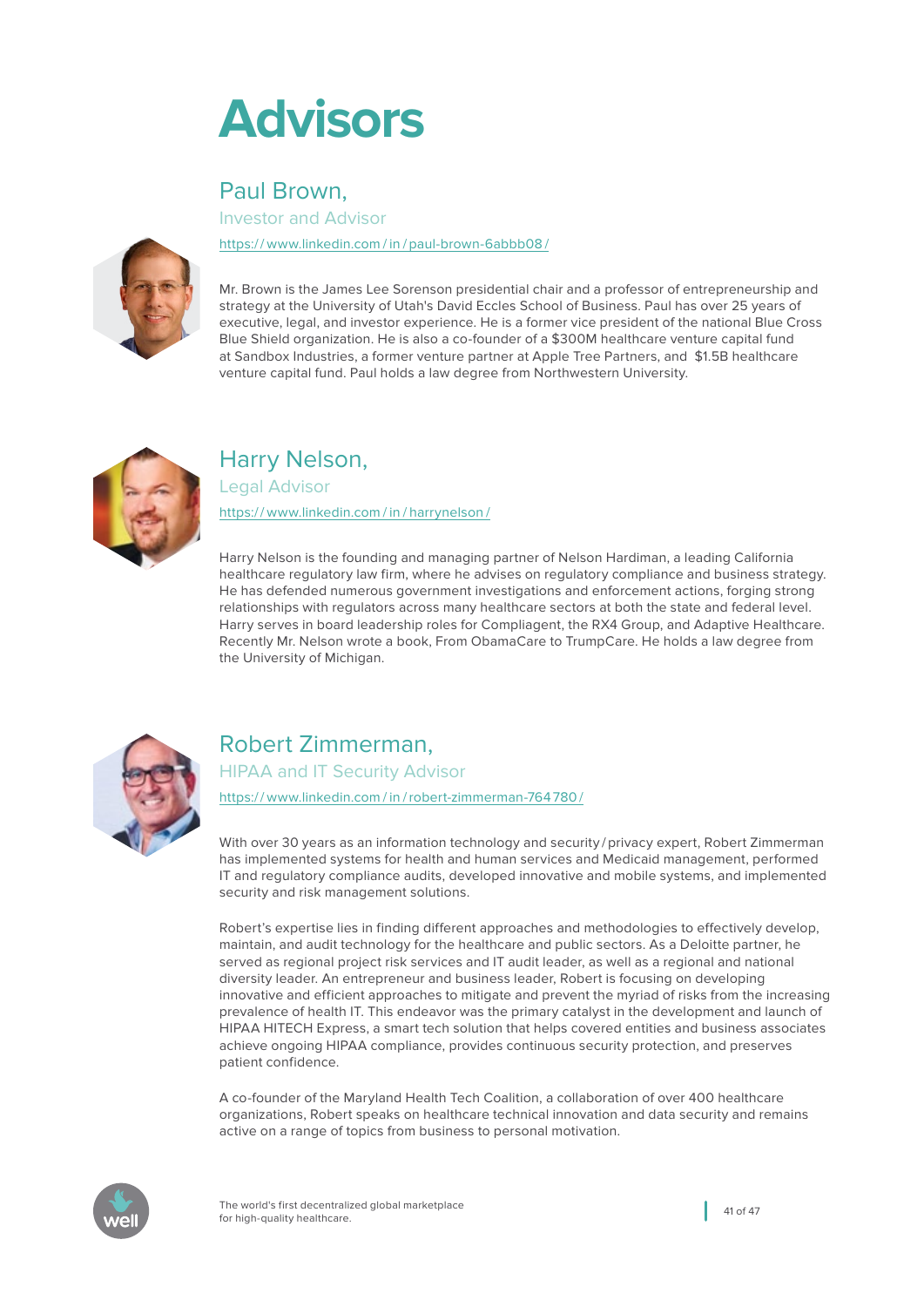

# Brian Hansen,

Advisor/ Investor

https:// [www.linkedin.com /](https://www.linkedin.com/in/robert) in /robert-zimmerman-764780 /

Brian Hansen: Mr. Hansen is responsible for managing <Newspapers.com>, Fold3, ProGenealogists, Find a Grave, Memoriams, We Remember, Archives, and Ancestry's institutional products. As a serial entrepreneur, Brian was an executive at Footnote, Kaboodle, Infopia, [Flipdog.com.](Flipdog.com) He has an MBA from Tuck School of Business at Dartmouth.

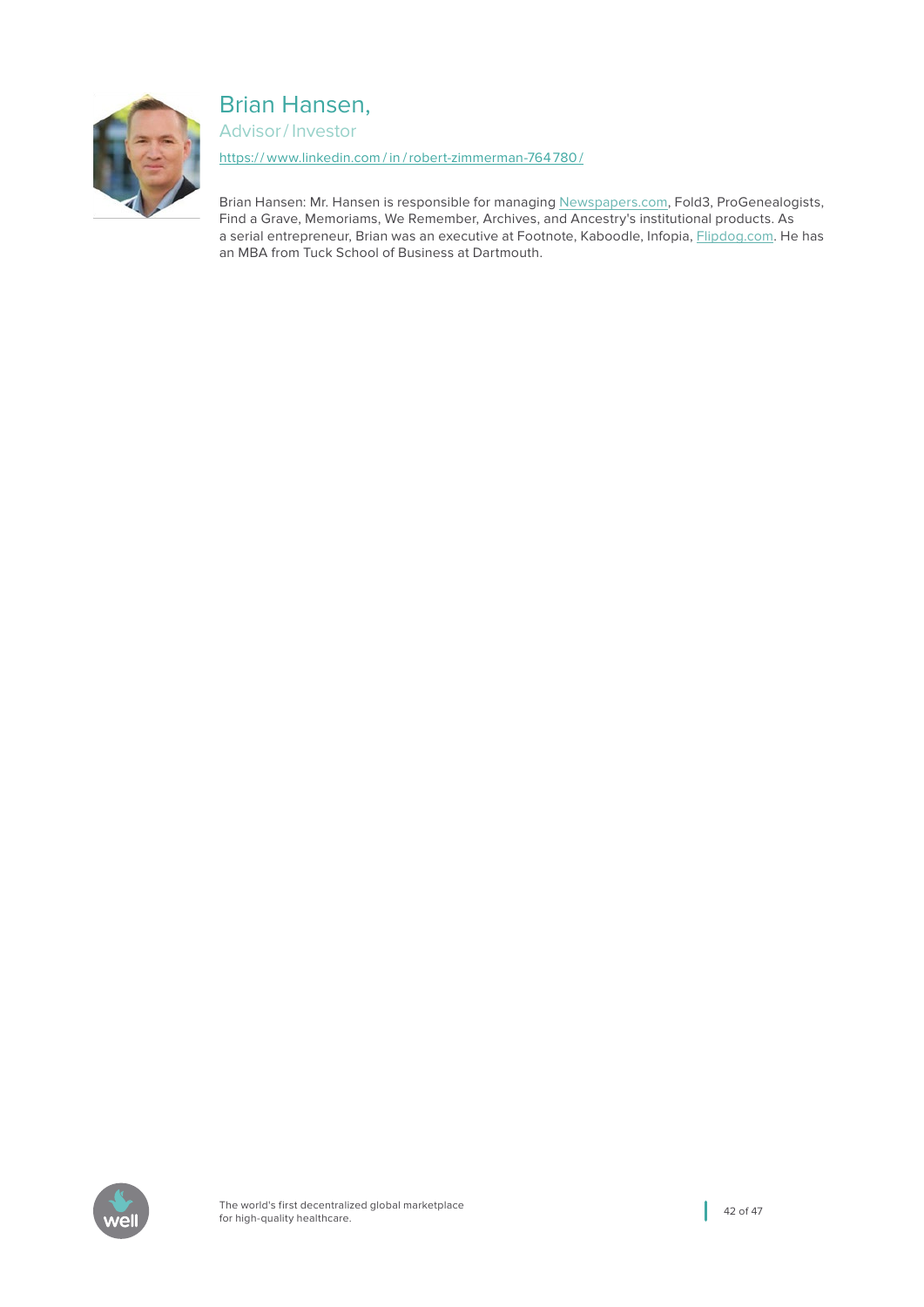# <span id="page-42-0"></span>**Investors**

Between April 2015 and December 2017, angel investors and venture capital firms invested \$3 million.



# Zuma Partners

Zuma Partners (http://[www.zumavp.com](http://www.zumavp.com)/) is a venture capital firm that helps visionary entrepreneurs build great companies. Zuma focuses on artificial intelligence and healthcare. Investments include Next Trucking (https:// [www.nexttrucking.com](https://www.nexttrucking.com) / ),<Amplify.LA> (http:// [amplify.](http://amplify.la) [la](http://amplify.la)/), Shape Security (https://[www.shapesecurity.com](https://www.shapesecurity.com)/), HelloTech (https://[www.hellotech.](https://www.hellotech.com) [com](https://www.hellotech.com) / ), TwoBitCircus (http://[twobitcircus.com](http://twobitcircus.com) / ), Deep 6 AI (<https://deep6.ai>/), and many other companies.



# **Skagit**

Skagit Investments [\(www.skagit.ru](www.skagit.ru)) is a venture capital firm with a global mandate. The portfolio includes Badoo, one of the largest dating networks in the world, LendingClub, the largest US peerto-peer lending website, Smarking, a big-data company focused on vehicle-parking infrastructure, and many other companies in technology and internet sectors.



# IQ Ventures

Early stage investment fund. Investments include WiZR (video security AI company: [https://](https://wizr.com/home) wizr. com / [home\)](https://wizr.com/home), ProspectWise (marketplace connecting local business with technology partners: http://www.prospectwise.com/NWhlZ/), and Flying Yak (platform for travelers around the world: https:// [flyingyak.com](https://flyingyak.com) / ).



# Jeff Danley

https:// [www.linkedin.com /](https://www.linkedin.com/in/jeff) in / jeff-danley-b83 736 /

Mr. Danley is the founder of Peak Ventures, <http://peakventures.vc>/, with \$73 million in AUM and 45 investments in 33 companies. Jeff is also a founder and managing partner at Peak Capital, a multibillion dollar real estate private equity firm in Utah. Mr. Danley and his Peak cofounders received the Entrepreneur of the Year 2014 award from Ernst & Young in Utah. Mr. Danley graduated from the Tuck School of Business at Dartmouth with a Tuck Scholar distinction and a degree in accounting from BYU.

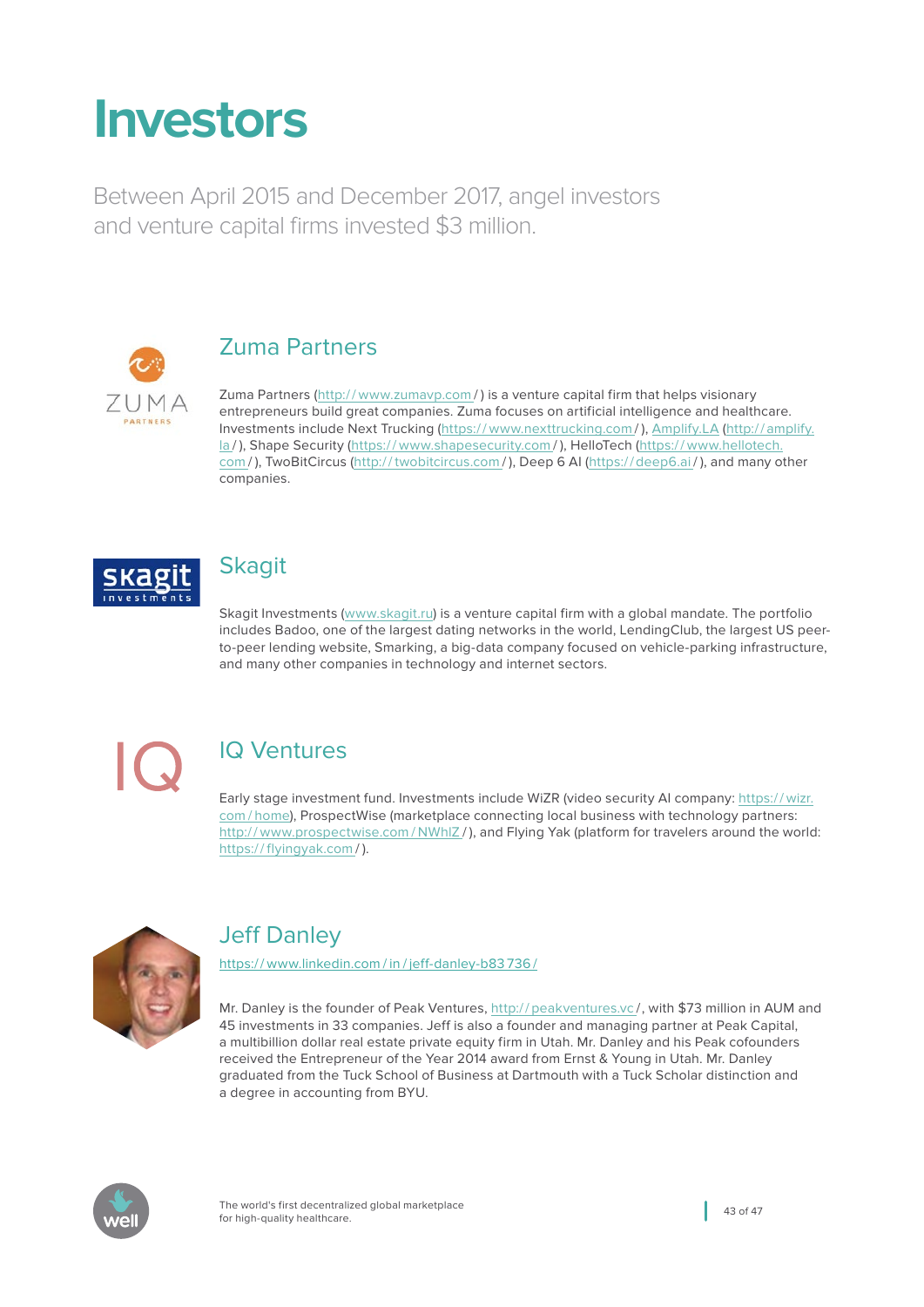# <span id="page-43-0"></span>**Disclaimers & Risk Disclosures**

WELL, Inc. has prepared a white paper and other materials concerning the sale of tokens and the project, available at https:// [joinwell.io](https://joinwell.io) (under the "White Paper" link).

The White Paper (the White Paper), as it may be amended from time to time, is hereby incorporated by reference. WELL Inc. (Company) will distribute the Well Coin tokens (Tokens) to buyers (Buyer) pursuant to the WELL Distribution Contract (the Contract). Company makes no representations or warranties, express or implied, including any warranties of title or implied warranties of merchantability or fitness for a particular purpose with respect to the Contract or Tokens or their utility or the ability of anyone to purchase or use Tokens. Without limiting the foregoing, none of the Company parties represent or warrant that the process of purchasing and /or receiving Tokens will be uninterrupted or error-free or that Tokens are reliable and error-free. As a result, Buyer acknowledges and understands that Buyer may never receive Tokens and may lose the entire amount Buyer paid to Company. Buyer shall provide an accurate digital wallet address to Company for receipt of any Tokens distributed to Buyer pursuant to the Contract.

The sale of Tokens and Tokens themselves are not securities, commodities, swaps on either securities or commodities, or a financial instrument of any kind. We have received a memo from our attorneys stating that our token is a utility token. Accordingly, this document does not constitute investment council, advice, or solicitation for investment in any security. Purchases and sales of Tokens are not subject to the protections of any laws governing those types of financial instruments. This Agreement and all other documents referred to in this Agreement, including the White Paper, do not constitute a prospectus or offering document and are not an offer to sell nor the solicitation of an offer to buy an investment, a security, commodity, or a swap on either a security or commodity. Buyer should not participate in the Well Coin Distribution or purchase Tokens for investment purposes. Tokens are not designed for investment purposes and should not be considered as a type of investment.

Company has prepared this white paper for the sole purpose of introducing the technical aspects of the WELL network, its associated platform components, and its underlying blockchain protocol Ethereum. This document does not constitute any offer, solicitation, recommendation, or invitation for or in relation to the securities of any company described herein.

The White Paper is not an offering document or prospectus and is not intended to provide the basis of any investment decision or contract. The information presented herein is of a technical engineering nature only and has not been subject to independent audit, verification, or analysis by any professional legal, accounting, engineering, or financial advisors. The White Paper does not purport to include information that Buyer might require to form any purchase decision nor does it comprehensively address risks of Tokens, which are numerous and significant.

Company (along with its directors, officers, and employees) does not assume any liability or responsibility whatsoever for the accuracy or completeness of information contained in the White Paper or for correcting any errors herein. Furthermore, should Buyer choose to participate in the initial sale of Tokens, Company does not assume any liability or responsibility whatsoever for any loss of market value of Tokens.

The content of the White Paper may be technically challenging and require a high degree of familiarity with distributed ledger technology to comprehend Tokens and associated engineering risks.

Readers of this document are encouraged to seek external advice and are solely responsible for making their own assessment of the matters herein, including assessing risks and consulting technical and professional advisors.

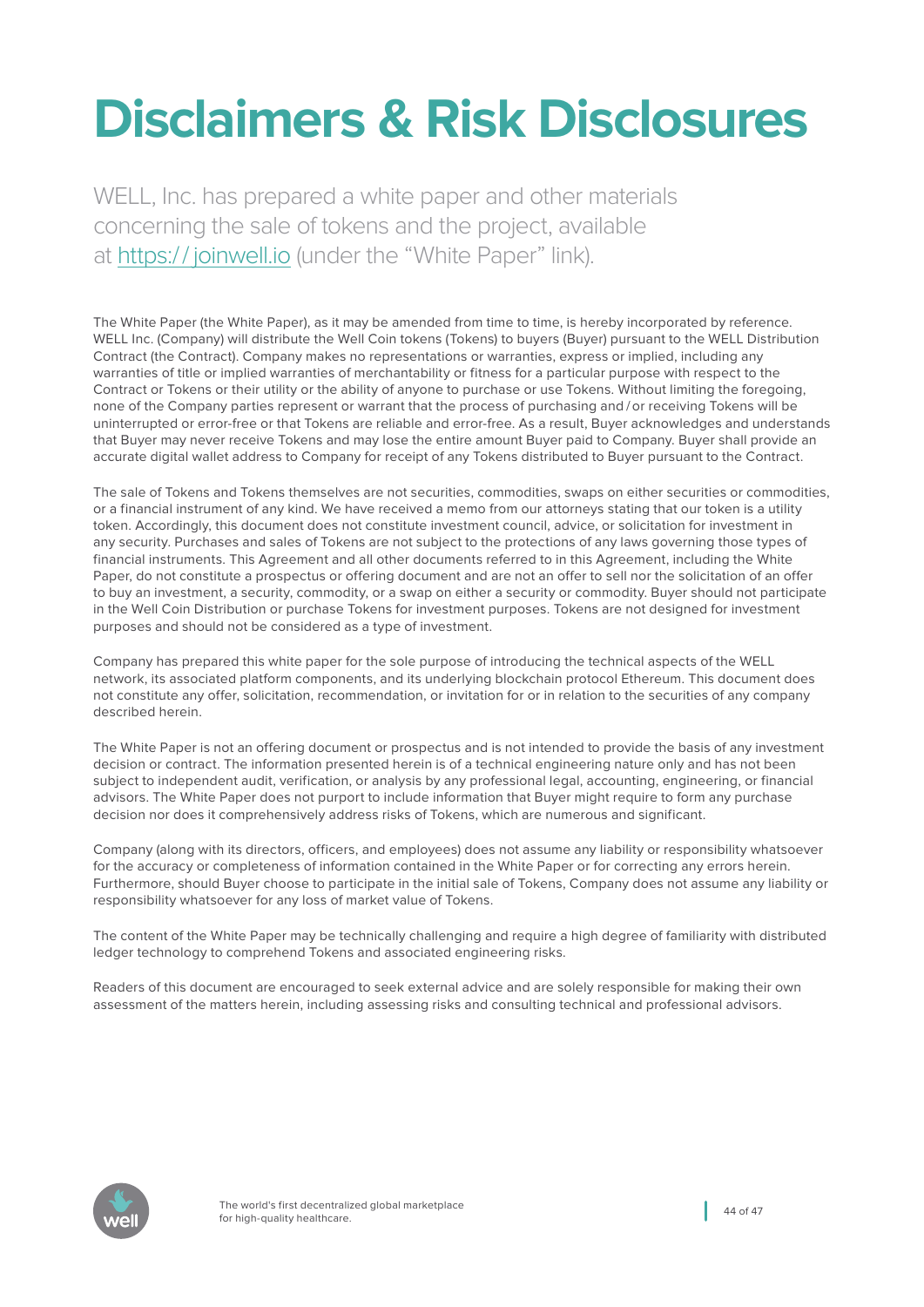# Restrictions for U.S., Singapore, and Chinese Token Purchasers

Buyer is only allowed to purchase Tokens if Buyer covenants, represents, and warrants that Buyer is neither a citizen nor permanent resident of the Republic of Singapore and Republic of China, and any other territories of the Republic of Singapore and Republic of China. If Buyer is a U.S. citizen or permanent resident, Buyer must be an accredited investor under applicable U.S. rules.

If Buyer is an authorized officer of a company intending to buy Tokens for the company, by buying Tokens Buyer covenants, represents, and warrants that none of the owners of said company are Republic of Singapore and Republic of China citizens or permanent residents nor does any owner have a primary residence in any of those countries. If any owners are U.S. citizens, residents, or have primary residence in the U.S., they must be accredited investors under applicable U.S. rules.

# Refunds and Refusals of Purchase Requests

Any purchase of Tokens during the Distribution Period is final, and there are NO REFUNDS or cancellations except as may be required by applicable law or regulation. Company reserves the right to refuse or cancel Token purchase requests at any time in Company's sole discretion.

# "Forward-Looking Statements"

The White Paper contains statements related to Company's future business and financial performance and future events or developments involving Company that may constitute forward-looking statements. These statements may be identified by words such as "expect," "anticipate," "intend," "plan," "believe," "seek," "will," or words of similar meaning. Company may also make forward-looking statements in other reports, presentations, material delivered to shareholders, and press releases. In addition, Company representatives may make forward-looking statements. Such statements are based on the current expectations and certain assumptions of Company management, of which many are beyond Company control. These are subject to a number of risks, uncertainties, and factors, including those described in the White Paper.

Should one or more of these risks or uncertainties materialize, or should underlying expectations not occur or assumptions prove incorrect, the actual results, performance, or achievements of Company may vary materially from those described explicitly or implicitly in the relevant forward-looking statement. Company neither intends nor assumes any obligation to update or revise these forward-looking statements in light of developments which differ from those anticipated.

# References

For references please see footnotes or links on corresponding pages.

# Risk Disclosures

## Regulatory Risks

Governments are still grappling with public policy on the regulation of cryptocurrencies as a form of settlement in trade. Governments adverse to the proliferation of the use of cryptocurrencies in local commerce could issue laws and regulations deeming the use of cryptocurrencies a regulated activity. Countries such as China and Korea have issued

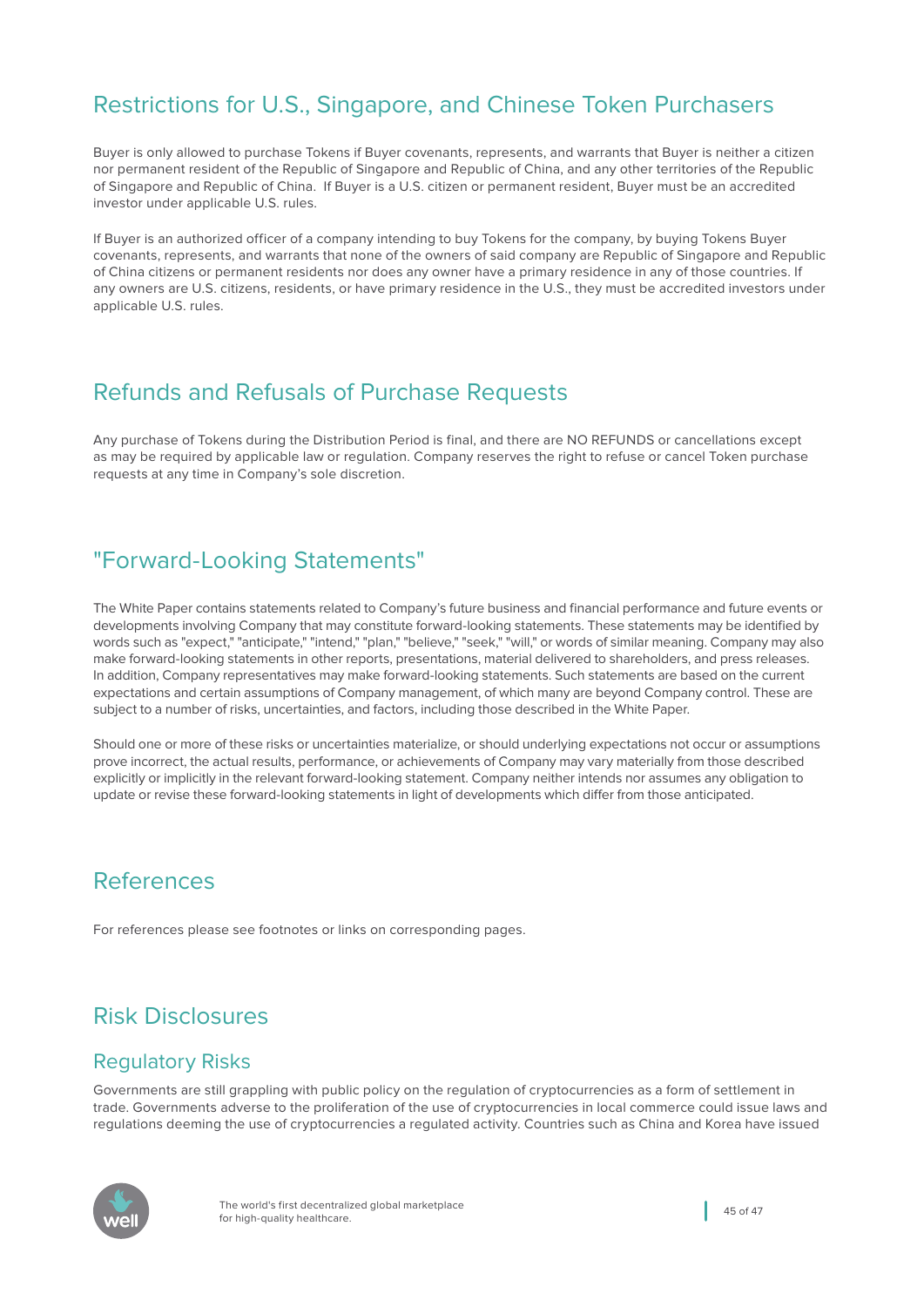regulations or statements prohibiting token sales, while other countries have sought to bring the sale of tokens within the regulator control of securities offerings. This could result in holders of Tokens being unable to use Tokens in the future without further regulatory compliance by Company.

## Risks Associated with Use of WELL Network

Use of cryptocurrency exchanges is complex and subject to stringent qualification requirements. There is no guarantee that the developers will be able to successfully create a system that allows payment for services using global cryptocurrencies. The failure to establish a network will result in decreased liquidity of Tokens as a form of settlement currency within the WELL network.

## Risks Associated with Crowdsale

Tokens are not investment products but rather serve as the means to access and purchase healthcare in the WELL system. Without Tokens, the general public may not access the WELL system. There is also no expectation of future profit or gain from the acquisition of Tokens. For these and other reasons, Company believes that the sale of Tokens does not constitute a public offering of securities subject to prospectus registration requirements.

However, public policy towards token sales is changing, and regulators may seek to broaden the scope of token sale regulation. This could make token sales subject to registration requirements in the U.S. and similar jurisdictions. If the sale of Tokens becomes subject to registration requirements, this would delay or potentially postpone the proposed crowdsale indefinitely.

## Taxation Risks

The use of Tokens as a form of settlement currency may or may not be subject to local income tax, capital gain taxes, value-added tax, or other forms of taxes. This uncertainty in tax legislation may expose merchants and customers alike to tax consequences associated with the use of Tokens as a settlement currency and /or the trading of Tokens for capital gains.

# Capital Control Risks

Many jurisdictions impose strict controls on the cross-border flow of capital. Holders of Tokens may be subject to these regulations and /or arbitrary enforcement of such regulations at any time. This would make the transfer of Tokens out of the local jurisdiction to overseas exchanges an unlawful activity, exposing users of Tokens to government fines or other regulatory sanctions.

## CTF and Anti-Money Laundering Regulations

The United States has issued a series of regulations to combat terrorist financing (CTF) and money-laundering activities. Many other countries have enacted similar legislation to control the flow of capital for such illicit activities. The use of cryptocurrencies by bad actors would breach such regulations. Any illicit use of Tokens could damage the global reputation of the WELL network, trigger scrutiny by CTF and anti-money laundering regulators, and disrupt the distribution and circulation of Tokens in the WELL ecosystem.

# Blockchain Risks

On the Ethereum blockchain, timing of block production is determined by proof of work, so block production can occur at random times. For example, ETH contributed to the Contract in the final seconds of a distribution period may not get included for that period. Buyer acknowledges and understands that the Ethereum blockchain may not include Buyer's transaction at the time Buyer expects and Buyer may not receive Tokens the same day Buyer sends ETH. The Ethereum blockchain is prone to periodic congestion, during which transactions can be delayed or lost. Individuals may also intentionally spam the Ethereum network in an attempt to gain an advantage in purchasing Tokens. Buyer